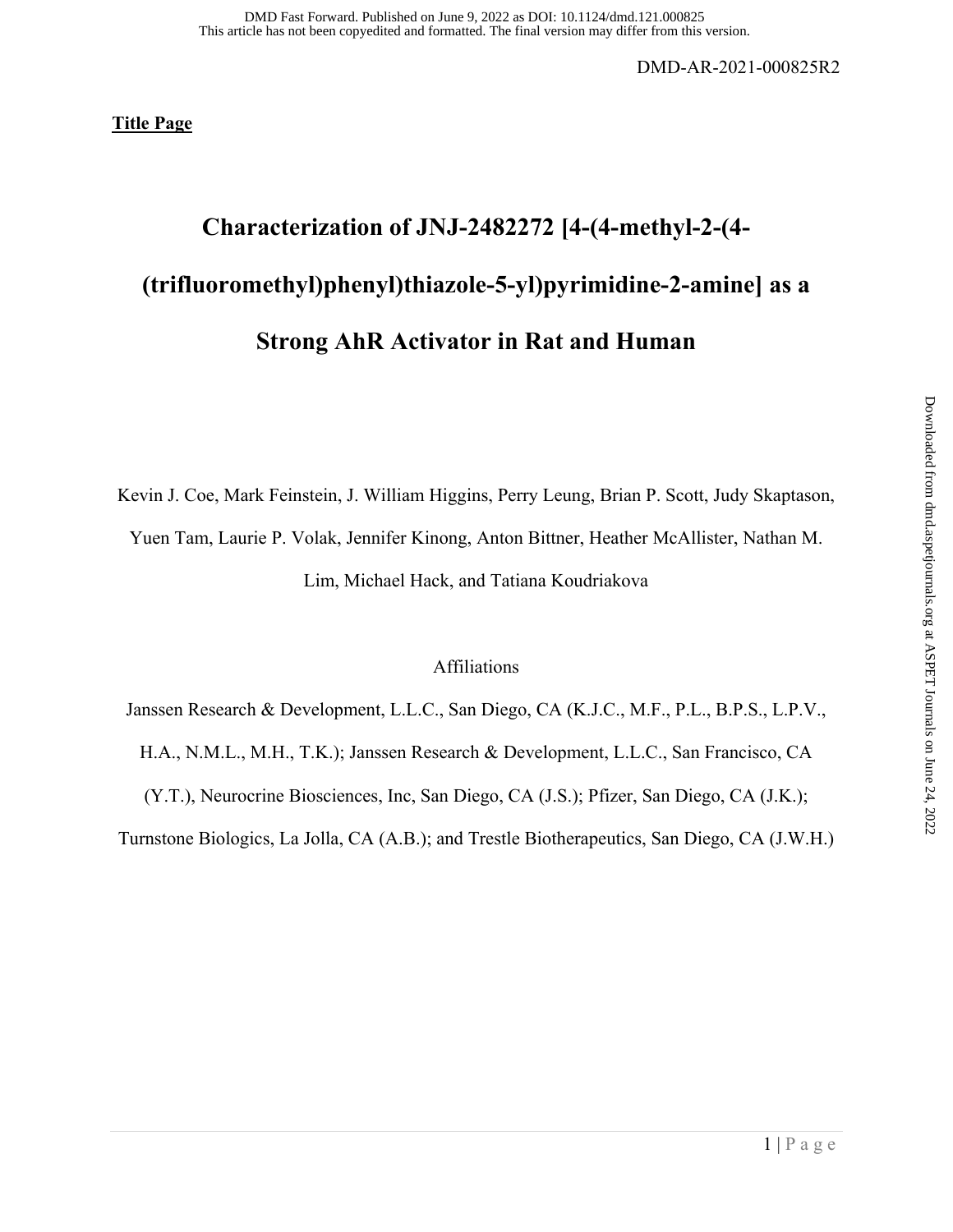## **Running Title Page**

Metabolism and AhR Activation of JNJ-2482272

## **Corresponding Author**

Name: Kevin J. Coe

Address: Janssen Research & Development, L.L.C., 3210 Merryfield Row, San Diego, CA

92121-1126

Telephone: 858 784 3195

Fax Number: 858 784 3058

e-mail address: kcoe2@its.jnj.com

Number of text pages: 34

Number of tables: 6

Number of figures: 9

Number of references: 49

Number of words in abstract: 250

Number of words in introduction: 468

Number of words in discussion: 1479

Abbreviations used in this paper are:

3-MC, 3-methylcholanthrene; ABT, 1-amino-benzotriazole; AhR, aryl hydrocarbon receptor; AUC, area under the curve; βNF, β-naphthoflavone; CAR, constitutive androstane receptor; CID, collision-induced dissociation; C<sub>max</sub>, maximum concentration; DEX, dexamethasone; DMSO, dimethyl sulfoxide; PB, phenobarbital; P450, Cytochrome P450; PXR, pregnane X receptor;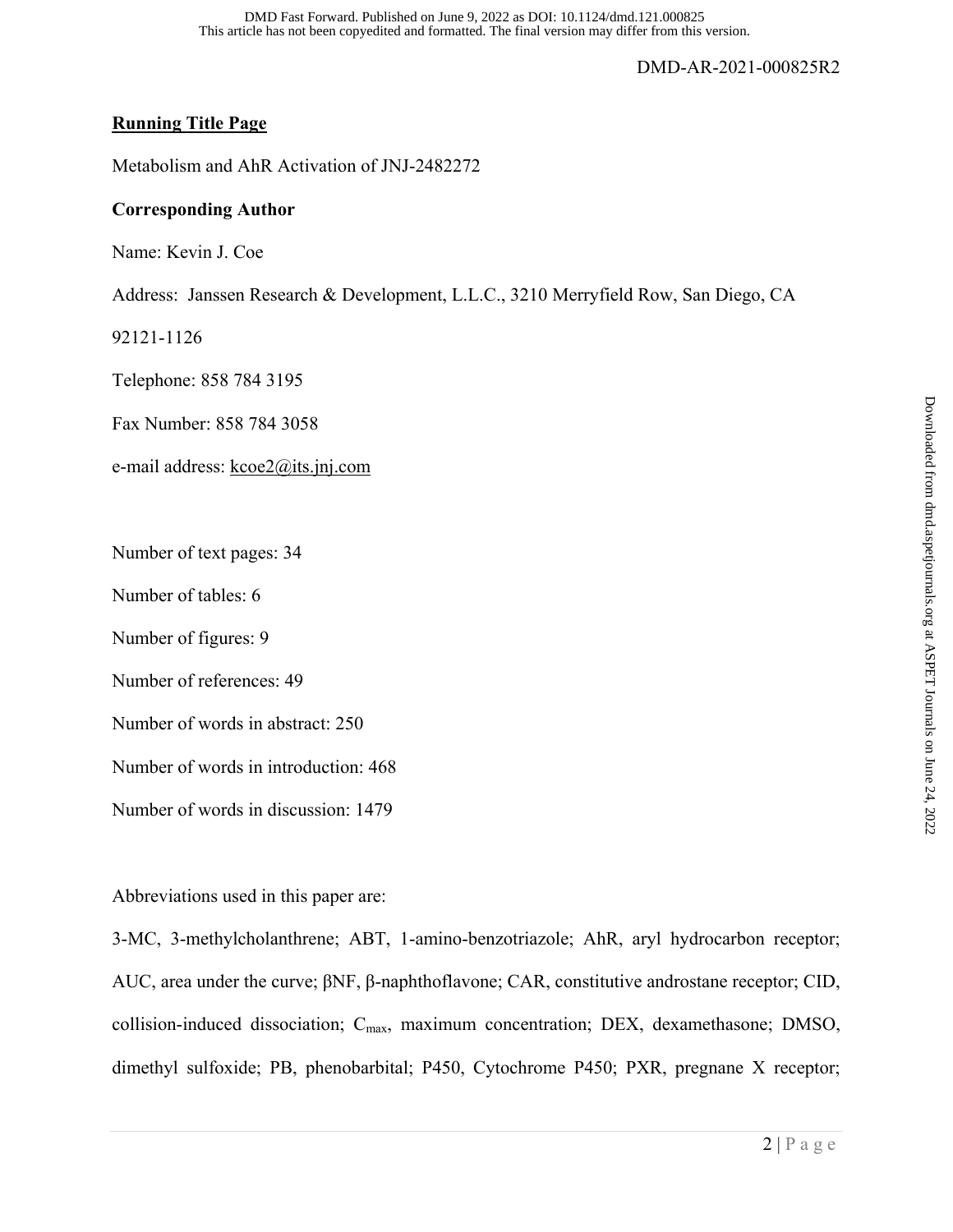## RIF, rifampicin; RLM, rat liver microsomes; TCDD, 2,3,7,8-tetrachloro-dibenzo-dioxin; UGT,

UDP-glucuronosyltransferase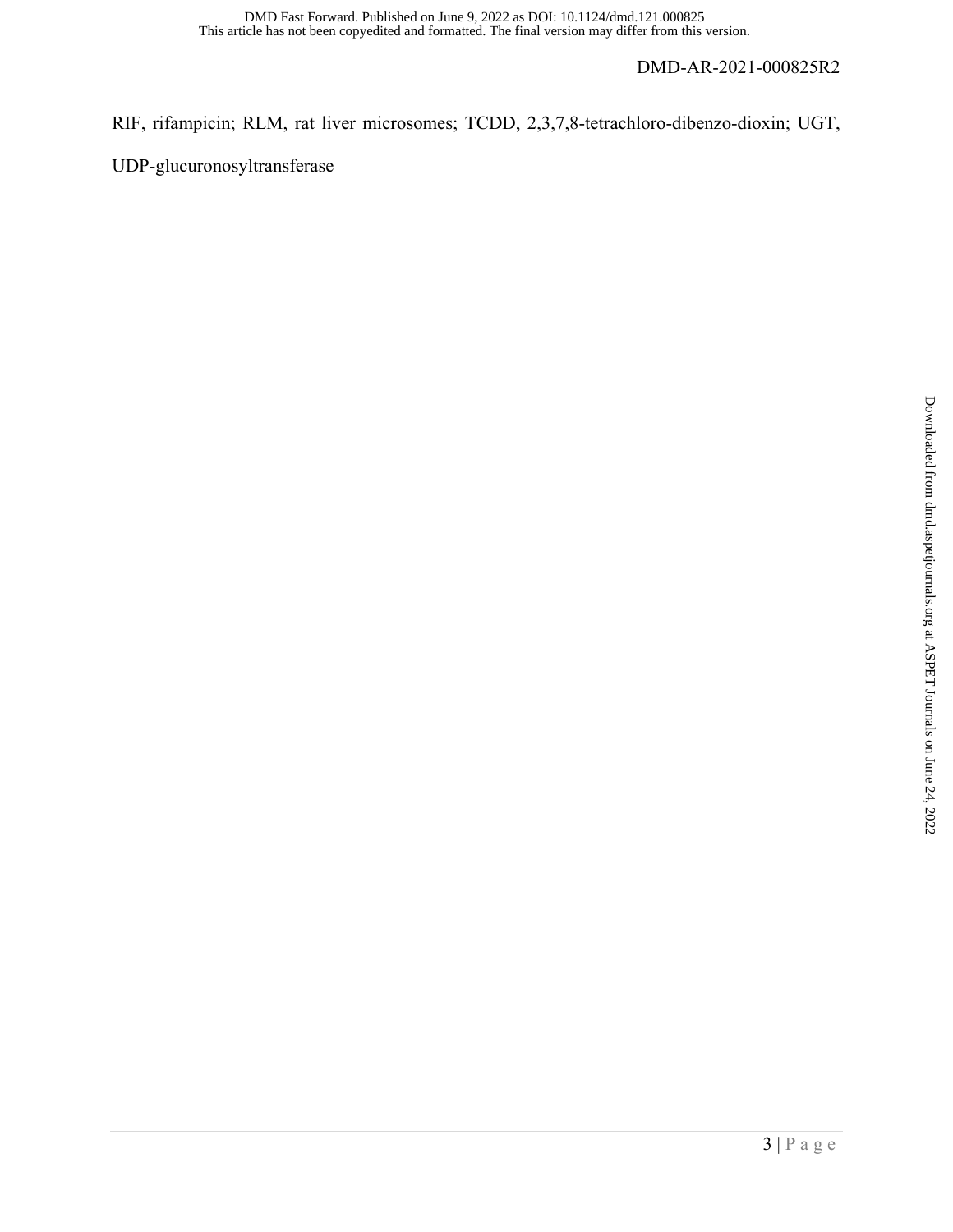## **ABSTRACT**

JNJ-2482272, under investigation as an anti-inflammatory agent, was orally administered to rats *q.d.* at 60 mg/kg for six consecutive days. Despite high plasma exposure after single administration ( $C_{\text{max}}$  of 7.1 µM), JNJ-2482272 had plasma concentration beneath the lower limit of quantification (3 ng/mL) after six consecutive days of dosing. To determine if JNJ-2482272 is an autoinducer in rats, plated rat hepatocytes were treated with JNJ-2482272 for two days. The major hydroxylated metabolites of JNJ-2482272 were isolated and characterized by MS and NMR analyses. Compared to the vehicle treated cells, a concentration-dependent increase was observed in the formation of Phase I and II-mediated metabolites coinciding with greater expression of P450s and UGTs in rat hepatocytes. CYP1A1, CYP1A2, CYP1B1, and UGT1A6 transcripts were predominantly induced, suggesting that JNJ-2482272 is an activator of the aryl hydrocarbon receptor (AhR). In a human AhR reporter assay, JNJ-2482272 demonstrated potent AhR activation with an  $EC_{50}$  value of 0.768 nM, a potency more comparable to the strong AhR activator and toxin 2,3,7,8-tetrachloro-dibenzodioxin (TCDD) than to weaker AhR activators 3 methylcholanthrene (3-MC), β-naphthoflavone (βNF), and omeprazole (OME). In plated human hepatocytes, JNJ-2482272 induced CYP1A1 gene expression with an  $EC_{50}$  of 20.4 nM and increased CYP1A activity > 50-fold from basal levels. In human recombinant P450s (rCYPs), JNJ-2482272 was exclusively metabolized by the CYP1 family of enzymes and most rapidly by CYP1A1. The summation of these in vitro findings bridges the in vivo conclusion that JNJ-2482272 is a strong autoinducer in rats and potentially in humans through potent AhR activation.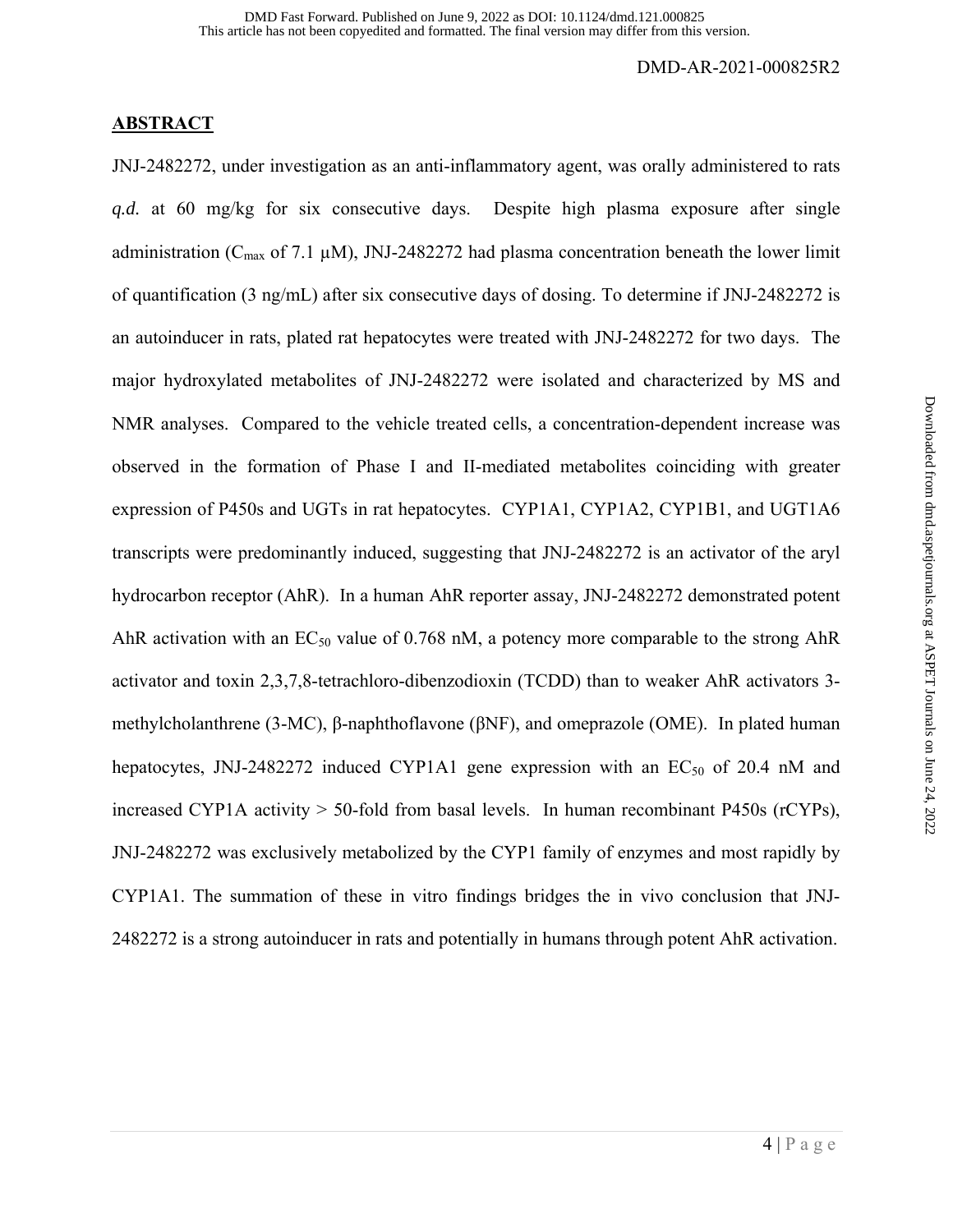## **SIGNIFICANCE STATEMENT**

Drugs that induce their own metabolism (autoinducers) can pose challenges in drug development due to their lack of sustained exposures for pharmacology and safety assessment often precluding their development. JNJ-2482272 is demonstrated herein as a strong AhR activator and CYP1A autoinducer, explaining its near complete loss of exposure after repeat administration in rat, that is likely translatable to human (if progressed further) considering its nanomolar potency comparable to "classical" AhR ligands like TCDD despite bearing a "nonclassical" drug structure.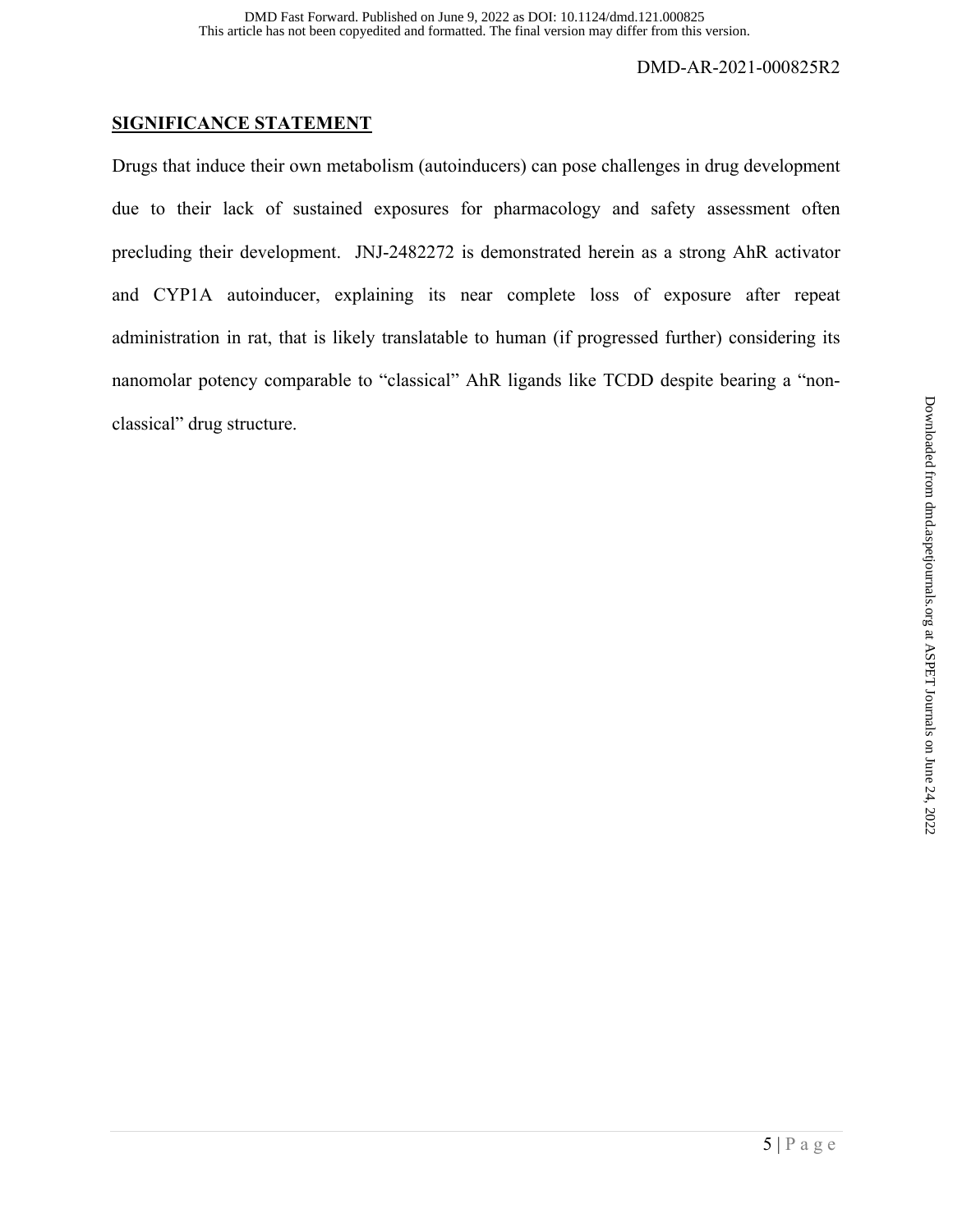## **INTRODUCTION**

 The liver harbors a myriad of nuclear receptors capable of activation by xenobiotics to induce the transcriptional and functional expression of drug metabolizing enzymes and transporters (Amacher, 2010). The nuclear receptors most commonly involved as "xenosensors" include the aryl hydrocarbon receptor (AhR), the constitutive androstane receptor (CAR), and the pregnane X receptor (PXR) (Pascussi et al., 2008). AhR activation results in the transcriptional expression of CYP1A1, CYP1A2, CYP1B1 and UGT1A6 (among others) (Denison and Nagy, 2003; Ramadoss et al., 2005; Whitlock, 1999), while CAR and PXR activation induce expression of a number of shared gene subfamilies, notably CYP2B, CYP2C, CYP3A, and UGT1 (di Masi et al., 2009). Prototypical drugs that activate human AhR, PXR, and CAR are omeprazole (OME) (Diaz et al., 1990), rifampicin (RIF) (Lehmann et al., 1998), and phenobarbital (PB) (Kliewer et al., 1998), respectively, with the caveat that PB is also a PXR activator (Sueyoshi et al., 1999).

 In clinical settings, drug inducers can cause significant drug-drug interactions due to (1) enhanced clearance of co-administered drugs, (2) increased conversion of pro-drugs to active metabolite(s), and (3) elevated formation of reactive metabolites (Hewitt et al., 2007). Induction of CYP3A by RIF, for example, reduces efficacy of a broad range of drug classes, including beta-adrenergic blockers (Herman et al., 1983), oral contraceptives (LeBel et al., 1998), immunosuppressants (Hebert et al., 1992), and antiretrovirals (Cohen and Meintjes, 2010). PBmediated P450 induction contributes to the increased conversion of the anti-neoplastic cyclophosphamide into active metabolites (Maezawa et al., 1981). CYP1A1 and CYP1A2 are considered important isoforms involved in the bioactivation of pro-carcinogens (Guengerich et al., 1990; Rendic and Di Carlo, 1997), and their induction through AhR has often been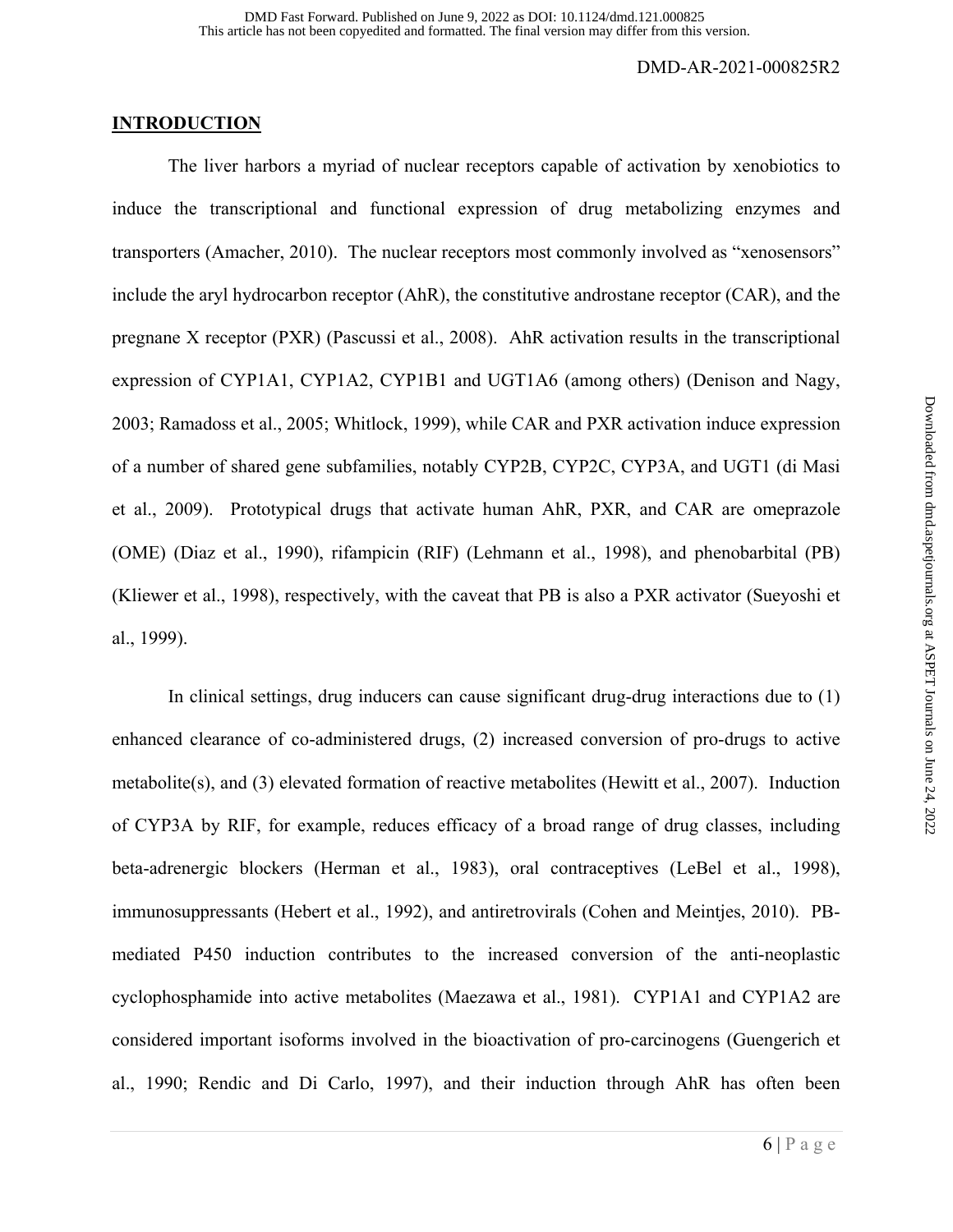speculated to be a risk factor for carcinogenesis and other toxicities (Fuhr, 2000; Ma and Lu, 2007).

 Autoinducers, drugs that induce enzymes involved in their own metabolism, present additional challenges in the process of drug development. Due to augmented clearance following multiple administrations, plasma exposure of autoinducers can significantly decrease over time which may cause a loss of pharmacological effect and insufficient safety multiples in pre-clinical toxicology species. Autoinduction can halt drugs from further clinical development, as was the case for the potent CYP3A autoinducer MKC-963 under investigation as a platelet aggregation inhibitor (Shimizu et al., 2006). Therefore, timely identification of inducers and autoinducers in drug discovery is critical to avoid late-stage attrition.

 JNJ-2482272 [4-(4-methyl-2-(4-(trifluoromethyl)phenyl)thiazole-5-yl)pyrimidine-2 amine] (Fig. 1), an investigational anti-inflammatory agent, demonstrated a dramatic reduction in its plasma exposure in rats after oral *q.d.* administration at 60 mg/kg/day for six consecutive days and was hypothesized to be an autoinducer. To test this hypothesis, in vitro experiments were conducted to (1) assess JNJ-2482272 autoinduction in rat hepatocytes, (2) identify the nuclear receptor responsible for autoinduction, (3) compare potency of JNJ-2482272 to known P450 inducers, and (4) assess its autoinduction potential in human.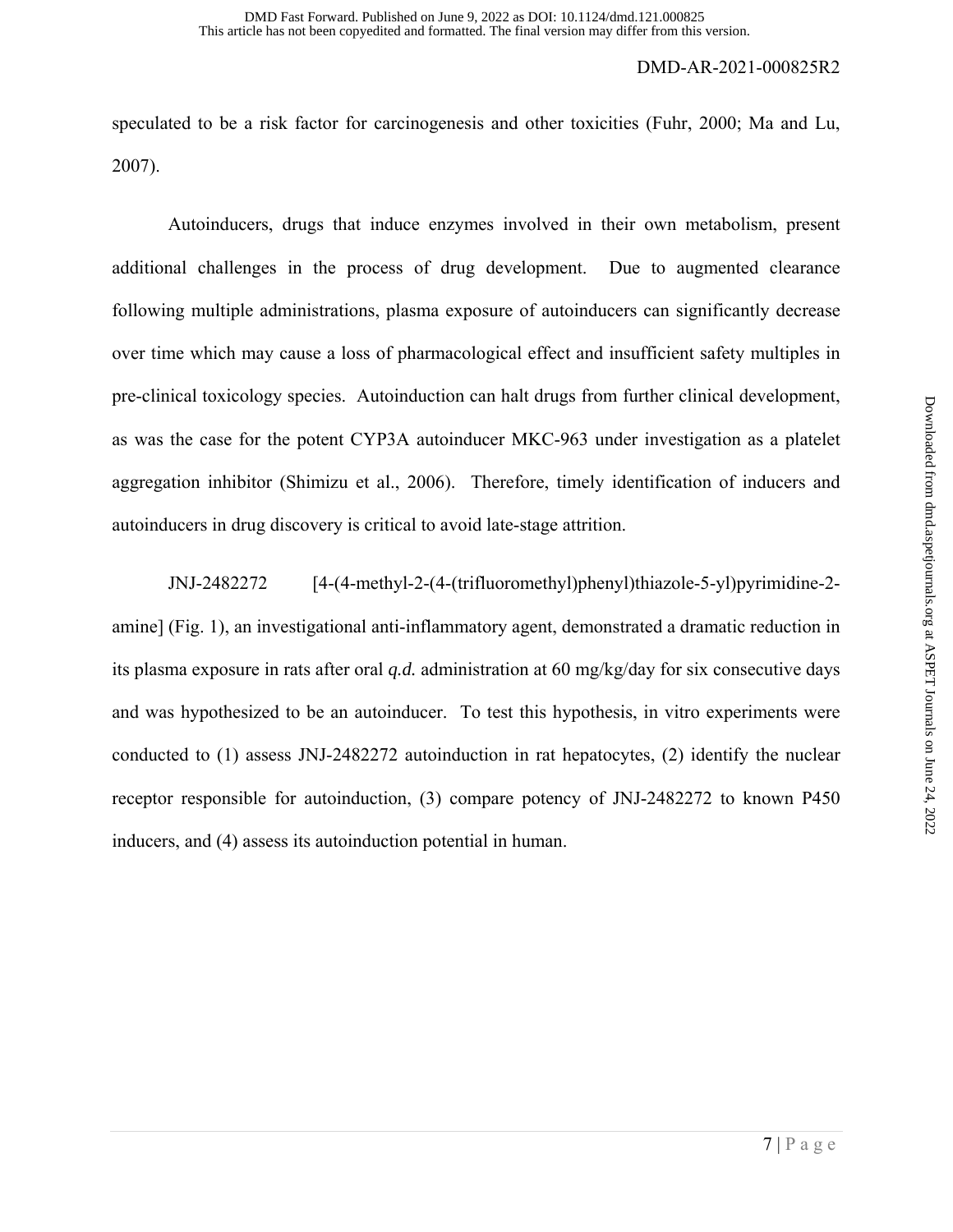## **MATERIALS AND METHODS**

**Chemicals and Reagents.** The synthetic preparation of JNJ-2482272 is described in its patent application under the designation of Compound 9 (Love, 2003). The following chemicals were obtained through Sigma-Aldrich: 1-amino-benzotriazole (ABT), β-glucuronidase (Catalog # G0501-100KU), β-naphthoflavone ( $\beta$ NF), formic acid-d<sub>2</sub>, 3-methylcholanthrene (3-MC), nefazodone, OME, phenacetin, PB, phenytoin, RIF, TCDD, and tolbutamide. Provided as a toluene solution from vendor, TCDD was dried under a stream of nitrogen gas and reconstituted in dimethyl sulfoxide (DMSO) as a 100 μM stock. LC-MS grade water was obtained through J.T. Baker (Phillipsburg, NJ), and LC grade acetonitrile was obtained through EMD Chemicals (Gibbstown, NJ). Deuterated LC solvents were acquired from Cambridge Isotope Laboratories, Inc (Cambridge, MA). Culture reagents for the luciferase reporter cell lines DPX-2 and DRE and for rat and human hepatocytes were purchased through Puracyp, Inc (Carlsbad, CA) and Celsis/IVT (Baltimore, MD), respectively.

**Rat Pharmacokinetic Study.** All experiments were performed in accordance with the Institute for Laboratory Animal Research Guide for the Care and Use of Laboratory Animals, as well as with internal company policies and guidelines. JNJ-2482272 was formulated in 20% 2 hydroxylpropyl-β-cyclodextrin and administrated by oral gavage *q.d.* to three male Sprague-Dawley rats (Charles River Laboratories, Hollister, California) at 60 mg/kg/day for six consecutive days. Blood  $\sim 0.25$  mL / timepoint) was obtained from the tail vein and transferred to EDTA-coated vials on Day 1 at 1, 2, 4, 8, and 24 h and on Day 6 at 1 and 2 h post-dose, where the same cohort of rats was used for both Day 1 and Day 6 blood collections. Plasma was separated by centrifugation and stored at  $-20^{\circ}$ C. On the day of bioanalysis, where Day 1 and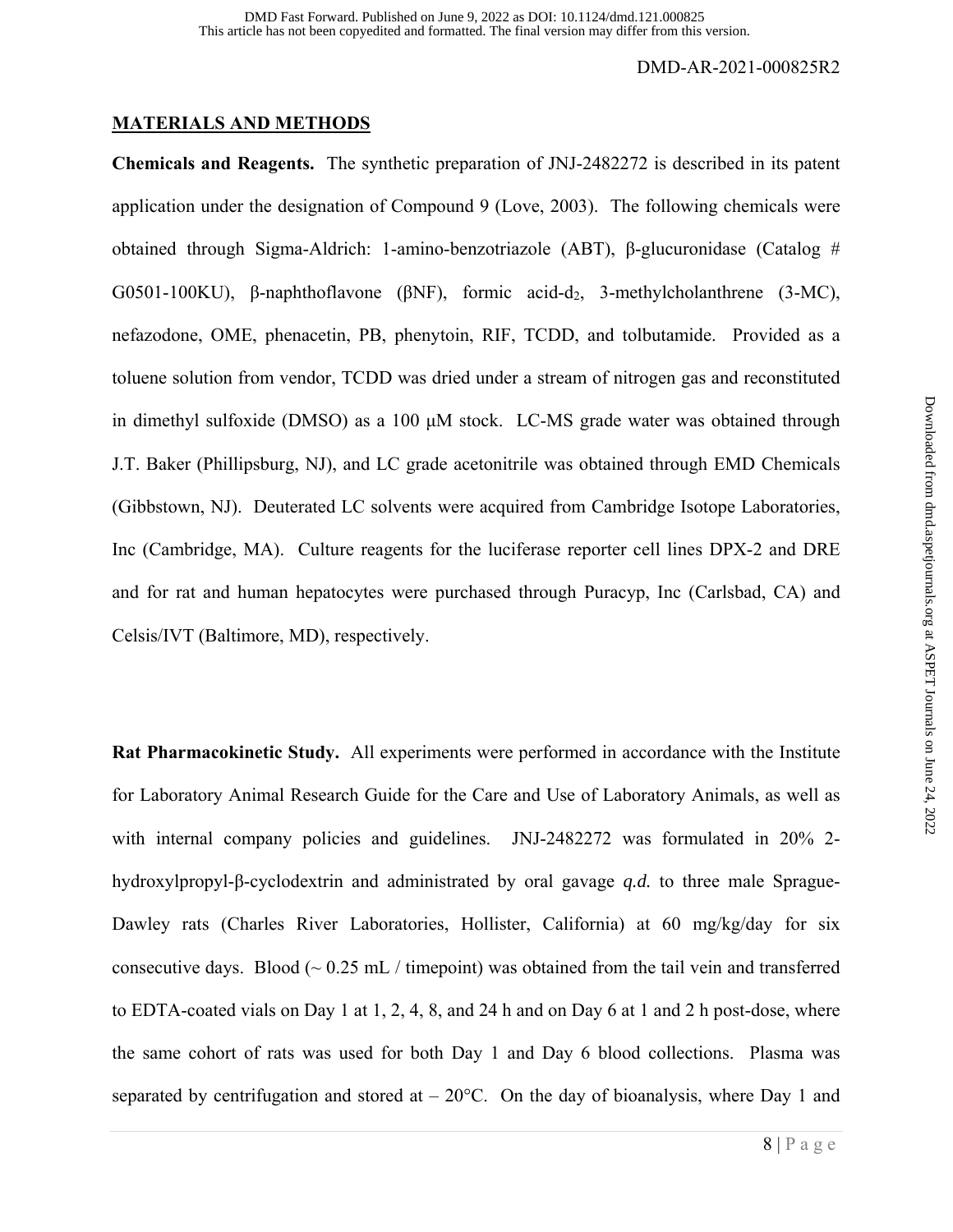Day 6 plasma samples were prepared and analyzed on the same day,  $50 \mu L$  of plasma was accurately added by pipette and mixed with an equal volume of DMSO. For the 1, 2, and 4 h plasma samples from Day 1, a 10-fold dilution was first made (25 µL of sample was mixed with 225  $\mu$ L of blank rat plasma) before excising 50  $\mu$ L and mixing with DSMO. Protein precipitation was facilitated with the addition of 2.5 volumes of acetonitrile containing the internal standard phenytoin followed by mixing for 10 min on a shaker. Upon centrifugation at 5,700 RPM, supernatant was excised and diluted with three volumes of water. Samples were then housed in a 6°C autosampler for the duration of the bioanalysis.

 Parent compound concentrations in plasma were quantified by LC-MS/MS using an Agilent 1100 HPLC system interfaced with an API4000 MS/MS System (Applied Biosystems, Concord, Ontario, Canada). Samples were loaded onto a 2.1 x 50 mm 5 μ Ace C4 column (MAC-MOD Analytical, Inc, catalog  $#$  ACE-123-0502) run at a flow rate of 0.8 mL/min, using water containing 0.1 % formic acid (A) and acetonitrile containing 0.1 % formic acid (B) as mobile phases. After injection, the initial B composition of 40 % was increased to 95 % B using a linear gradient for 1.5 min, held constant for 1 min at 95 % B, and re-equilibrated for 1 min at 40 % B for an overall run-time of 3.5 min. JNJ-2482272 was quantified by MS/MS in the positive ion mode by monitoring the  $Q1 > Q3$  transition of  $m/z$  337.0 to 133.2 with the dwell time, declustering potential, collision energy, and collision cell exit potential set to 150 msec, 106 V, 47 V, and 10 V, respectively. The internal standard phenytoin was quantified by MS/MS in the positive ion mode by monitoring the  $Q1 > Q3$  transition of  $m/z$  253.0 to 182.2 with the dwell time, declustering potential, collision energy, and collision cell exit potential set to 120 msec, 51 V, 25 V, and 10 V, respectively. The lower limit of quantification of JNJ-2482272 was 3 ng/mL. All measured concentrations from plasma samples were within the range of the three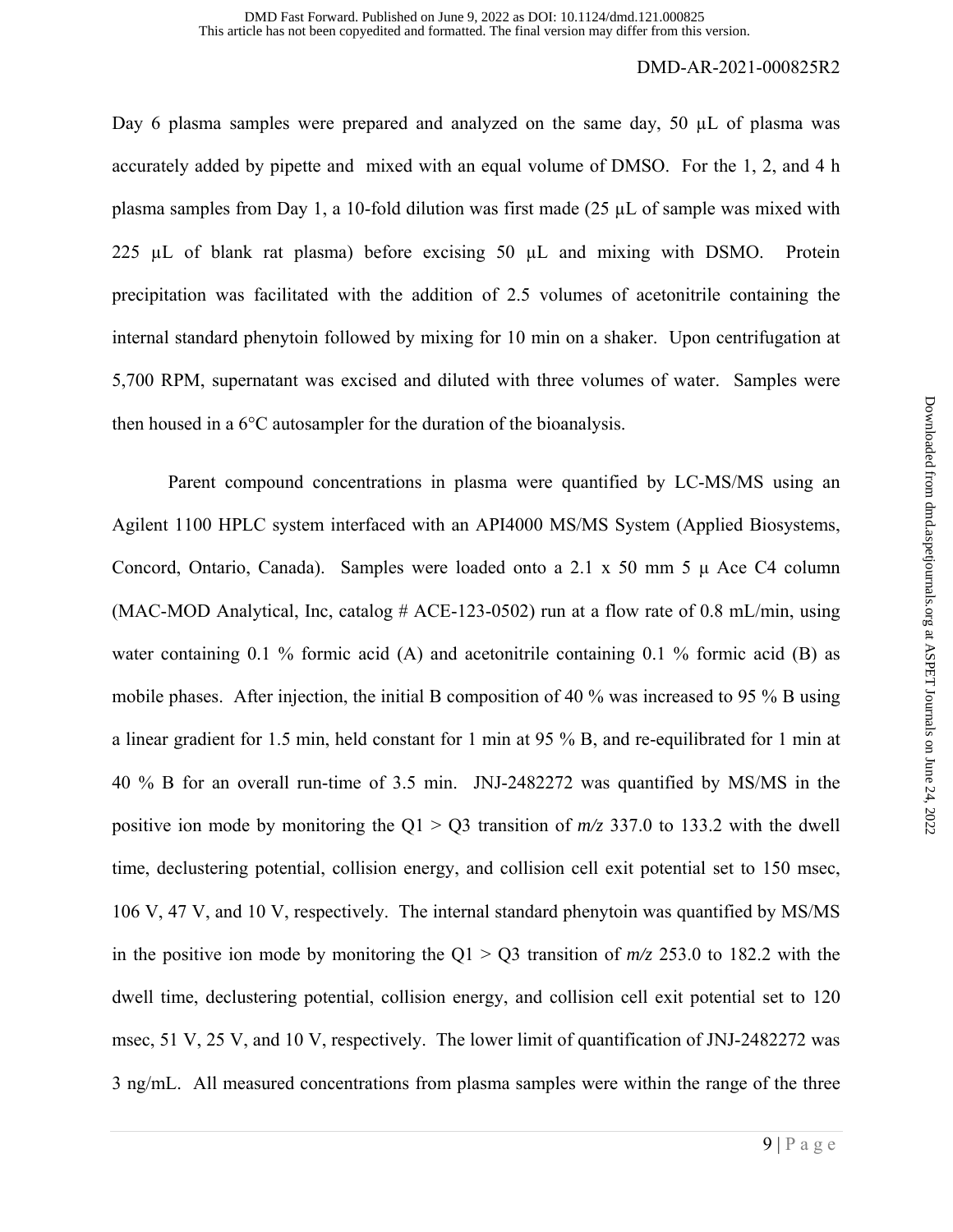quality controls (3, 30, and 300 ng/mL), and the quality controls passed the 4-6-20 rule (Kringle, 1994). The pharmacokinetic parameters ( $C_{\text{max}}$ , AU $C_{0\text{-inf}}$  and  $t_{1/2}$ ) were calculated using Phoenix WinNonlin Version 6.3 (Certara, Princeton, NJ).

**Rat Hepatocyte Induction Study.** Freshly plated, pooled (n of 2) male rat hepatocytes were seeded by vendor on 24-well plates with no overlay at a cell density of 350,000 cells/well (Product Number M91651, Celsis/IVT, Baltimore, MD). Cells were cultured by vendor for two days prior to shipment to Janssen R&D. Upon arrival on day 3, the cell medium was replaced with InVitroGRO™ HI media supplemented with *Torpedo* antibiotic mix, and cells were incubated for five hours in a 37 $\degree$ C humidified incubator with 5 % CO<sub>2</sub> atmosphere. Media was aspirated and replaced with antibiotic-supplemented HI media containing JNJ-2482272 at 0.1, 1, and 10 μM or DMSO vehicle for 48 h with fresh compound/vehicle replacement at 24 h. The HI medium contained 0.2% bovine serum albumin. Triplicate wells were used for each assay condition for both the RT-PCR and metabolite identification studies, and all wells had a final DMSO concentration of 0.1 % (*v/v*).

For RT-PCR gene expression, hepatocytes were washed twice in ice-cold PBS (500 μL), lysed in RLT buffer (600 μL) (Oiagen, Gaithersburg, MD), and stored at -80°C. For metabolite identification, hepatocytes after the 48 h incubation period were washed in KHB media twice and freshly incubated with 1 μM JNJ-2482272 at 37°C in KHB media (250 μL) in the presence or absence of the "pan-P450" inhibitor ABT (1 mM). ABT was dissolved in KHB media as a 100 mM stock solution prior to dilution to its working concentration. The final DMSO content was 0.01% (*v/v*). After 1 h, the reaction was terminated by the addition of one volume of ice-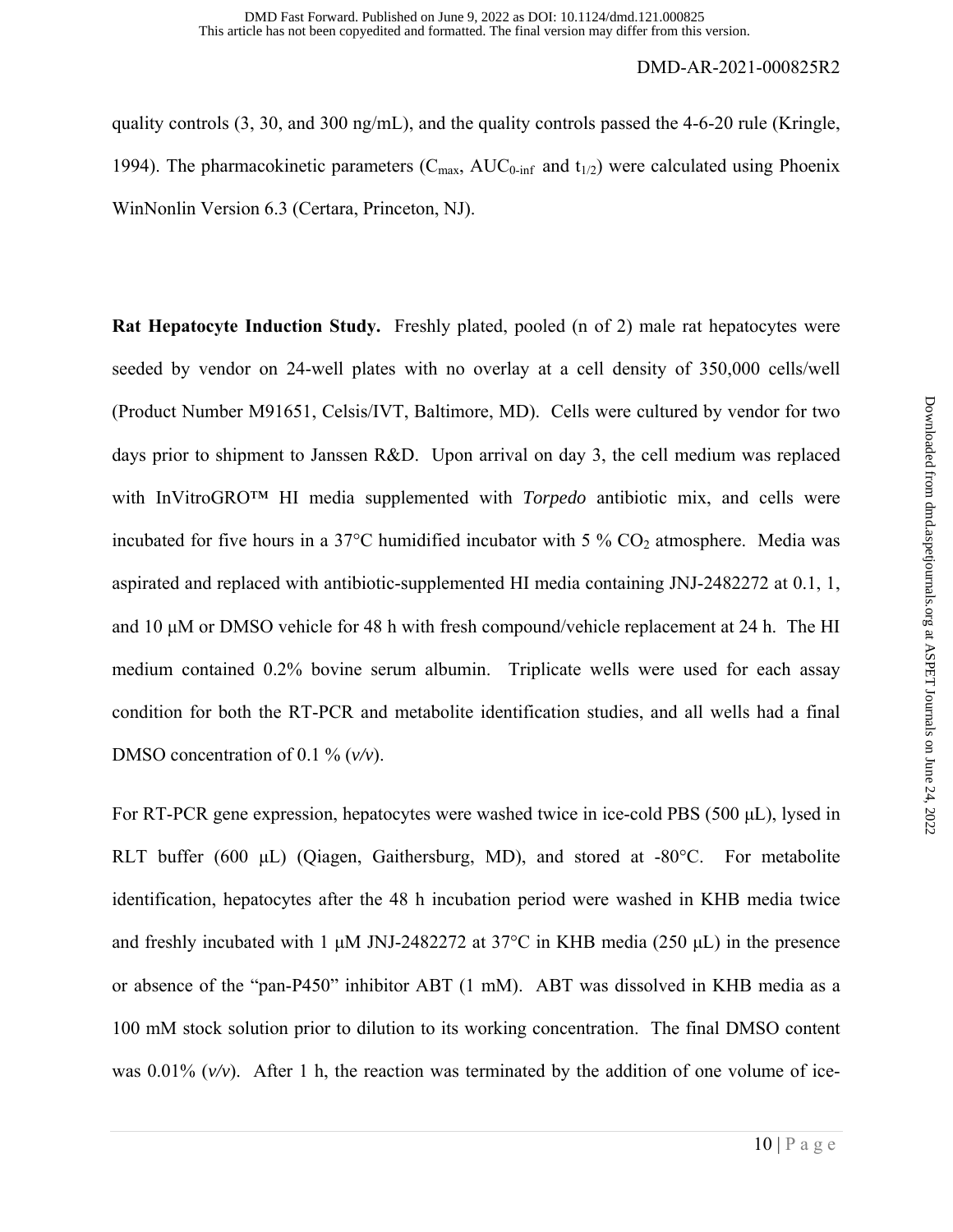cold 3:1 acetonitrile:methanol spiked with the internal standard nefazodone (6 nM). Cell lysis and protein precipitation was allowed for 20 min on ice followed by mixing samples for 10 min on an orbital shaker. After centrifugation, the supernatants were dried on an EZ-2 Plus™ Evaporator (GeneVac, Ipswich, England) and reconstituted in 250 μL of 1:5 ratio acetonitrile:water for mass spectrometric analysis.

**Rat Hepatocyte Cell Viability Study.** Freshly plated, pooled (n of 12) male rat hepatocytes were seeded by vendor on a 96-well collagen coated plate with no overlay at a cell density of 50,000 cells/well (Product Number M91653, BioIVT, Baltimore, MD). Cells were cultured by vendor for two days prior to shipment to Janssen R&D. Upon arrival on day 3, the cell medium was replaced with InVitroGRO™ HI media supplemented with *Torpedo* antibiotic mix, and cells were incubated for two hours in a 37 $\degree$ C humidified incubator with 5 % CO<sub>2</sub> atmosphere. Media was aspirated and replaced with antibiotic-supplemented HI media containing JNJ-2482272 at 10, 3.3, 1.1, 0.37, and 0.04  $\mu$ M; the cytotoxic control doxorubicin at 10  $\mu$ M; the non-cytotoxic control fexofenadine at 10  $\mu$ M; or DMSO vehicle for 24 and 48 h with fresh compound/vehicle replacement at 24 h. For 24 h compound treatments, cells were treated with DMSO vehicle for the first 24 h. Triplicate wells were used for each assay condition. The cell viability was determined through a luminescent-based assay measuring cellular ATP following vendor's protocol (ONE-GLO, Promega).

**Metabolite Identification.** JNJ-2482272 and its metabolites were characterized on an LTQ-Orbitrap XL Mass Spectrometer (ThermoFisher Scientific, Bremen, Germany) interfaced to a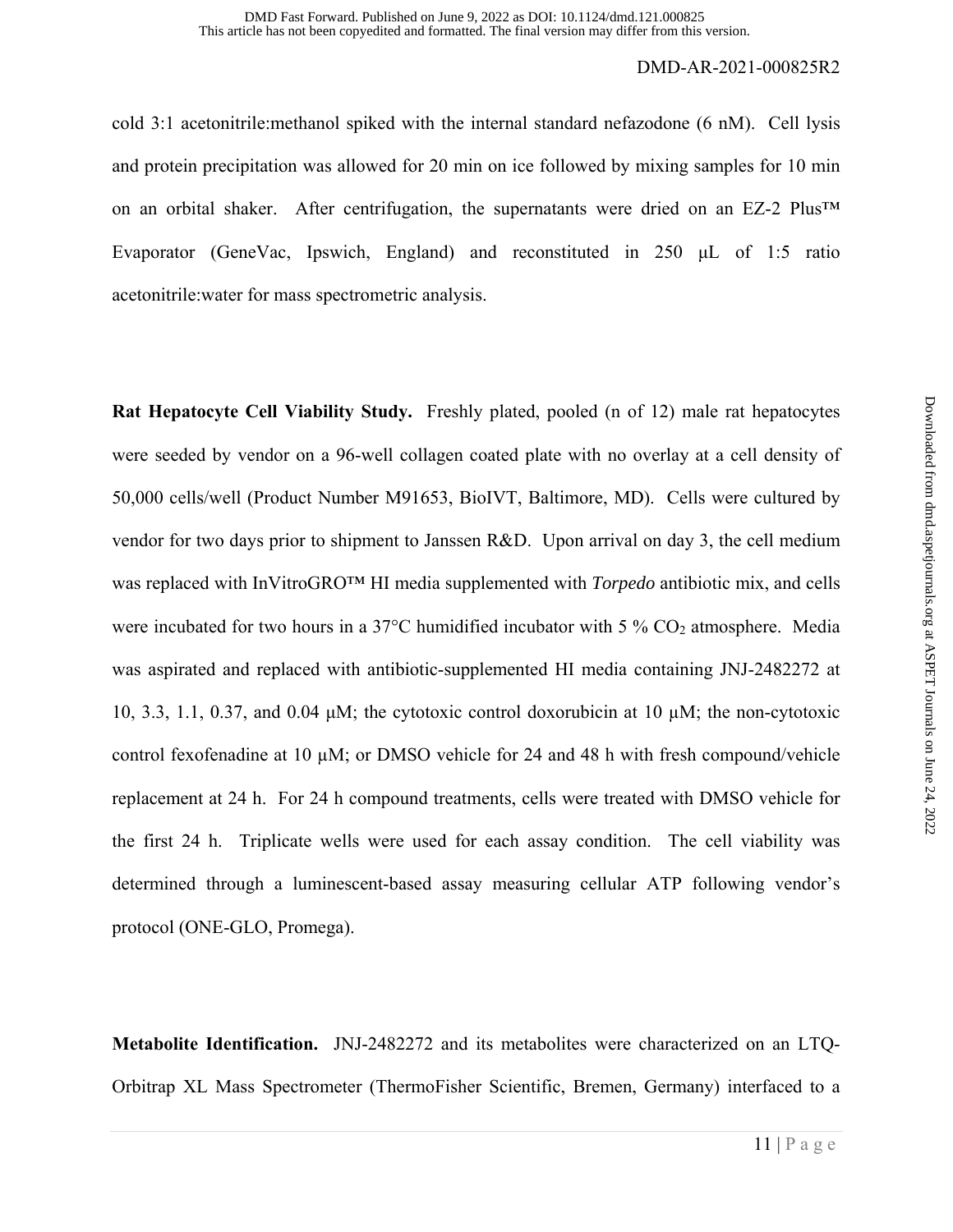Surveyor autosampler and binary gradient pump (Thermo Finnigan, San Jose, CA). Sample (50 μL) was loaded onto a 4.6 x 150 mm, 3.5 μ Zora SB-C18 column (Agilent, Part Number 863953- 902), kept at 40°C. Metabolites were resolved at a flow rate of 0.3 mL/min using water (A) and acetonitrile (B) containing 0.1 % formic acid as mobile phase. Separation was achieved using a 50 min gradient set up as follows: 0 to 5 min, 2 % B; 5 to 37 min linear gradient from 2 to 95 % B;  $37 - 43$  min,  $95\%$  B. The mass spectrometer was operated in the positive ion mode from 200 – 800 *m/z* at 15,000 resolution using dioctyl phthalate as an internal calibrant. Data-dependent tandem MS spectra were acquired through collision-induced dissociation (CID) at a collision energy of 45 eV and resolution of 7,500 for the three most abundant ions from full scan MS analysis. Additional instrument settings were as follows: 6 V tube lens, 8 V capillary voltage, 3.5 kV electrospray ion voltage, and 300°C capillary temperature.

 Metabolites were characterized through mining tandem MS product ion spectra using vendor software (Thermo Xcalibur 2.2) and facilitated using the MS fragmentation prediction software PrISE 2.1.1 developed by Dotmatics Limited (Hill and Mortishire-Smith, 2005). Metabolite levels were compared by dividing the MS peak areas for each metabolite over the internal standard nefazodone and averaged as a biologic triplicate for each assay condition.

**β-Glucuronidase Incubation.** Samples from the plated rat hepatocyte induction study for metabolism investigations were utilized for additional structural characterization studies using βglucuronidase. A 200 μL extract from the quenched incubation of 1 μM JNJ-2482272 in rat hepatocytes pre-treated with 10 μM JNJ-2482272 for 48 h was dispensed into 800 μL of 20 mM acetic acid (pH 5) buffer with and without 20,000 Units/mL β-glucuronidase. The reaction was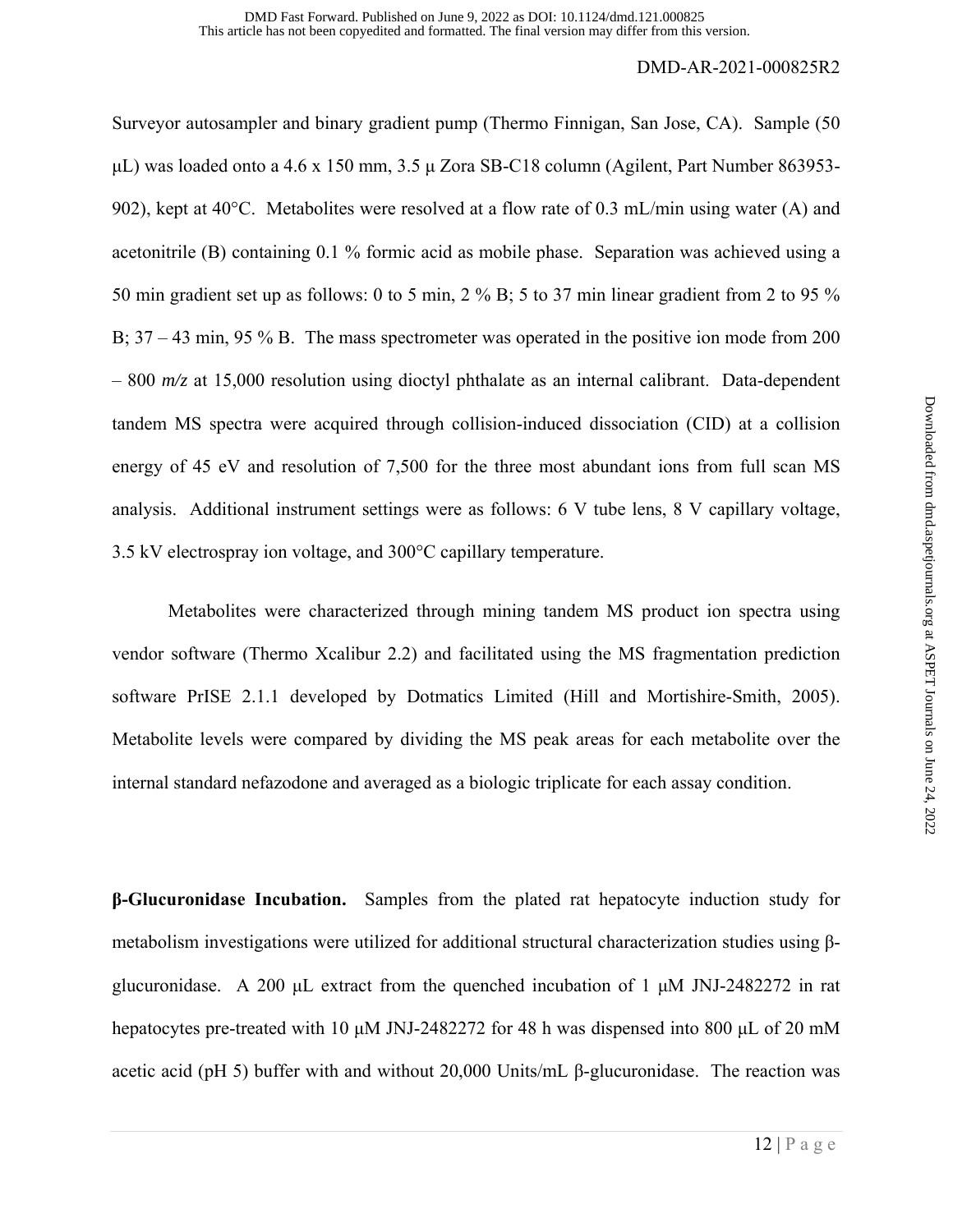allowed for 16 h with gentle shaking in a 37°C water bath before being quenched in 1.5 mL icecold 3:1 acetonitrile:methanol spiked with the internal standard nefazodone (6 nM). After centrifugation, the supernatants were dried on the EZ-2 Plus™ Evaporator (GeneVac, Ipswich, England) and reconstituted in 250 μL of 1:5 ratio acetonitrile:water for mass spectrometer analysis on the LTQ-Orbitrap XL Mass Spectrometer (as described above).

**Preparation and NMR Structural Characterization of M4 and M5.** M4 was prepared from a 5 mL reaction of JNJ-2482272 (100 μM, 169 μg) in 2 mg/mL rat liver microsomes (RLM) prepared from rats induced with the CYP1A-inducer βNF (XenoTech, Lenexa, KS). M5 was prepared from a 20 mL reaction of JNJ-2482272 (10 μM, 67 μg) in 2 mg/mL RLM prepared from rats induced with the CYP2B/CYP3A-inducer PB (XenoTech, Lenexa, KS). Incubations were conducted in 100 mM potassium phosphate buffer (pH 7.4), 3 mM  $MgCl<sub>2</sub>$ , and 2 mM NADPH. Incubations were allowed to proceed for 30 min in a 37°C shaking water bath followed by acidification to 0.02 % formic acid and passage through pre-treated  $\text{Oasis}^{\circledR}$  HLB solid phase extraction cartridges (Part Number WAT094226, Waters, Milford, MA) as 1-2 mL aliquots. Unreacted JNJ-2482272 and its metabolites were eluted using 3 mL of 3:1 acetonitrile:methanol, pooled, and dried using the EZ-2 Plus™ Evaporator (GeneVac, Ipswich, England). Samples were reconstituted in a 50:50 mixture of methanol and DMSO to a concentration of approximately 1  $\mu$ g/ $\mu$ L based upon starting material JNJ-2482272 amounts.

Separation of metabolites from unreacted JNJ-2482272 was achieved using a Zorbax Bonus-RP column (5 µm, 10 x 250 mm, Agilent Technologies) on an Agilent 1100 HPLC system equipped with a diode array detector. Samples  $(80 - 100 \mu L / \text{run})$  were eluted using a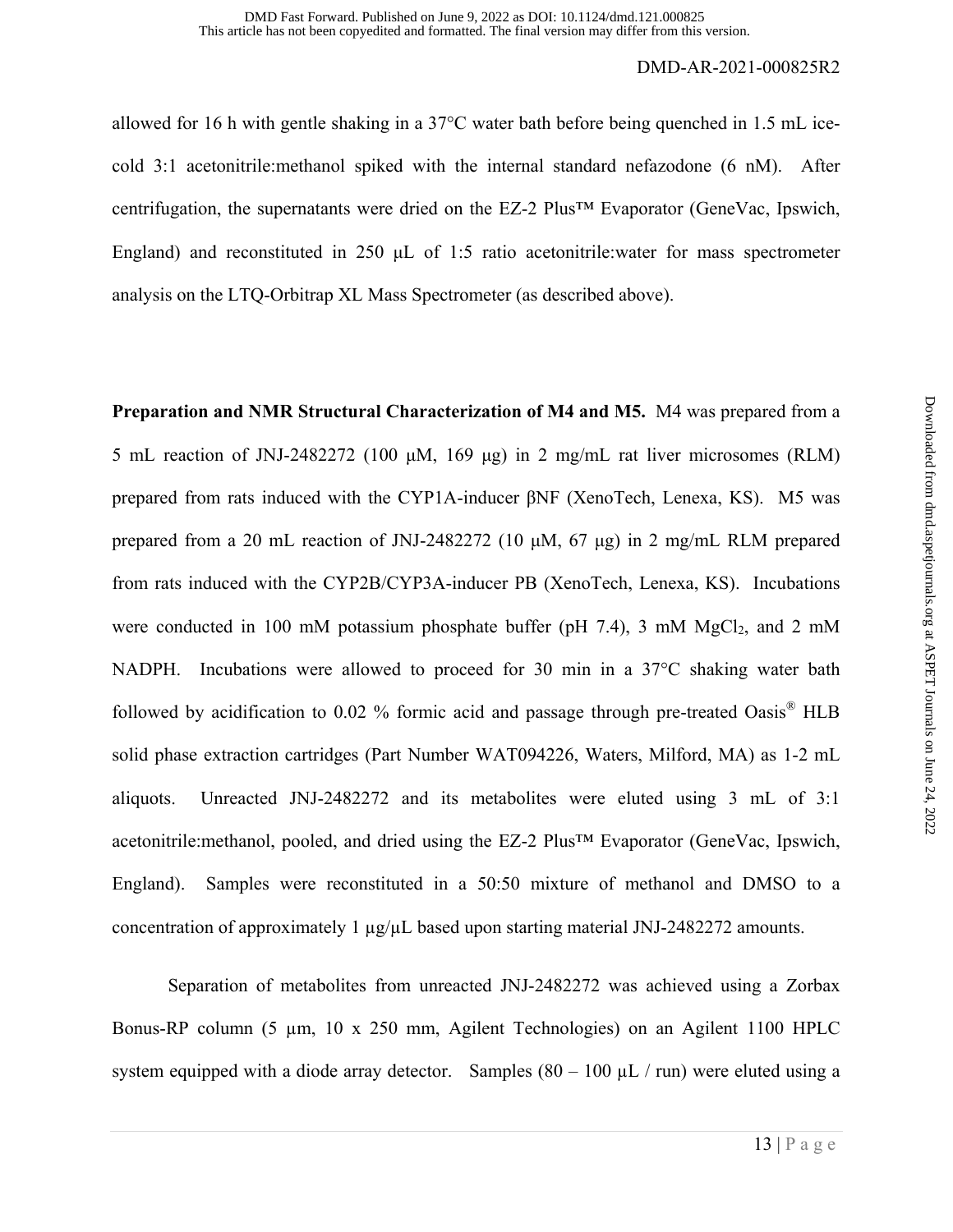gradient of  $30 - 80\%$  acetonitrile in water containing 0.1% formic acid over 20 minutes. Flow rate was 5 mL/min, and column temperature was set to 30°C. The samples were detected at 240 nm. Fractions of interest were dried on a GenVac centrifugal evaporator and dissolved in CDCl3. NMR spectra were recorded on a Bruker Avance 600 MHz spectrometer using tetramethylsilane-d<sub>12</sub> ( $\delta$ H 0.00) as the reference. Proton NMR spectra were obtained using Bruker Topspin software, and MestReNova (Mestrelab Research S.L.) was used to process the spectra.

**Rat Liver Microsomal Stability Studies.** Microsomal stability studies were conducted on a Biomek® FX Robotic Liquid Handling Workstation (Beckman Coulter, Brea, CA), which consisted of a 96-channel pipette head, a 12-postion workstation deck, and a plate incubator. From a 10 mM DMSO stock, JNJ-2482272 was prepared to a working stock concentration of 1 mM in 1:1 acetonitrile:water. JNJ-2482272 (1  $\mu$ M) was spiked in a reaction mixture consisting of 100 mM potassium phosphate buffer (pH 7.4), 3 mM  $MgCl<sub>2</sub>$ , and 0.5 mg/mL RLM isolated from either male Sprague Dawley rats dosed with corn oil or the CYP1A inducer βNF (XenoTech, Lenexa, KS). The final organic concentration in the incubation was 0.01% DMSO  $(v/v)$  and 0.045% acetonitrile  $(v/v)$ . The study was conducted in triplicate for each assay condition. The reaction was brought to 37°C and initiated by adding NADPH to a final concentration of 1 mM. After mixing on the plate-deck, 50 μL aliquots were excised from the reaction plate at 0, 5, 10, 20, 40, and 60 min and mixed with four volumes of acetonitrile spiked with 500 μg/nL of the internal standard phenytoin. Samples were then centrifuged at 5,700 rpm for 10 min at 4°C, and supernatant was diluted 1:3 in water.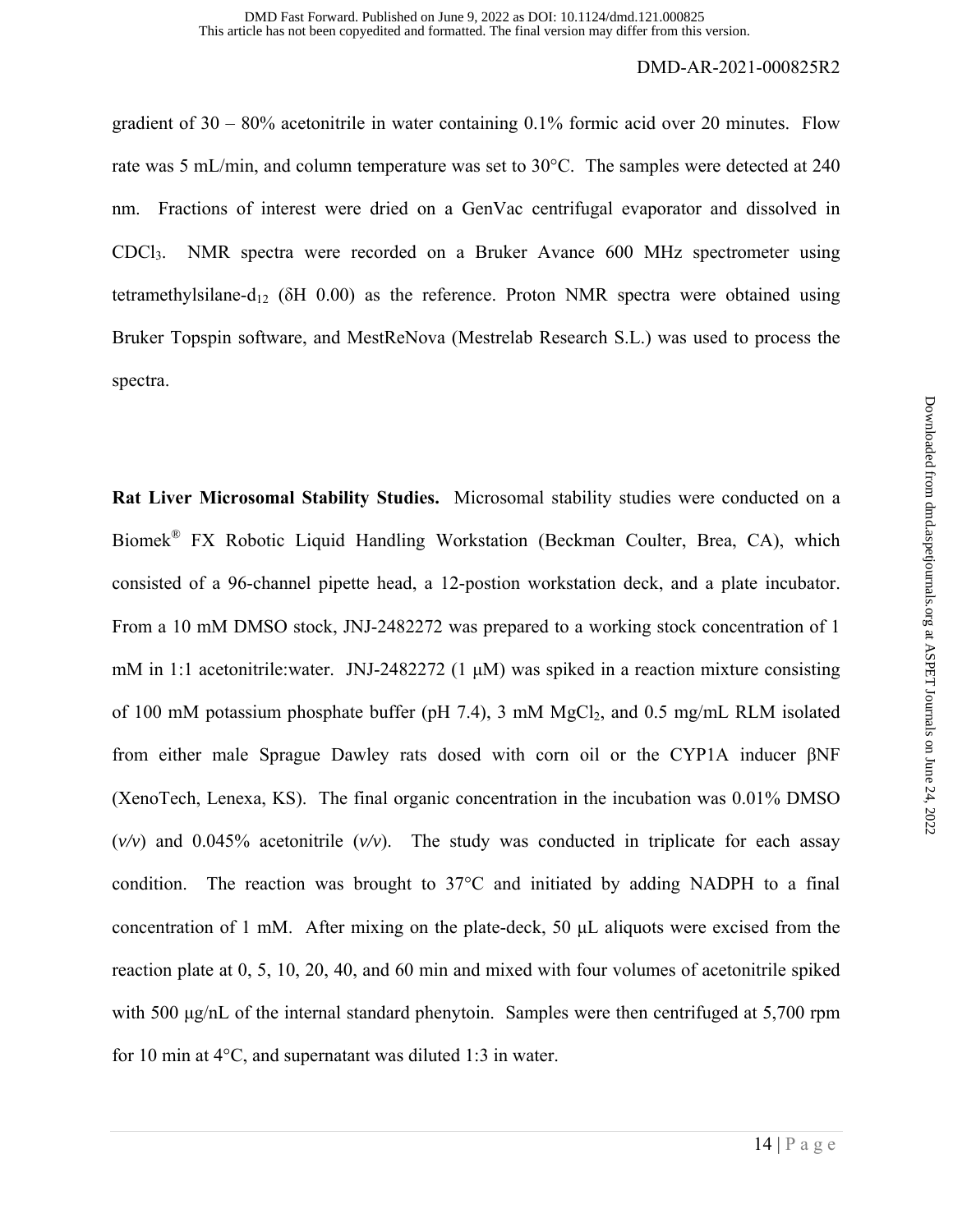JNJ-2482272 was quantified on an API4000 MS/MS System (Applied Biosystems, Concord, Ontario, Canada) interfaced with an Agilent 1100 Series HPLC. Samples were loaded onto a 2 x 50 mm, 5 μ Zorbax SB-Phenyl column (Agilent, catalog # 860975-912) under a flow rate of 1.0 mL/min, using water (A) and acetonitrile (B) containing 0.1 % formic acid. After a 25 μL injection, a linear gradient from 5 to 90 % B for 1.5 min was applied and then held at 100 % B for 0.5 min. JNJ-2482272 was quantified by MS/MS in the positive ion mode by monitoring the transition of  $m/z$  337.5 to 132.1 with the dwell time, declustering potential, collision energy, and collision cell exit potential set to 100 msec, 100 V, 40 V, and 15 V, respectively. The internal standard phenytoin was quantified by MS/MS in the positive ion mode by monitoring the transition of *m/z* 253.1 to 182.2 with the dwell time, declustering potential, collision energy, and collision cell exit potential set to 80 msec, 96 V, 27 V, and 20 V, respectively. Results from the triplicate study are reported as the average percent JNJ-2482272 remaining relative to the 0 min time-point.

**DPX-2 and DRE Reporter Cell Lines.** Derived from the human hepatoma cell line HepG2, the DPX-2 and DRE cell lines (Puracyp, Inc, Carlsbad, CA) are stably transfected with a luciferase reporter construct responsive to human PXR and AhR activators, respectively (Trubetskoy et al., 2005; Yueh et al., 2005a; b). Cells were cultured in accordance with vendor protocols. Cells were seeded onto a 96-well luminescent plate at a density of 2.5 x  $10^5$  cells/well or 3.0 x  $10^5$ cells/well for DRE and DPX-2 cell lines, respectively. After 16 h, cells were incubated with compounds in Puracyp proprietary dosing media at a final DMSO concentration of 0.1 %. Dosing media contained 10% fetal bovine serum. After 24 h, the luminescence reaction was initiated using the Bright-GLO™ Luciferase Assay System (Promega, Madison, WI) and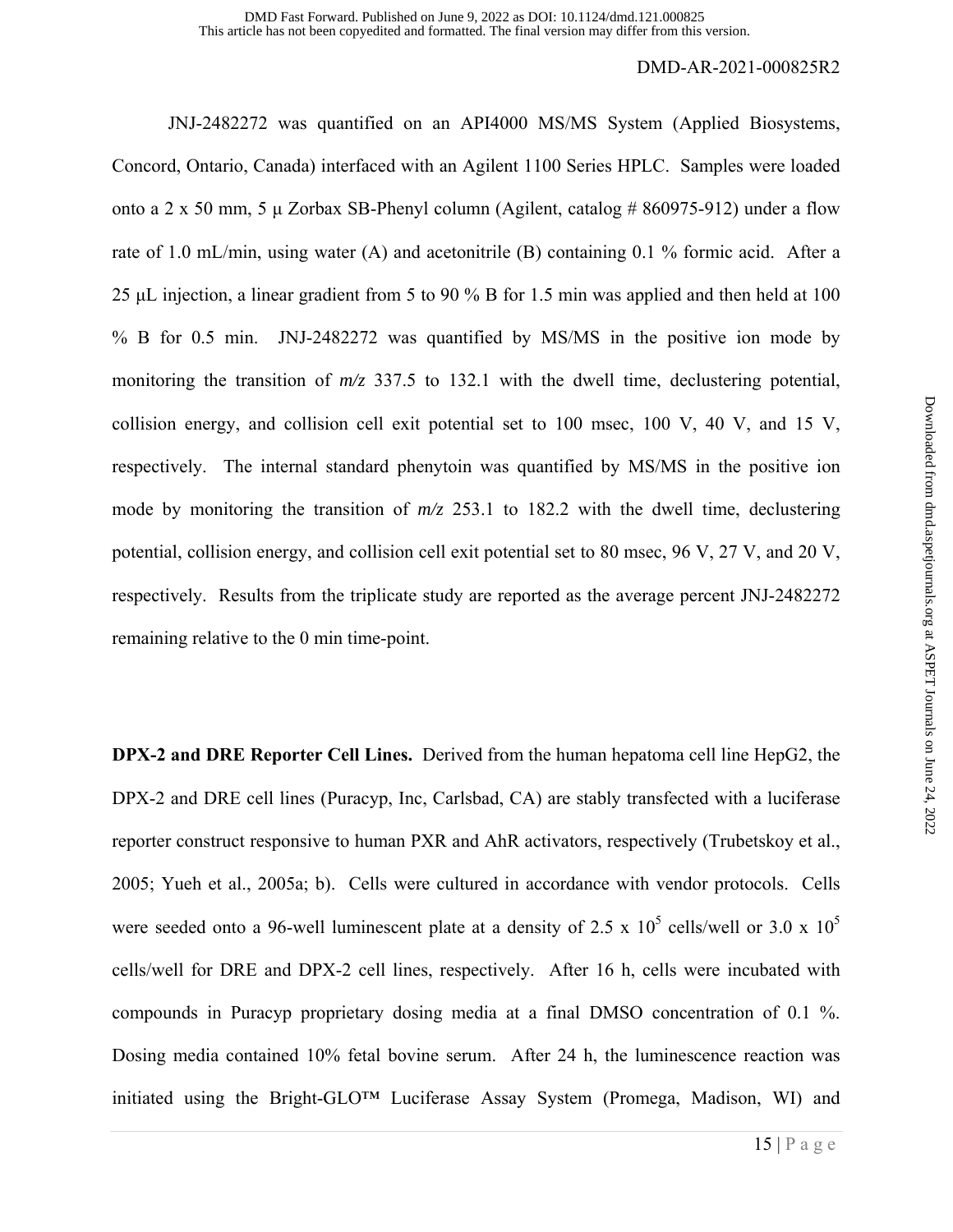measured on the ViewLux UltraHTS Microplate Imager (Perkin Elmer, Turku, Finland). Fold activation values were calculated relative to the response of vehicle-treated cells. The study was conducted in triplicate for each assay condition.

 DMSO stock compound solutions were serially diluted in DMSO 1:10 and 1:2 for AhR and PXR studies, respectively. DRE cells were incubated with JNJ-2482272 and known AhR activators at the following concentrations: JNJ-2482272 (10  $\mu$ M – 1 pM), 3-MC (10  $\mu$ M – 1 pM),  $\beta$ NF (10 μM – 1 pM), OME (100 μM – 10 pM), and TCDD (0.1 μM – 0.1 pM). DPX-2 cells were incubated with JNJ-2482272 and known PXR activators at the following concentrations: JNJ-2482272 (10 – 0.04  $\mu$ M), DEX (100 – 0.4  $\mu$ M), PB (1 – 0.004 mM), and RIF  $(10 - 0.04 \mu M)$ .

**CAR1 Reporter Cell Line**: This study was conducted by Puracyp, Inc (Carlsbad, CA). An expression vector, harboring human CAR1, RXRα, and CYP3A4 enhancers and promoters linked to the luciferase reporter gene, were transfected into the human hepatoma cell line HepG2 (hCAR1). Frozen hCAR1 cells were thawed and seeded onto a clear-bottom 96-well plate at a density of 40,000 cells/well. Plates were maintained at  $37^{\circ}$ C in an atmosphere of  $5\%$  CO<sub>2</sub> and 95% relative humidity overnight to allow for cell recovery. The medium was replaced with media containing JNJ-2482272, the direct CAR activator CITCO, or DMSO vehicle (0.1 %). Test compounds were added to dosing medium from DMSO stocks at the following concentrations for JNJ-2482272 (10, 3.3, 1.1, 0.37, 0.12, and 0.04 µM) and CITCO (20, 10, 5, 1, 0.5, 0.1, and 0.005  $\mu$ M). Final DMSO content was 0.2% for JNJ-2482272 and 0.1 % for CITCO incubations. The dosing medium contained 10% fetal bovine serum. The study was conducted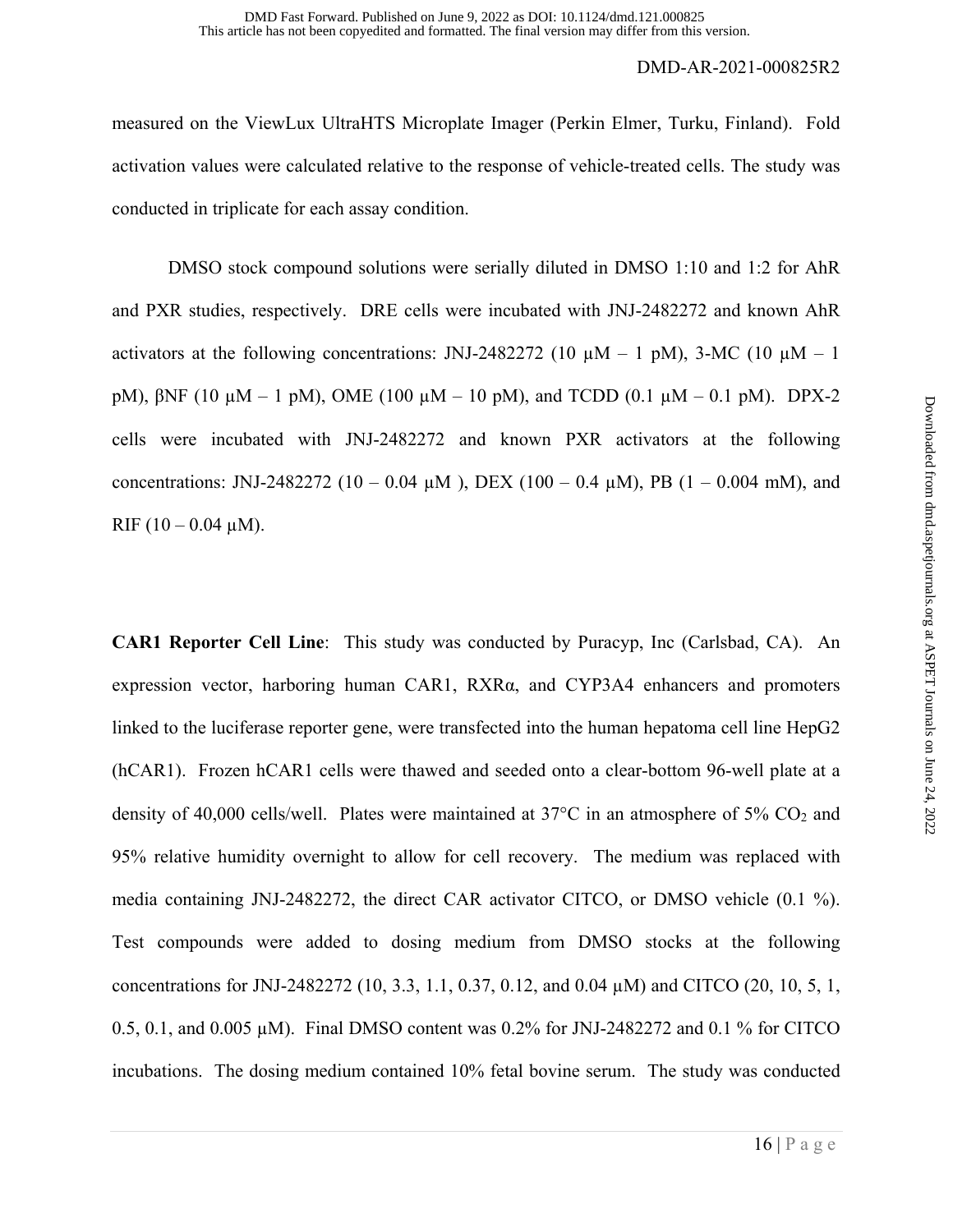in triplicate for each test concentration. Following a measurement of cell viability (as described below), CAR1 activation was subsequently determined on the BioTek Synergy 2 Luminometer following a 5 min incubation at room temperature upon addition of 50 µL ONE-Glo substrate (Promega). The activation data was normalized to cell viability and calculated as the fold response over DMSO vehicle control.

**Cell Viability in Reporter Cell Lines:** Cell viability studies were conducted by Puracyp, Inc (Carlsbad, CA) in the human reporter cell lines DRE, CAR1, and DPX-2. Cells were seeded at similar densities employed for the aforementioned reporter assays in 96-well plates. JNJ-2482272 was tested at 10 and 1  $\mu$ M in DRE and DPX-2 cells in duplicate wells and at 10, 3.3, 1.1, 0.37, 0.12, and 0.04 µM in CAR1 cells in triplicate wells. Following 24 h of exposure, the cell viability was determined by replacing the medium with 50 µL of CellTiter-Fluor Reagent (Promega). Cells were incubated for an additional hour before the fluorescence was measured on a BioTek Synergy 2 Luminometer with excitation set at 400 nm and emission at 510 nm.

**Human Hepatocyte P450 Induction Study.** Cryopreserved human hepatocytes (IVT, Baltimore, MD) either from a single male donor (Lot XGI) or from an equally mixed pool of three individual donors of male and female (Lots SKD, TSD, and IPH) were seeded in a 96-well plate at 0.7 x 10<sup>6</sup> cells/well in InVitroGRO™ HI media supplemented with *Torpedo* antibiotic mix (IVT). Hepatocytes were cultured for 48 h with fresh media replaced every 24 h before JNJ-2482272 and prototypical P450 inducers were added. For the single donor study, seven concentrations of JNJ-24288272 and "classical" AhR activators were prepared from DMSO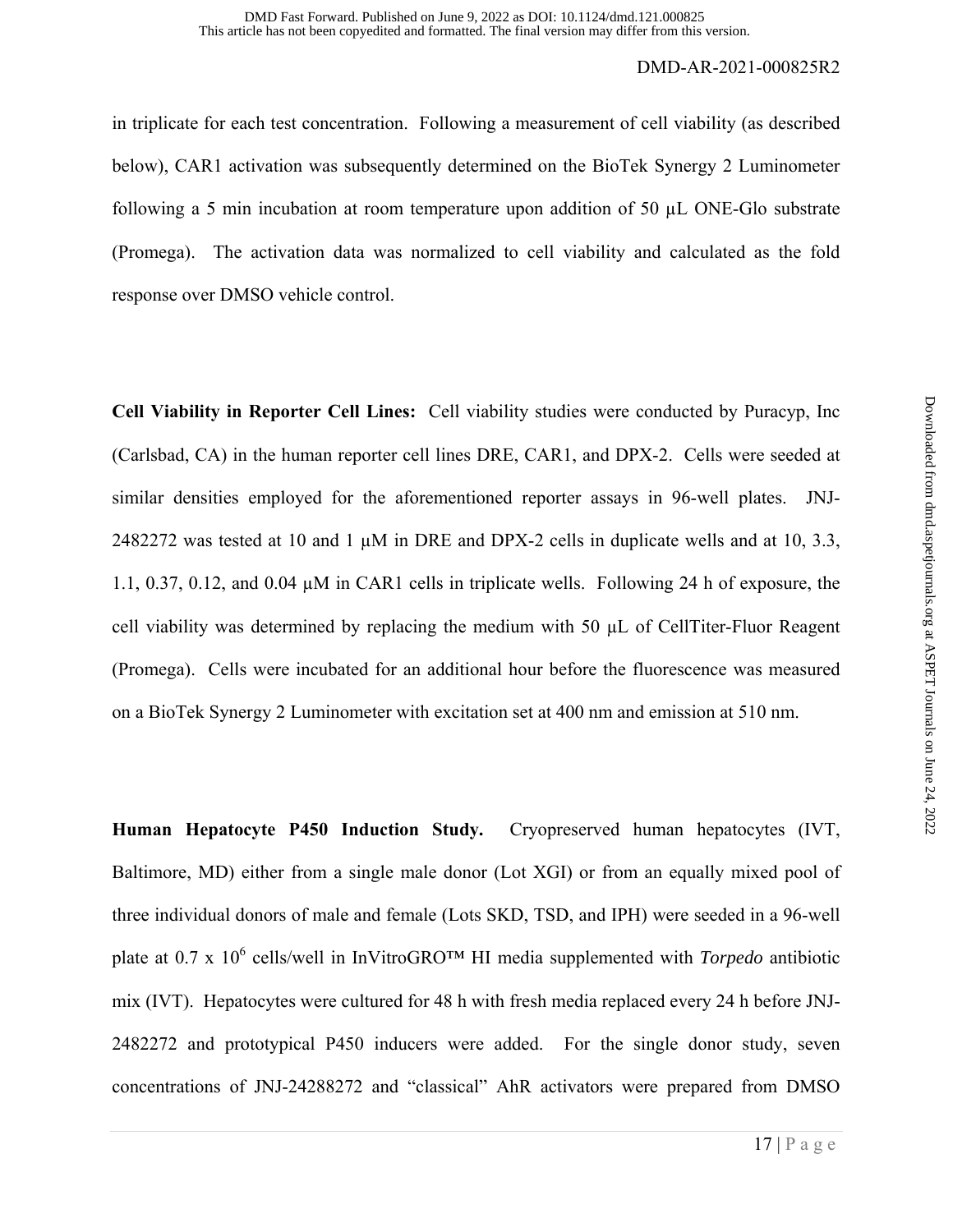stock solutions through 1:10 serial dilutions in DMSO and spiked into HI media to afford the following test concentration ranges:  $10 \mu M - 10 \mu$  for JNJ-2482272, 3-MC, and βNF and 0.1  $\mu$ M – 0.1 pm for TCDD. Tailored test concentration ranges were prepared through serial dilutions in DMSO and spiked into HI media for the assay reference P450 inducers OME (100, 50, 16.7, 5.6, 1.9, 0.62, and 0.21 µM), PB (3000, 1000, 333.3, 111.1, 37.0, 12.3, and 4.1 µM), and RIF (20, 6.7, 2.2, 0.74, 0.25, 0.082, and 0.027  $\mu$ M). Doxorubicin and fexofenadine were incubated at 10 µM to serve as cytotoxic and non-cytotoxic reference controls, respectively. For the pooled donor study, test concentrations were as follows: JNJ-2482272 (10, 1, 0.1 and 0.01 µM), βNF (10, 1 and 0.1 µM), OME (10, 1 and 0.1 µM), PB (1 and 0.1 mM), RIF (10 and 1 µM), and TCDD (100, 10, 1, and 0.1 nM). The final DMSO content for all compound incubations was 0.1% *v/v*. HI medium contained 0.2% bovine serum albumin. Basal cell activities were determined from DMSO vehicle (0.1% *v/v*) controls. The study was conducted in triplicate for each assay condition and in duplicate 96-well plates – the first to isolate mRNA for qPCR and the second to measure CYP1A activity and cell viability. Hepatocyte incubation was allowed for 48 h before termination with fresh compound addition at 24 h.

For mRNA analysis by RT-PCR analysis, hepatocytes were washed twice in KHB media (100 µL) and lysed in RLT buffer (Qiagen, Gaithersburg, MD) containing 1% β-mercaptoethanol (100  $\mu$ L). Lysates were mixed by pipette three times prior to storage at - 80 $\degree$ C for later mRNA extraction.

For CYP1A activity, culture media was subsequently replaced with KHB buffer containing the CYP1A probe substrate phenacetin (50  $\mu$ M). The reaction (80  $\mu$ L) was incubated for 30 min in a 37°C cell culture incubator and terminated with the addition of ice-cold 1:1 acetonitrile:methanol (130  $\mu$ L) spiked with the internal standard phenytoin (0.1  $\mu$ g/mL). Upon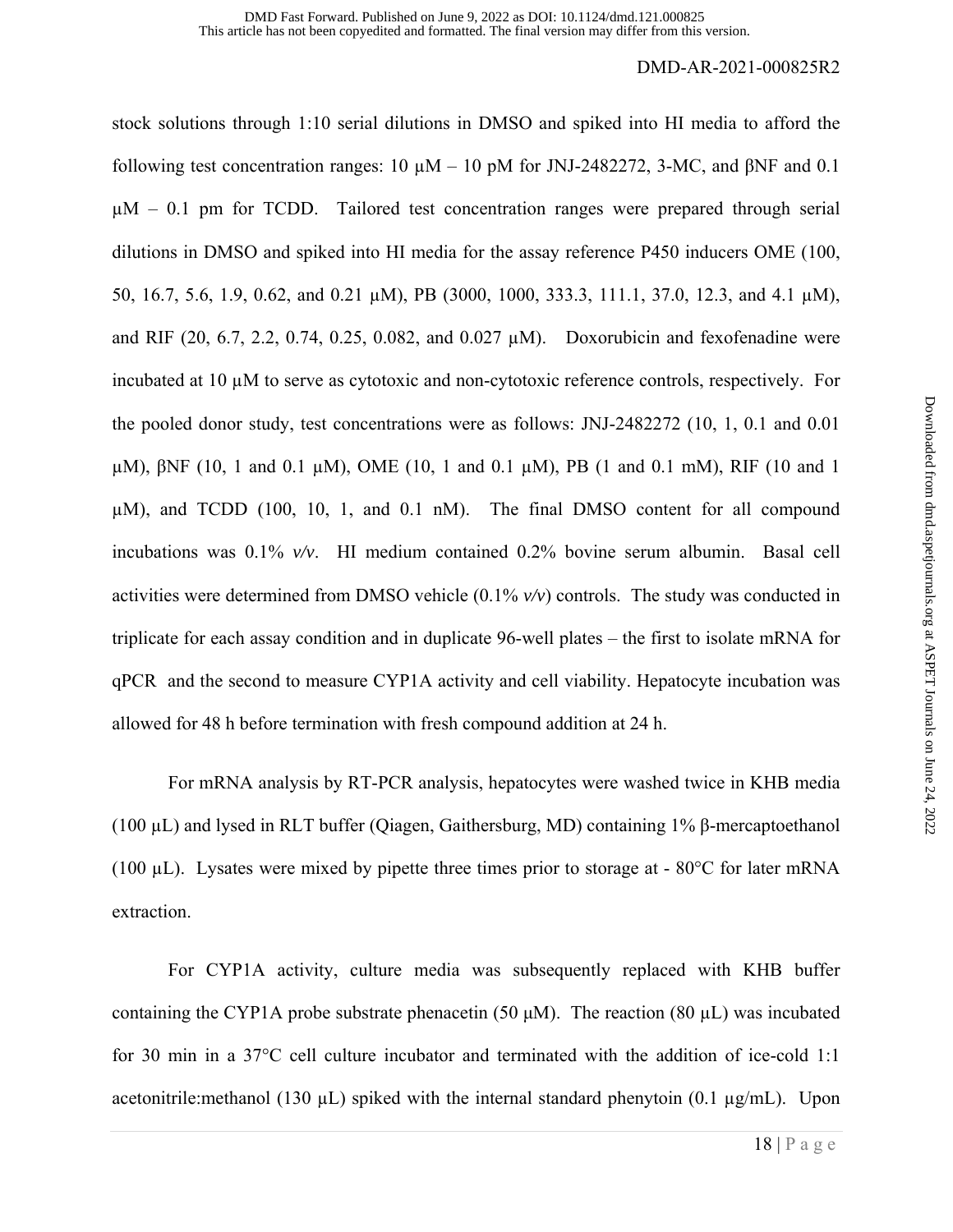centrifugation, supernatant was diluted 1:2 in water and subjected to LC-MS/MS analysis on a Schimadzu LC-20AD HPLC System interfaced to an API5000 MS/MS System (Applied Biosystems, Concord, Ontario, Canada). Samples were loaded onto a 2 x 50 mm, 4 μ Synergi Hydro-RP column (Phenomenex, catalog # 00B-4375-B0) heated to 40  $^{\circ}$ C and placed under a flow rate of 0.5 mL/min, using water (A) and acetonitrile (B) containing 0.1 % formic acid. After a 5 μL injection, a linear gradient from 0 to 95 % B for 2.0 min was applied and held at 95 % B for 0.5 min. The product acetaminophen was quantified by MS/MS in the positive ion mode by monitoring the transition of  $m/z$  152.1 > 110.0 with the dwell time, declustering potential, collision energy, and collision cell exit potential set to 80 msec, 52 V, 23 V, and 14 V, respectively. The internal standard phenytoin was quantified by MS/MS in the positive ion mode by monitoring the transition of  $m/z$  253.1 > 104.0 with the dwell time, declustering potential, collision energy, and collision cell exit potential set to 80 msec, 36 V, 27 V, and 12 V, respectively. Results from the triplicate study are reported as the average fold change in acetaminophen formation for each compound treatment relative to the vehicle treatment.

 For CYP3A activity (pooled donor study only), culture media was subsequently replaced with KHB buffer containing the CYP3A probe substrate midazolam  $(2 \mu M)$ . The reaction and sample preparation were conducted similar to the CYP1A conditions described above. Samples were loaded onto a 50 x 2 mm, 4 μ Synergi–Hydro-RP column and eluted at a flow rate of 0.8 mL/min, using water (A) and acetonitrile (B) containing 0.1 % formic acid as mobile phase. Chromatographic separation was achieved using the following conditions: 0% B for 1 min, 0 to 70 % B over 1.5 min followed by 95 % B elution for 1 min. The overall run-time, including reequilibration, was 4.7 min. The product 1-hydroxy-midazolam was quantified by MS/MS in the positive ion mode by monitoring the transition of  $m/z$  342.2 > 297.1 with the dwell time,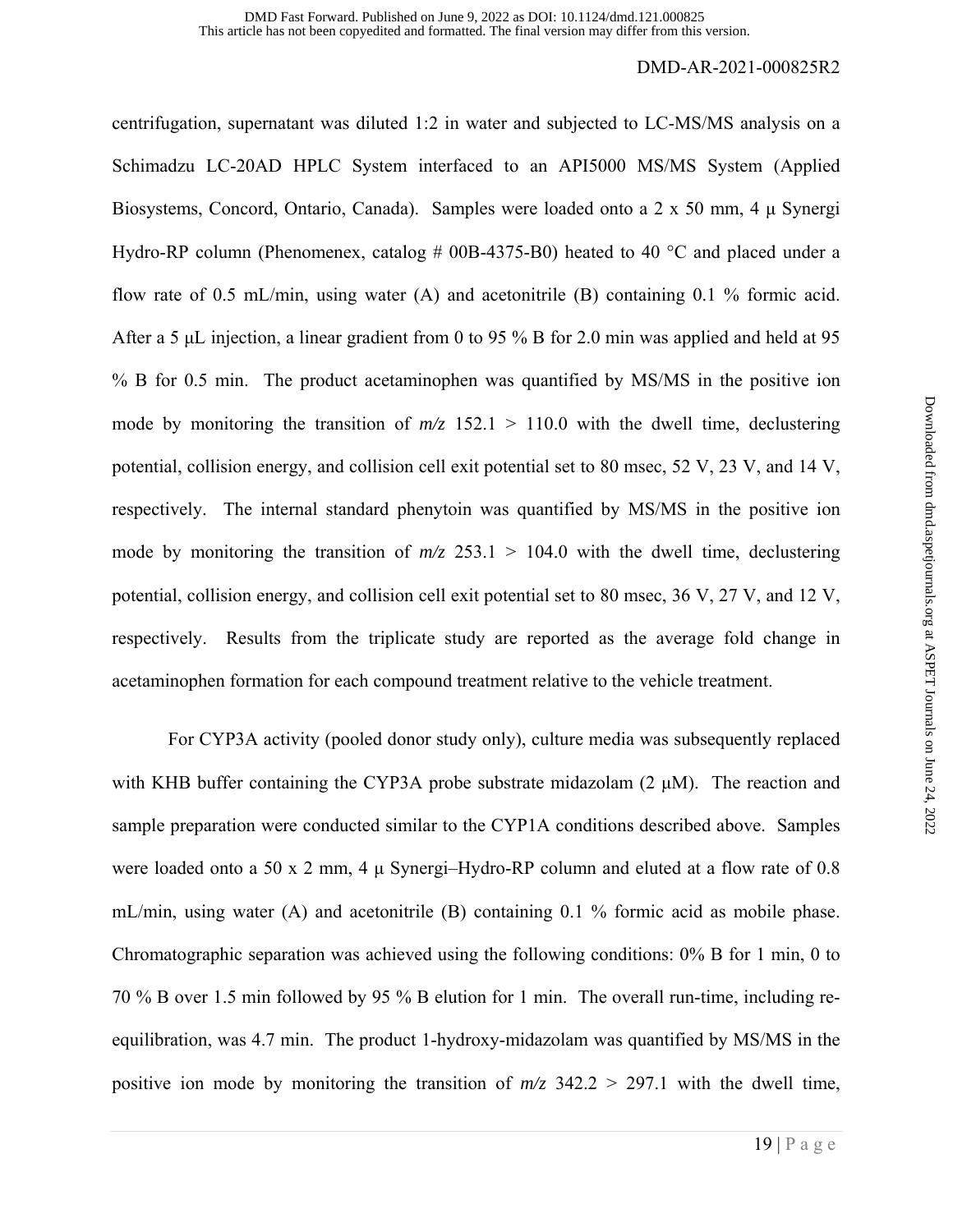declustering potential, collision energy, and collision cell exit potential set to 100 msec, 96 V, 33 V, and 16 V, respectively. Results from the triplicate study are reported as the average fold change in 1-hydroxy-midazolam formation for each compound treatment relative to the vehicle treatment.

Following the CYP1A activity probe reaction for the single donor study, the same plate was used to measure cell viability. Cells were washed twice with KHB buffer (100 µL), and cellular ATP was subsequently measured through a luminescent-based assay following vendor protocol (ONE-GLO, Promega).

**RT-PCR Analysis.** For rat hepatocyte lysates, total RNA was isolated using the RNeasy Mini kit (Qiagen, Valencia, CA) and prepared for RT-PCR using the High Capacity cDNA Reverse Transcription kit (Applied Biosystems, Foster City, CA). Transcript levels were quantified by RT-PCR on an ABI Prism 7900HT instrument (Applied Biosystems) using TaqMan assays from Applied Biosystem's "Assays on Demand" catalog for studies in rat (CYP1A1, Rn00487218 m1; CYP1A2, Rn00561082 m1; CYP1B1, Rn00564055 m1; CYP2B1, Rn01457875 m1; CYP3A1 / CYP3A23, Rn01640761 gH; and UGT1A6, Rn00756113 mH). Reactions were run in triplicate, and the average threshold cycle (Ct) of GAPDH for each sample was used to normalize Ct values for other transcripts from the same sample.

For human hepatocyte lysates, the RNA isolation and RT-PCR was performed by Infinity Biologix (Piscataway, NJ). In brief, RNA was extracted using the Chemagic RNA Tissue Kit (Art.  $\#1212$ ) and prepared into cDNA with the SuperScript® VILO<sup>TM</sup> MasterMix first strand synthesis kit. Quantitative RT-PCR was performed using human CYP1A1, CYP1A2, CYP2B6,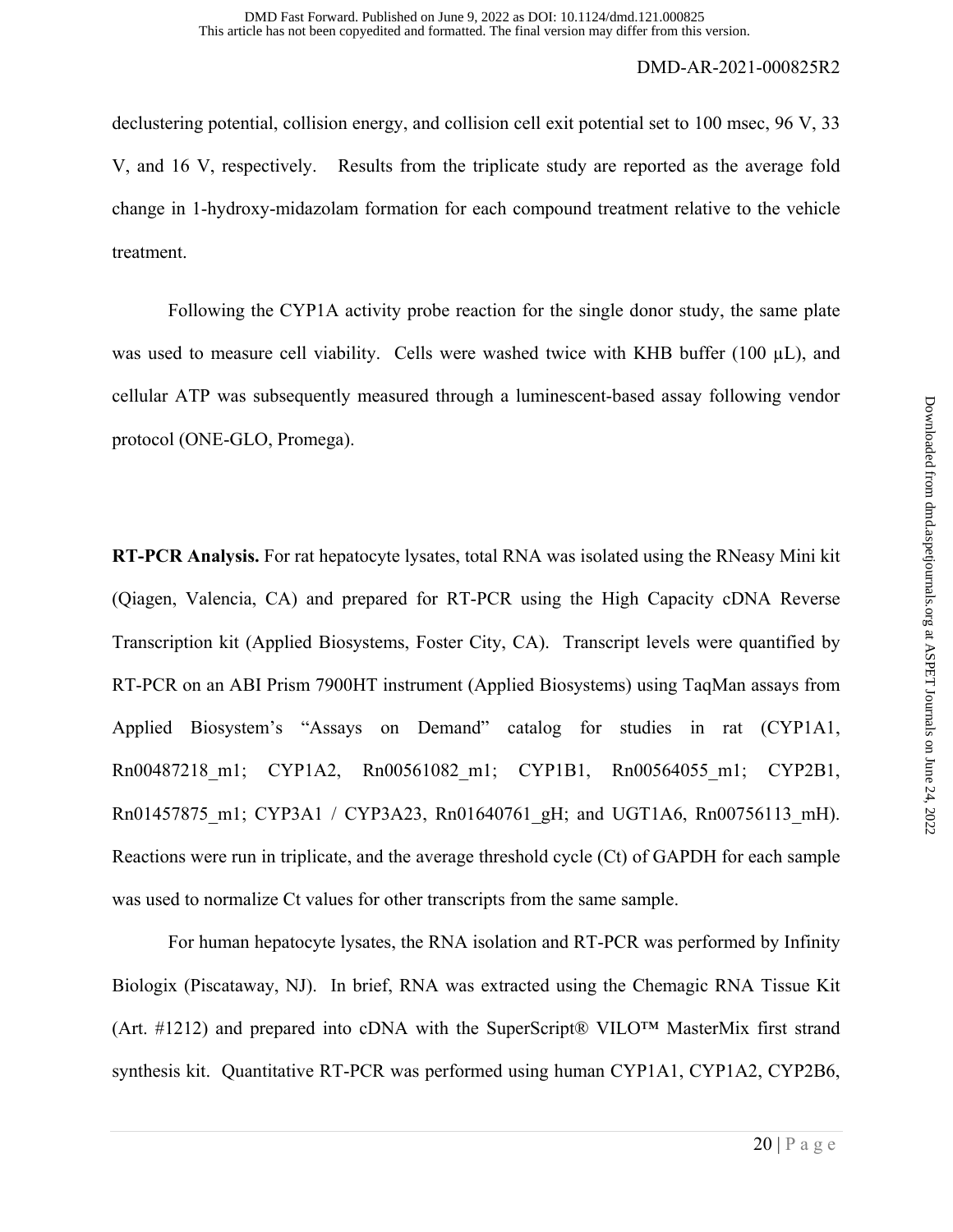or CYP3A4-specific primers/probes (Catalog # Hs01054794\_m1, Hs00167927\_m1, Hs00167937\_g1, or Hs00604506\_m1, respectively) using Applied Biosystem's Viia7 Real Time PCR System and analyzed using OmicSoft ArrayStudio V10.0. Ct values for the quantified P450s were normalized to the housekeeping control (18S, Catalog # Hs99999901 s1). For each of the treated samples, the comparative analyses were performed by subtracting the normalized treated values ( $\Delta$ Ct) from the normalized vehicle (control) values to generate  $\Delta$  $\Delta$ Ct and subsequently fold change, where fold change =  $2^{-\Delta\Delta Ct}$ .

**Recombinant Human P450 Phenotyping.** JNJ-2482272 stock solution (10 mM) was prepared in DMSO and diluted to 200  $\mu$ M in 1:1 acetonitrile:water. The incubation mixture (0.4 mL total volume) consisted of 100 pmol/mL recombinant human P450 (1A1, 1A2, 1B1, 2A6, 2B6, 2C8, 2C9, 2C19, 2D6, or 3A4) or 0.5 mg/mL human liver microsomes, 1 µM JNJ-2482272, and 1 mM NADPH in 100 mM potassium phosphate buffer, pH 7.4. The following supersome and liver microsome lots, all obtained from Corning, were used for this study: 307006 (CYP1A1), 9350005 (CYP1B1), 9095001 (CYP1A2), 0014001 (CYP2A6), 9155002 (CYP2B6), 9193002 (CYP2C8), 0056001 (CYP2C9), 0006001 (CYP2C19), 9274002 (CYP2D6\*1), 0002001 (CYP3A4), 9280001 (null vector), and 38294 (human liver microsomes). The protein content in each of the supersome incubations was normalized to 3.4 mg/mL using protein from a null vector supersome control. The final vehicle content in the incubation was  $0.01\%$  DMSO ( $v/v$ ) and 0.225% acetonitrile  $(v/v)$ . All incubations were conducted in duplicate. The reaction was initiated with the addition of NADPH; carried out for 0, 15, or 60 min at 37°C; and terminated by addition of 300 µL acetonitrile:methanol (1:1, *v/v*) containing an internal standard (100 nM tolbutamide). Samples were mixed for 1 min and refrigerated. Following the last time point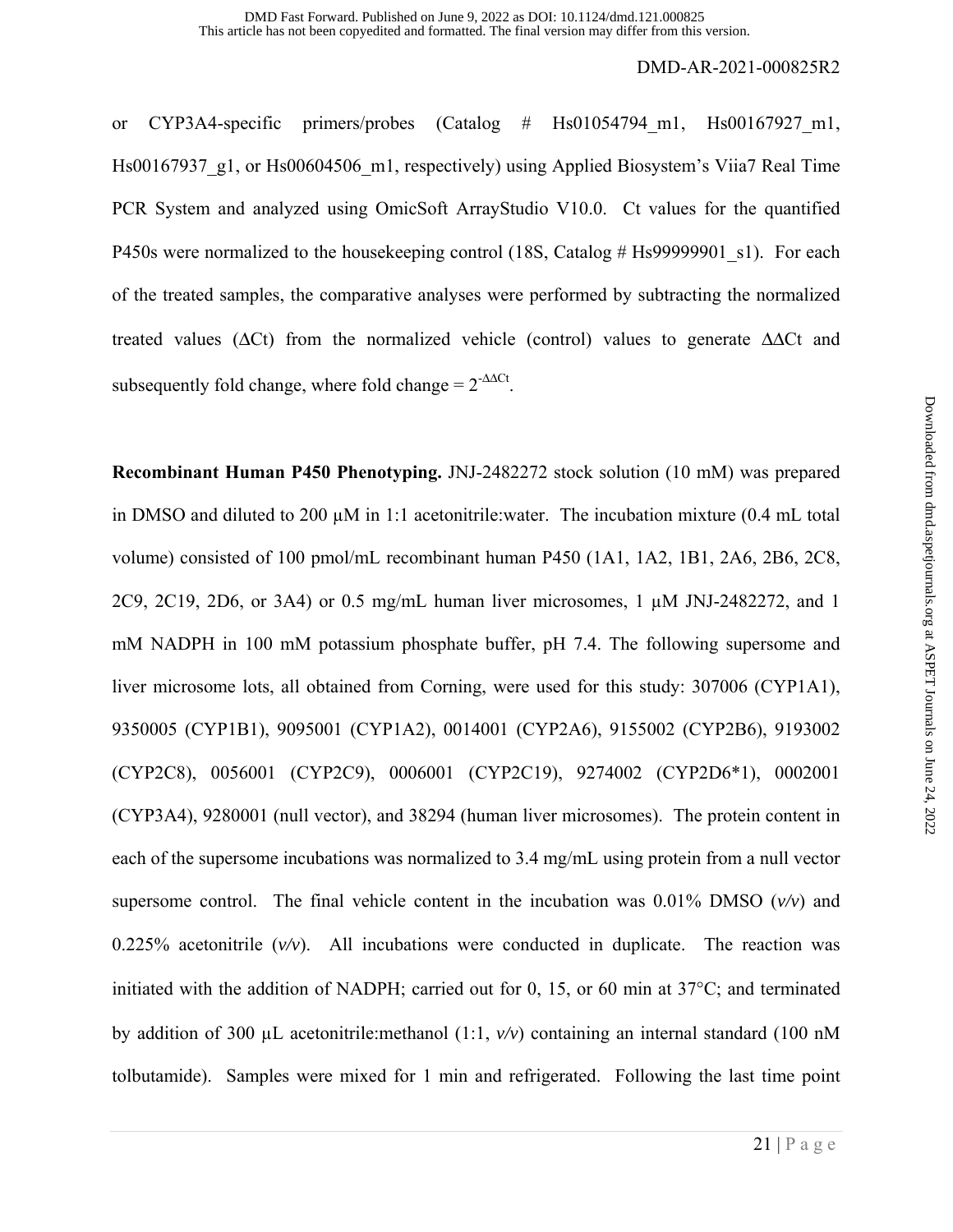collection, samples were refrigerated for an additional 20 min prior to centrifugation at 3,100 rpm at  $10^{\circ}$ C for 20 minutes to precipitate the proteins. The resulting supernatant (20  $\mu$ L) was then diluted with water (500  $\mu$ L), and a 5  $\mu$ L aliquot was injected onto the LC-MS/MS system.

Samples were analyzed by LC-MS/MS in Multiple Reaction Monitoring (MRM) scan mode with positive electrospray ionization (ESI+). The LC-MS/MS system comprised of an API-5500 (Sciex, Redwood City, CA) interfaced with a Shimadzu HPLC system with two LC-30AD pumps, SIL-30ACMP autosampler, column oven, degasser, and a controller (Shimadzu, Columbia, MD). Chromatographic separation for samples was preformed using a Thermo Scientific Hypersil Gold column  $(3 \mu m, 50 \times 2.1 \text{ mm})$  using a gradient consisted of mobile phases of 0.1 % formic acid in water (A) and 0.1 % formic acid in acetonitrile (B). The gradient was  $10 - 60$  % B from  $0 - 2$  min,  $60 - 95$  % B from  $2 - 2.5$  min, and 95% B from  $2.5 - 3$  min at a flow rate of 0.3 mL/min. The  $Q1 > Q3$  MRM transitions for JNJ-2482272 and tolbutamide were  $336.9 > 133.1$  and  $271.1 > 91.0$   $m/z$ , respectively. Results are reported as the average percent JNJ-2482272 remaining at 15 or 60 min relative to the 0 min time-point.

**Conformational Analysis.** A conformational analysis was performed to compare JNJ-2482272 to three prototypical "classical" AhR activators (TCDD, βNF, and 3-MC) and three "nonclassical" AhR activators (OME, VU0418506, and A-998679). Compound structures were imported into the 2D sketcher in Maestro (Schrödinger ver.2020-2) and then prepared via LigPrep. In LigPrep, the OPLS3e forcefields were used (Roos et al., 2019), retaining the drawn ionization states and the depicted chiralities.

In order to generate 3D conformers of these compounds, the default settings in MacroModel were employed applying the OPLS3e forcefields and using water as the solvent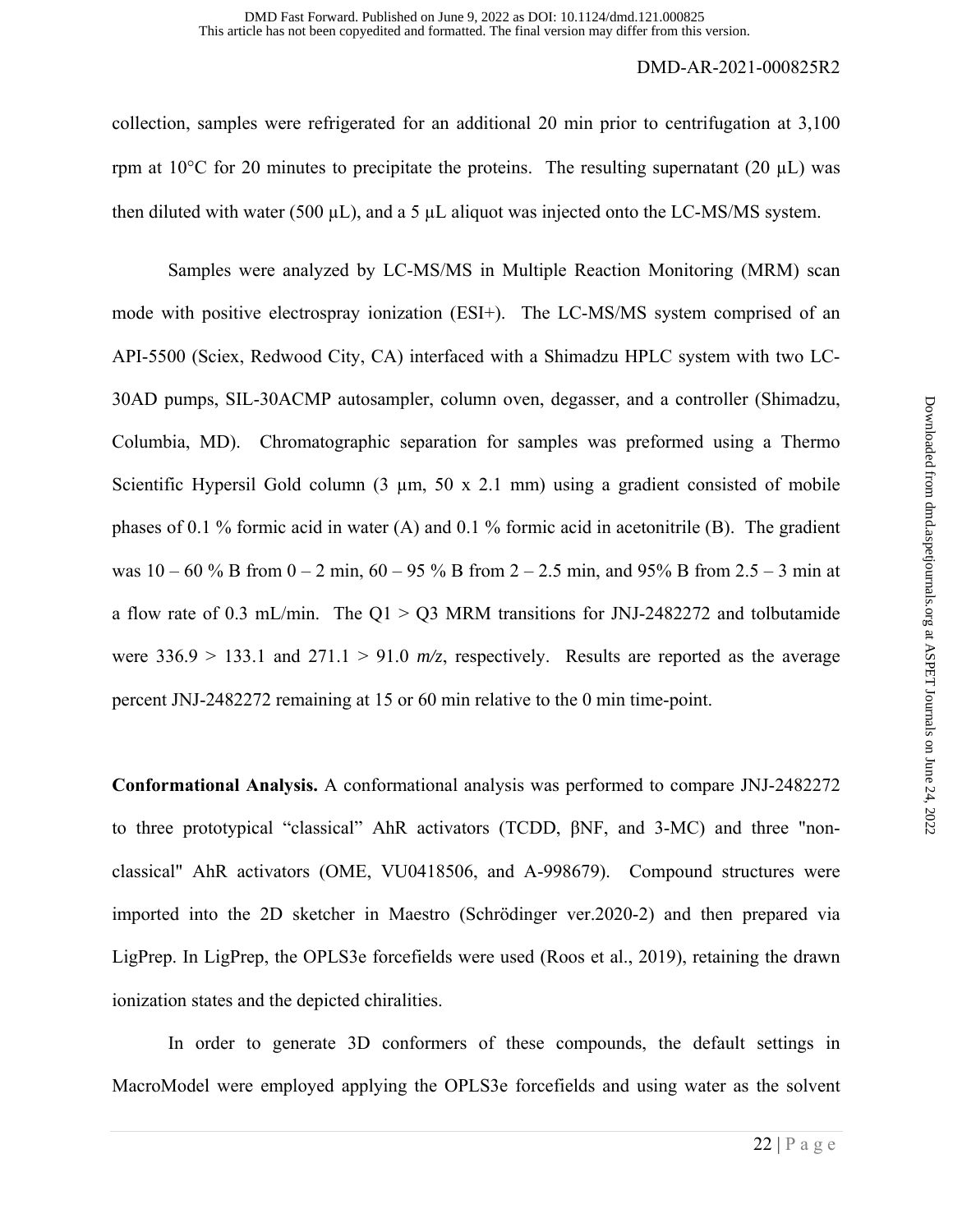model. Solvation effects were simulated using the analytical Generalized-Born/Surface-Area (GB/SA) model. For minimization, the Polak-Ribier Conjugate Gradient (PRCG) method was used for a maximum of 5,000 iterations, where convergence was calculated on the gradient at a threshold of 0.05. For the conformational search, the mixed torsional/low-mode sampling mode was applied, eliminating redundant conformers using a maximum atom deviation cutoff of 0.5 Å.

To determine the most probable conformation of JNJ-2482272, a relaxed quantum mechanic dihedral scan was performed along the S-C8-C2-N1 atoms (dashed boxed atoms in Fig. 8) via Jaguar (Bochevarov et al., 2013). A fully analytic scan was performed, rotating the dihedral angle from -180 to 180 in five-degree increments using the 6-31G\*\* basis set and B3LYP theory with no solvent model.

Data Analysis for EC<sub>50</sub> and E<sub>max</sub> Determination from Human Reporter and Hepatocyte **Transcriptional Studies**. Concentration response curves for human reporter (AhR, CAR1, and PXR) and hepatocyte transcriptional studies were fitted in GraphPad Prism 8.0 (GraphPad Software, La Jolla, CA).  $EC_{50}$  and  $E_{\text{max}}$  values were determined from reporter activation concentration-response curves when unambiguous curve fitting was possible. All reported  $EC_{50}$ values included the 95% confidence interval. The dose-response curves were fitted to a log (agonist) vs. response plot with variable slope and a baseline value for activation constrained to 1, according to eq. 1:

$$
E = 1 + (X^{\wedge}Hillslope)^*(E_{max} - 1)/(X^{\wedge}Hillslope + EC_{50}^{\wedge}Hillslope)
$$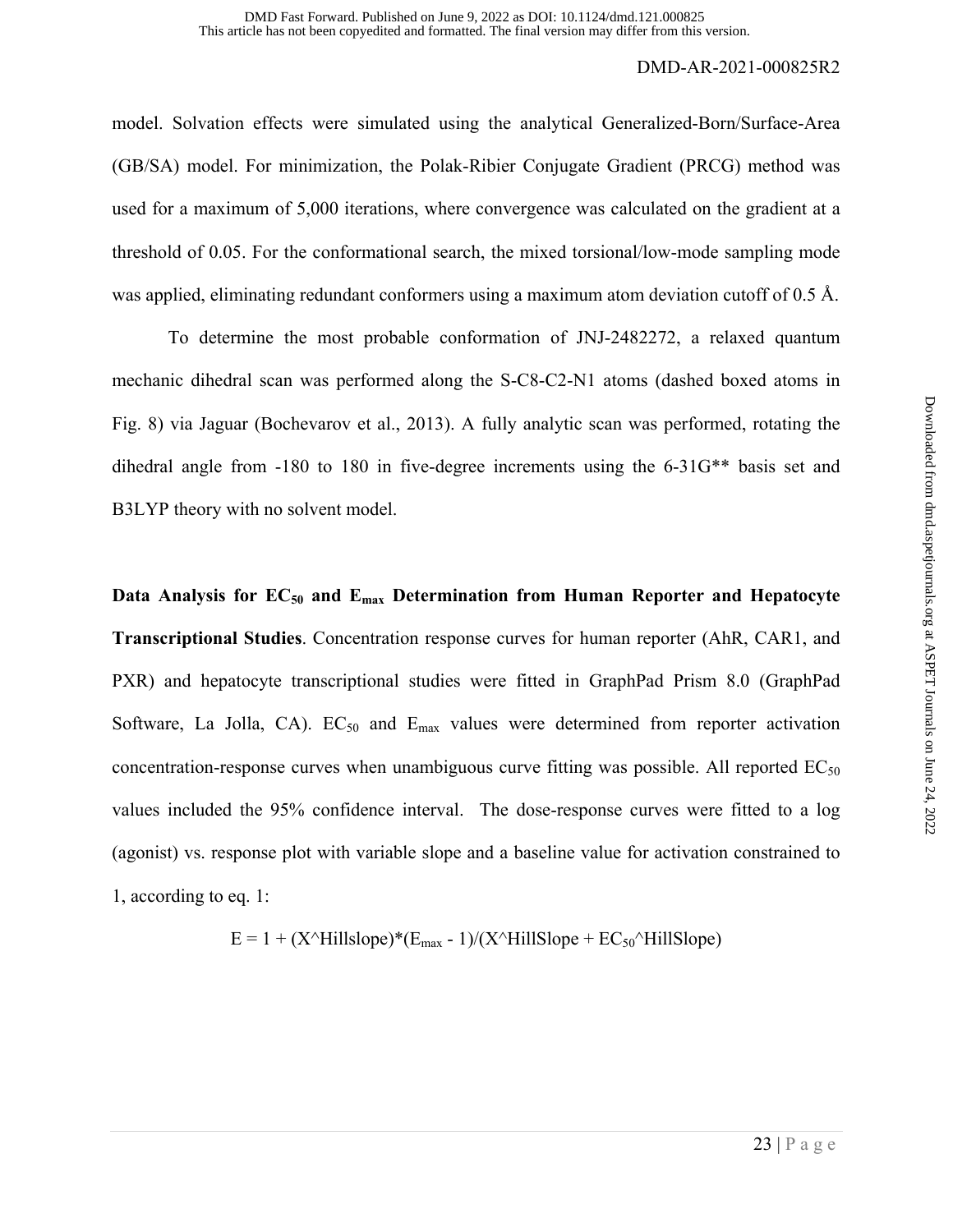#### **RESULTS**

#### **Repeat Dose Administration of JNJ-2482272 to Rats.**

 JNJ-2482272 was under pre-clinical investigation as a therapeutic for anti-inflammatory diseases mediated through TNF-α and/or IL12 (Love, 2003). It was orally administered to rats *q.d.* at 60 mg/kg for six consecutive days. On Day 1, JNJ-2482272 exhibited a maximal plasma concentration (C<sub>max</sub>) of 2,377 + 404 ng/mL ( $\sim$  7 µM) at 1 h, an area under the curve (AUC) of 5843 + 1822 hr\*ng/mL, and a t<sub>1/2</sub> of 1.3 + 0.6 h (Fig. 2). After the sixth daily oral dose, JNJ-2482272 concentrations were beneath the level of quantification ( $\leq$  3 ng/mL) in plasma at 1 and 2 h post-dose, suggesting possible autoinduction.

## **JNJ-2482272 Induction of P450 and UGT Expression and Cell Viability in Rat Hepatocytes.**

 Following a 48 h pre-treatment of plated rat hepatocytes with JNJ-2482272 at 0.1, 1, and 10 μM, a 2-fold or greater increase in CYP1A1, CYP1A2, CYP1B1, and UGT1A6 mRNA expression was observed across all concentrations investigated compared to vehicle-treated hepatocytes (0.1 % DMSO) (Table 1). These genes are all members of the AhR gene battery, thereby suggesting that JNJ-2482272 is an AhR activator in rat hepatocytes. JNJ-2482272 also induced the gene expression of CYP2B1 and CYP3A1 / CYP3A23, orthologs to human CYP2B6 and CYP3A4 respectively, but only at the highest tested concentration of 10 μM.

 In a separate study, the cell viability was investigated in plated rat hepatocytes for JNJ-2482272 incubated at various concentrations ( $10 - 0.04 \mu$ M) after 24 and 48 h. After 48 h, JNJ-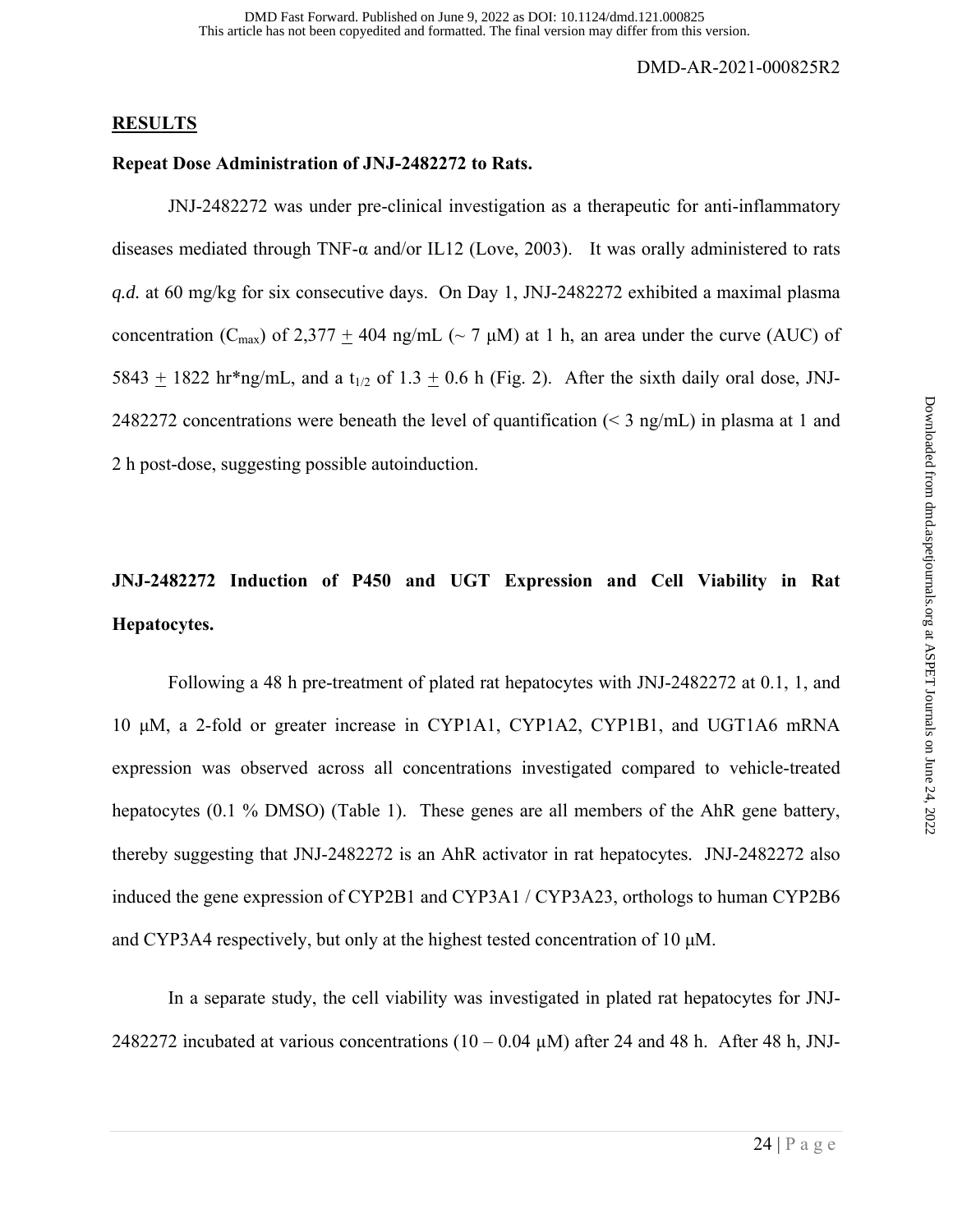2482272 caused a mild reduction in viability  $(\sim 33\%)$  at the 10 µM concentration only (Supplemental Figure 1).

## **Metabolite Identification in Rat Hepatocytes.**

 Metabolites were identified after a 1 h incubation of JNJ-2482272 (1 μM) with rat hepatocytes pre-treated for 48 h with vehicle (DMSO 0.1 %) or JNJ-2482272 at 0.1, 1, and 10 μM. The CID spectrum of JNJ-2482272 displayed the product ions at *m/z* 303.0839, 295.0518, 279.0855, 269.0351, 188.9976, 166.0432, 139.0323, 133.0633, and 122.0710 (Fig. 3) obtained through high resolution mass measurements. Proposed structural assignments are depicted in Figure 3 for product ions insightful for metabolite identification. The product ions at *m/z* 295, 269, and 139 were formed through the cleavage of the amino-pyrimidine ring. The product ion at *m/z* 139 also involved the loss of the trifluoromethyl substituted phenyl ring. Scission of the thiazole ring yielded the product ion at  $m/z$  166, which underwent a sequential loss of HS<sup>-</sup> to derive the product ion at *m/z* 133, the most abundant product ion observed in JNJ-2482272 spectrum (Fig. 3), with possible further fragmentation of methyl carbon to afford *m/z* 122.

Rat hepatocyte metabolism of JNJ-2482272 involved both Phase I and II pathways. M4 and M5 were from additions of 16 Da to JNJ-2482272. The CID spectra of M4 and M5 exhibited common product ions at *m/z* 149, 182, and 311, which were 16 Da higher than JNJ-2482272 signature ions at *m/z* 133, 166, and 295 (Table 2), respectively. These observations limit the sites of oxidations to either the methyl substituent of the thiazole or to the pyrimidine moiety. The product ions at *m/z* 269 and 155 were observed in M4 CID spectrum only, suggesting that M4 hydroxylation occurs at the pyrimidine ring *para* to the amino substituent.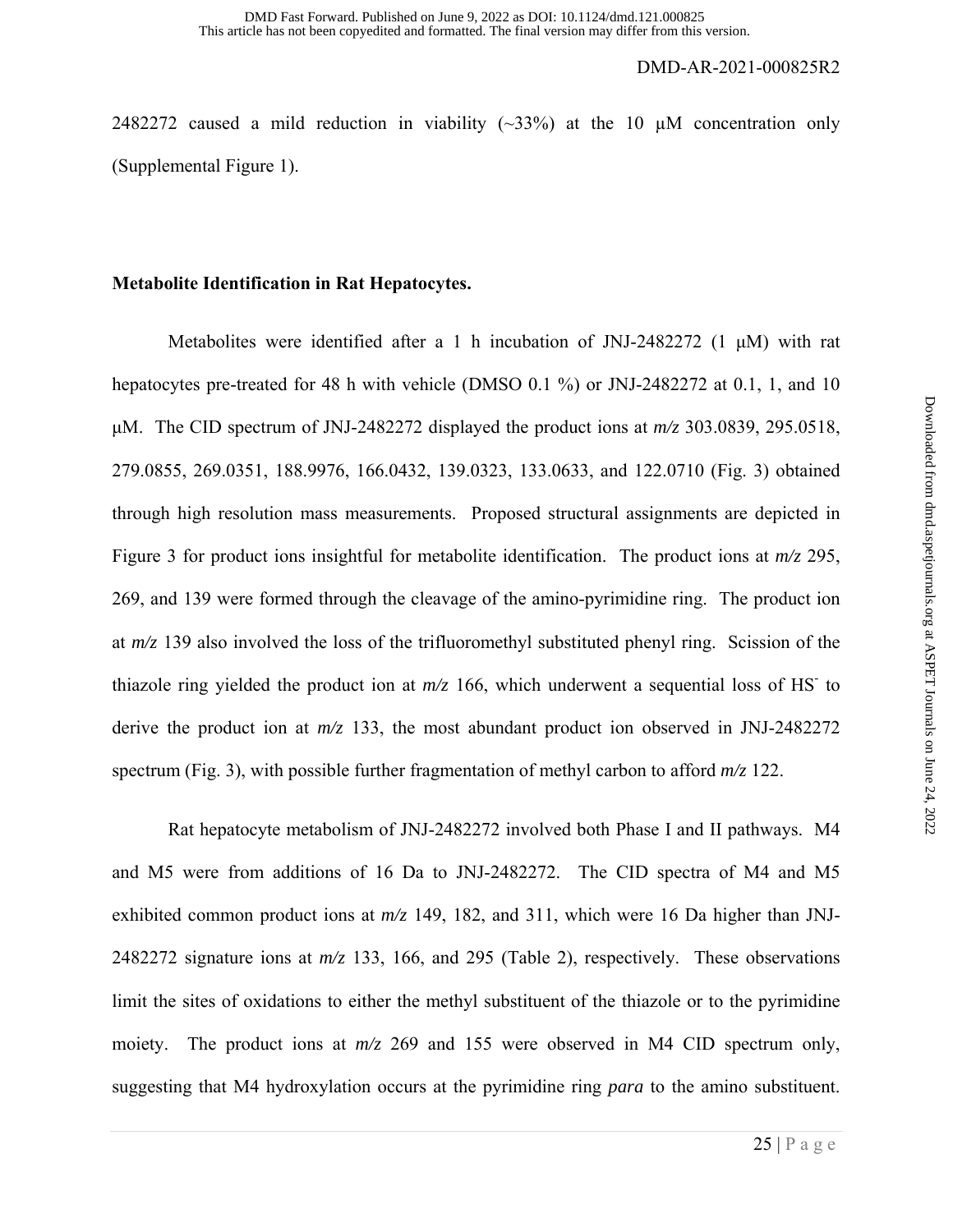This conclusion was further supported by detection of the product ion at *m/z* 242 in M4 spectrum, proposed to be through the loss of the amino-pyrimidine ring. For M5, the product ion at *m/z* 242 was not observed but rather a product ion at *m/z* 258, an addition of 16 Da, thereby excluding the amino-pyrimidine as the site for M5 hydroxylation. In addition, M5 CID spectrum had multiple product ions attributable to the loss of water (e.g., *m/z* 335, 164, and 137), suggestive of an aliphatic hydroxylation. M5 is thus proposed to be result of hydroxylation to the methyl substituent of the thiazole.

Incubation of JNJ-2482272 in RLMs prepared from rats induced with βNF or PB yielded sufficient quantities of M4 and M5, respectively, for structural confirmation by NMR. NMR results are summarized in Table 3, and spectra are included as Supplemental Figures 2 - 4. M4 hydroxylation was localized to the C-5 position of the pyrimidine evidenced by the absence of the C-5 proton of the pyrimidine and the shift of the pyrimidyl C-4 proton from 8.37 ppm in JNJ-2482272 to 8.15 ppm in M4. M5 hydroxylation was localized to the methyl substituent of the thiazole confirmed by the absence of the methyl signal at 2.79 ppm and appearance in signal at 5.00 ppm that integrates to 2.58 protons, corresponding to the oxidized methylene. These assignments were consistent with the above mass spectral localizations for hydroxylation.

 Additional metabolites from rat hepatocyte incubations were the result of sequential metabolism. M1, an addition of 192 Da to JNJ-2482272, was one of the major metabolites observed in rat hepatocytes based off UV and MS signal from cold drug. Tandem MS analyses of M1 revealed the product ions at *m/z* 353, 319, 269, 242, 182, and 149, which were also present in the CID spectrum of M4. Incubation of samples with β-glucuronidase depleted M1 concurrent with a rise in M4, substantiating M1 as a glucuronide of M4 (data not shown).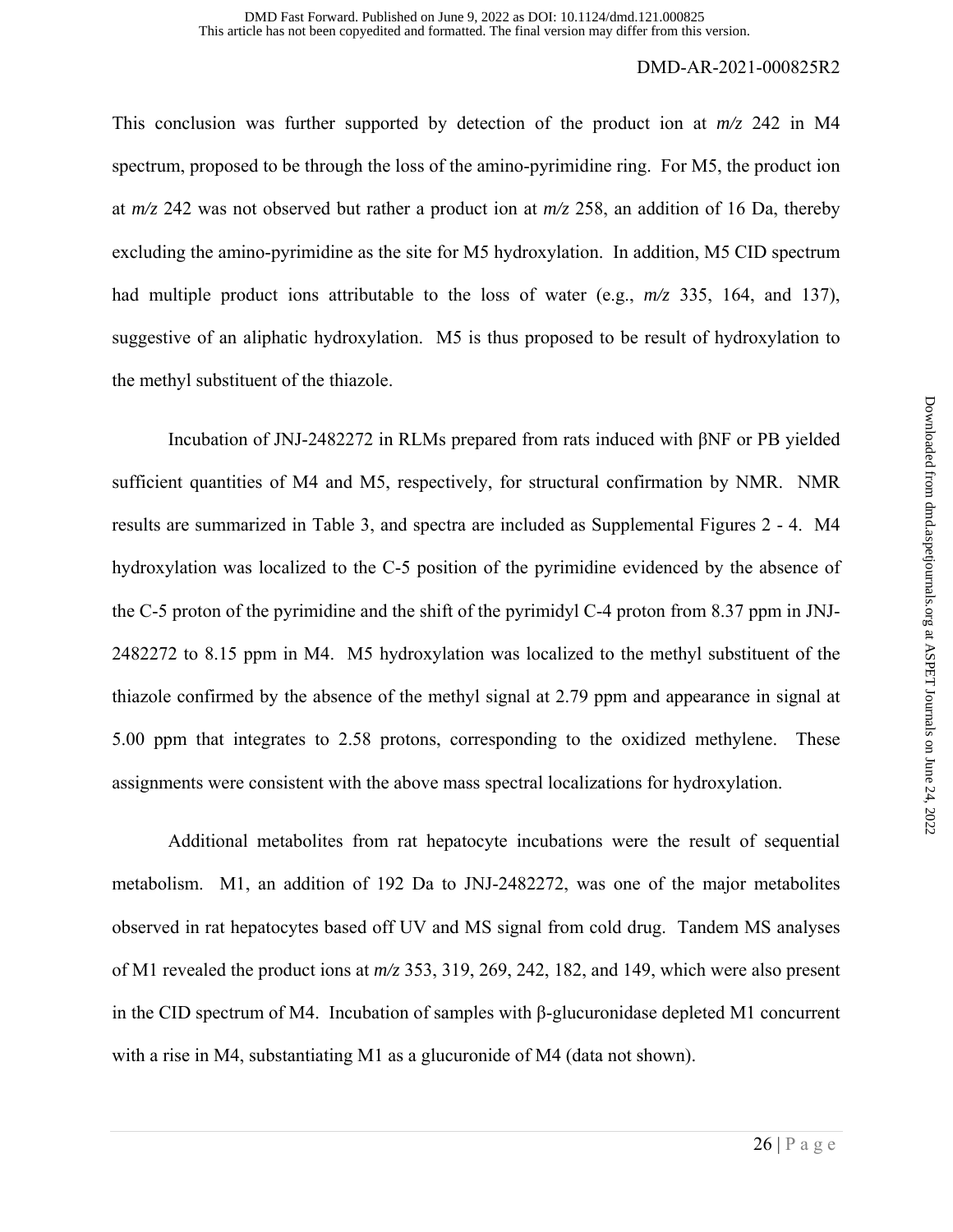M2 was an addition of 96 Da to JNJ-2482272, and its CID spectrum included the product ions at *m/z* 353, 182, and 149. The product ion *m/z* 353 was the most abundant ion in MS2 spectrum and the result of the neutral loss of 80 Da corresponding to the sulfur trioxide, suggesting M2 is an aryl sulfate. In addition, MS3 spectrum of *m/z* 353 affords *m/z* 182 and 149 as the primary product ions similar in spectral pattern as the hydroxylation M4. Thus, M2 is proposed to be the sulfate conjugate of M4.

Finally, M3 was an addition of 32 Da to JNJ-2482272, and its CID spectrum yielded the product ions at *m/z* 351, 334, 309, 281, 266, and 180. The product ion at *m/z* 351 was derived through a loss of water from  $[M+H]^+$  and underwent sequential loss of ammonia to yield the product ion at  $m/z$  334. The product ions at  $m/z$  309 and 180 is a modification of O – 2H to JNJ-2482272 signature ions at *m/z* 295 and 166 and are considered the result of a loss of water from the di-oxidation modifications of these product ions. Considering the loss of water observed in the CID spectrum of M5 and the prevalence of M4, M3 was proposed to be the product of sequential oxidation of M4 and M5. Furthermore, in hydrogen-deuterium LC-MS exchange experiments, M3 has two additional exchangeable protons relative to JNJ-2482272, consistent with two carbon oxidations. In summation, a proposed metabolic pathway for JNJ-2482272 in rat hepatocytes is presented in Scheme 1.

#### **Autoinduction of JNJ-2482272 Metabolism in Rat Hepatocytes.**

 In order to relate induction of P450 and UGT gene expression to metabolism of JNJ-2482272, changes in the formation of M1 – M5 were compared in rat hepatocytes either pretreated with vehicle (basal metabolism) or with ascending concentrations of JNJ-2482272 for 48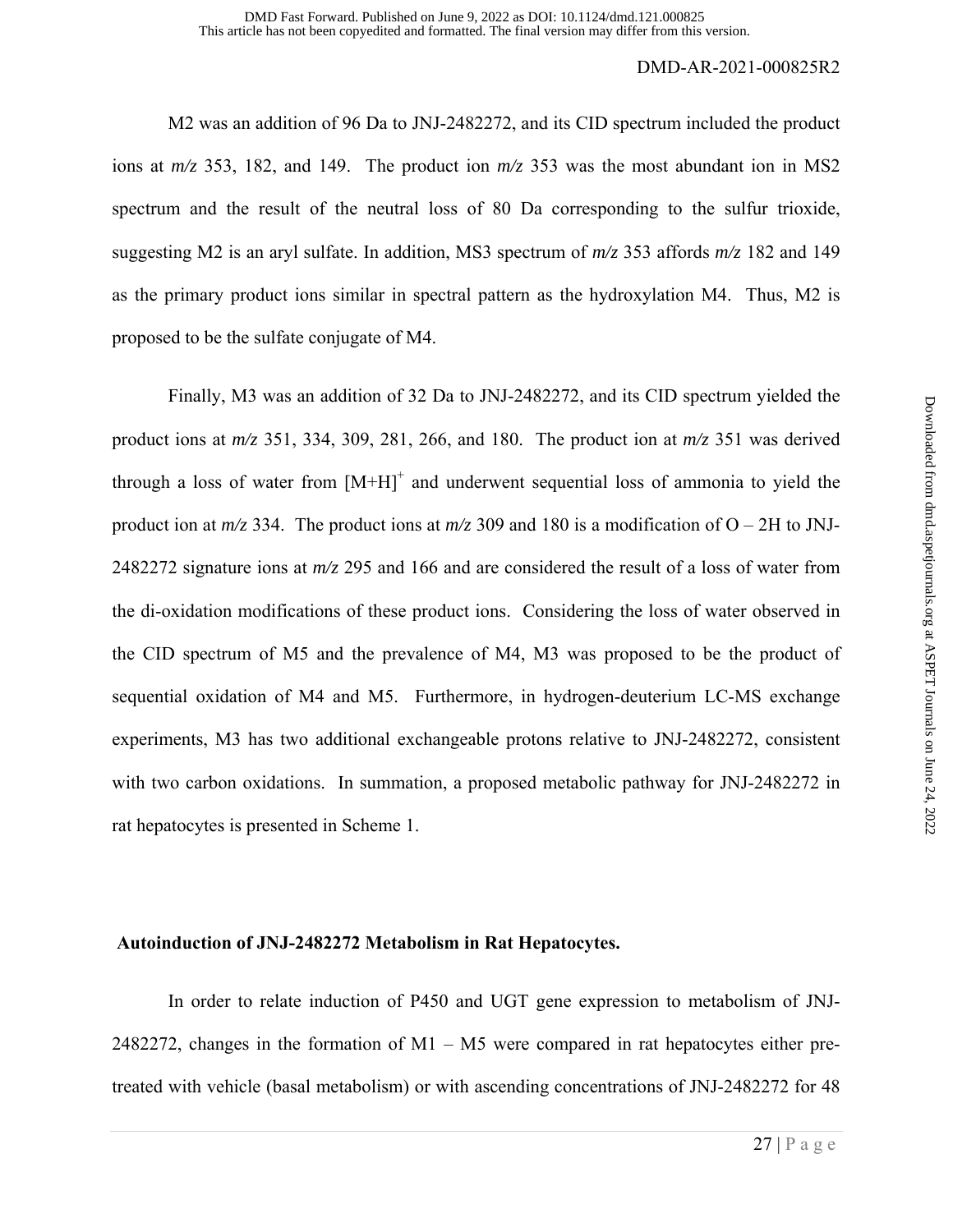h. Levels of M1 and M4, the major rat metabolites, demonstrated a dose-dependent rise in their formation compared to basal levels (Table 4). Pre-treatment of rat hepatocytes with 0.1 μM JNJ-2482272, for example, resulted in a 6.6 and 8.6-fold increase in M1 and M4 formation, respectively, while a 10 μM pre-treatment enhanced M1 and M4 formation 9.2 and 25.5-fold, respectively. The addition of the "pan-P450" inhibitor ABT reduced formation of M1 and M4, implicating P450s as the major contributor to JNJ-2482272 metabolism. No fold increase in formation could be investigated for M2 and M3 since these metabolites were not detected at basal levels. M5 increased after 10 μM JNJ-2482272 pre-treatment only and was not inhibited by ABT at the test concentration of 1  $\mu$ M.

## **Metabolic Stability of JNJ-2482272 in CYP1-Enriched Rat Liver Microsomes.**

 To further relate CYP1 family induction to JNJ-2482272 metabolism, JNJ-2482272 was incubated in RLM obtained from rats dosed with vehicle or the CYP1A-inducer βNF. The halflife of JNJ-2482272 in RLM from naïve treated animals was 91 min (Fig. 4). In RLM from βNF treated animals, JNJ-2482272 half-life was reduced to  $\leq$  4 min, indicating a substantially increased rate of metabolism in liver microsomes enriched with CYP1 isoenzymes. From samples taken at the 10-minute timepoint, M4 was the major metabolite formed in RLM βNF treated animals, suggesting a role for the CYP1 family of enzymes in its formation (data not shown).

**Activation of Human AhR, CAR1, and PXR by JNJ-2482272 in Reporter Cell Lines.**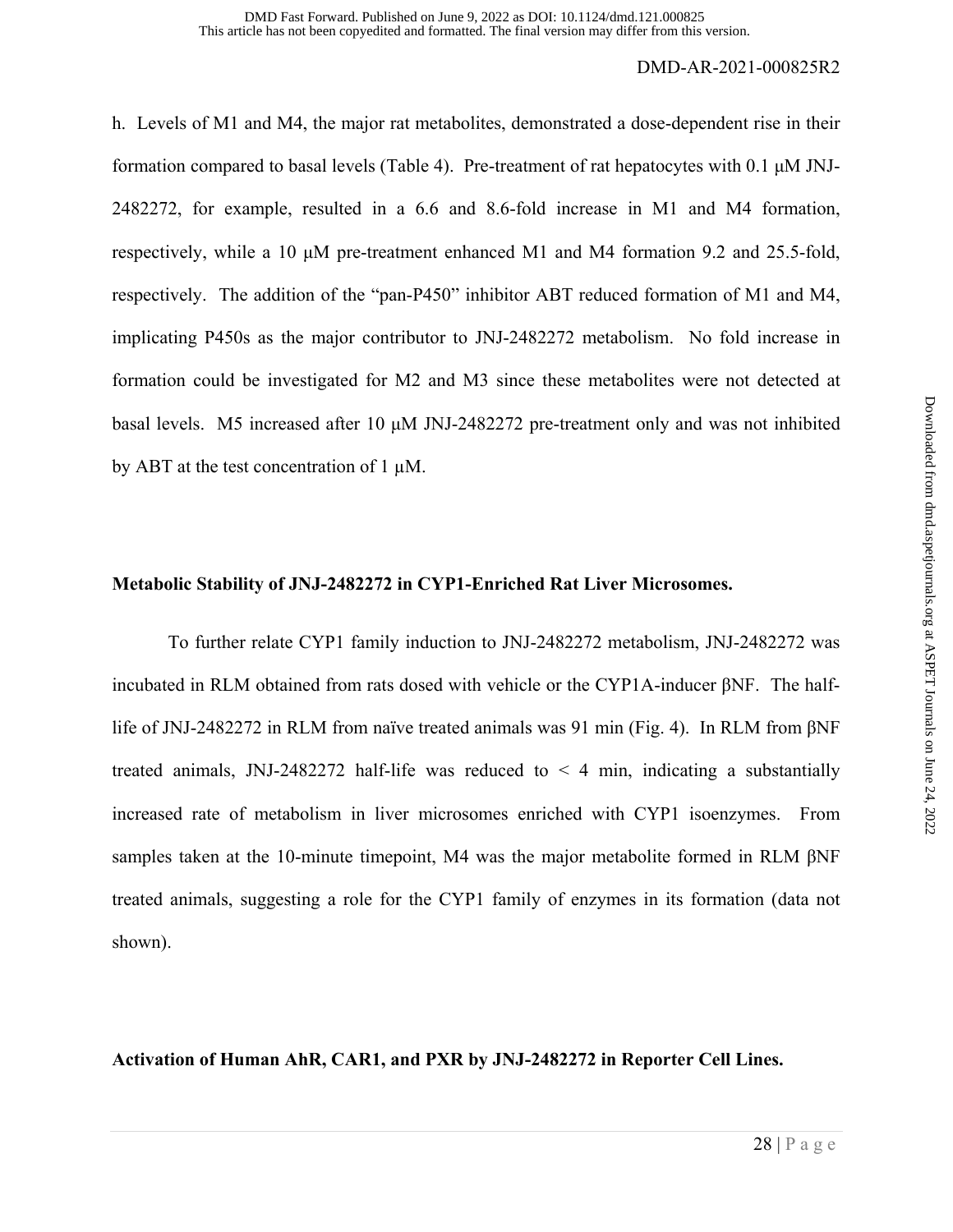In the human AhR reporter cell line DRE, JNJ-2482272 activated the AhR across all concentrations tested with a 27-fold and 155-fold greater response over vehicle at 1 pM and 10 μM, respectively (Fig. 5A). JNJ-2482272 had an  $EC_{50}$  of 0.768 nM, which was  $\sim$  41-fold less potent than the strong AhR activator TCDD ( $EC_{50} = 0.0186$  nM) and greater than three orders of magnitude more potent than the weak AhR activators  $\beta$ NF (EC<sub>50</sub> = 1,940 nM) and OME (EC<sub>50</sub> = 18,200 nM). A partial agonist response was observed for 3-MC, which may have been a consequence of its limited solubility at µM test concentrations.

In the human CAR1 reporter cell line, JNJ-2482272 was compared to the direct CAR1 activator CITCO (Fig. 5B). CITCO activated CAR1 with an  $EC_{50}$  of 0.305  $\mu$ M. JNJ-2482272 increased CAR1 activation by  $> 2$ -fold at test concentrations of 0.37  $\mu$ M and higher, achieving a fold-induction of 10.9 at 10  $\mu$ M. The E<sub>max</sub> for JNJ-2482272 could not be determined at a top concentration of 10  $\mu$ M, and its EC<sub>50</sub> is reported to be > 10  $\mu$ M.

 In the human PXR reporter cell line DPX-2, JNJ-2482272 was compared to the PXR activators DEX, PB, and RIF (Fig. 5C). RIF and PB had  $EC_{50}$  values of 1.35 and 313  $\mu$ M, respectively. Due to incomplete concentration response curves,  $EC_{50}$  values were not determined for DEX and JNJ-2482272. JNJ-2482272 produced mild activation only at 10 μM with a 2.3 fold increase over vehicle control, corresponding to a 22% response relative to RIF at 10 μM.

 In a fluorescent assay measuring cell viability, JNJ-2482272 at its highest test concentration of 10  $\mu$ M maintained cell viability ( $> 80\%$  viability relative to vehicle control) in all human reporter cell lines (Supplemental Figure S5).

## **JNJ-2482272 Induction of P450 Transcription and CYP1A Activity in Human Hepatocytes.**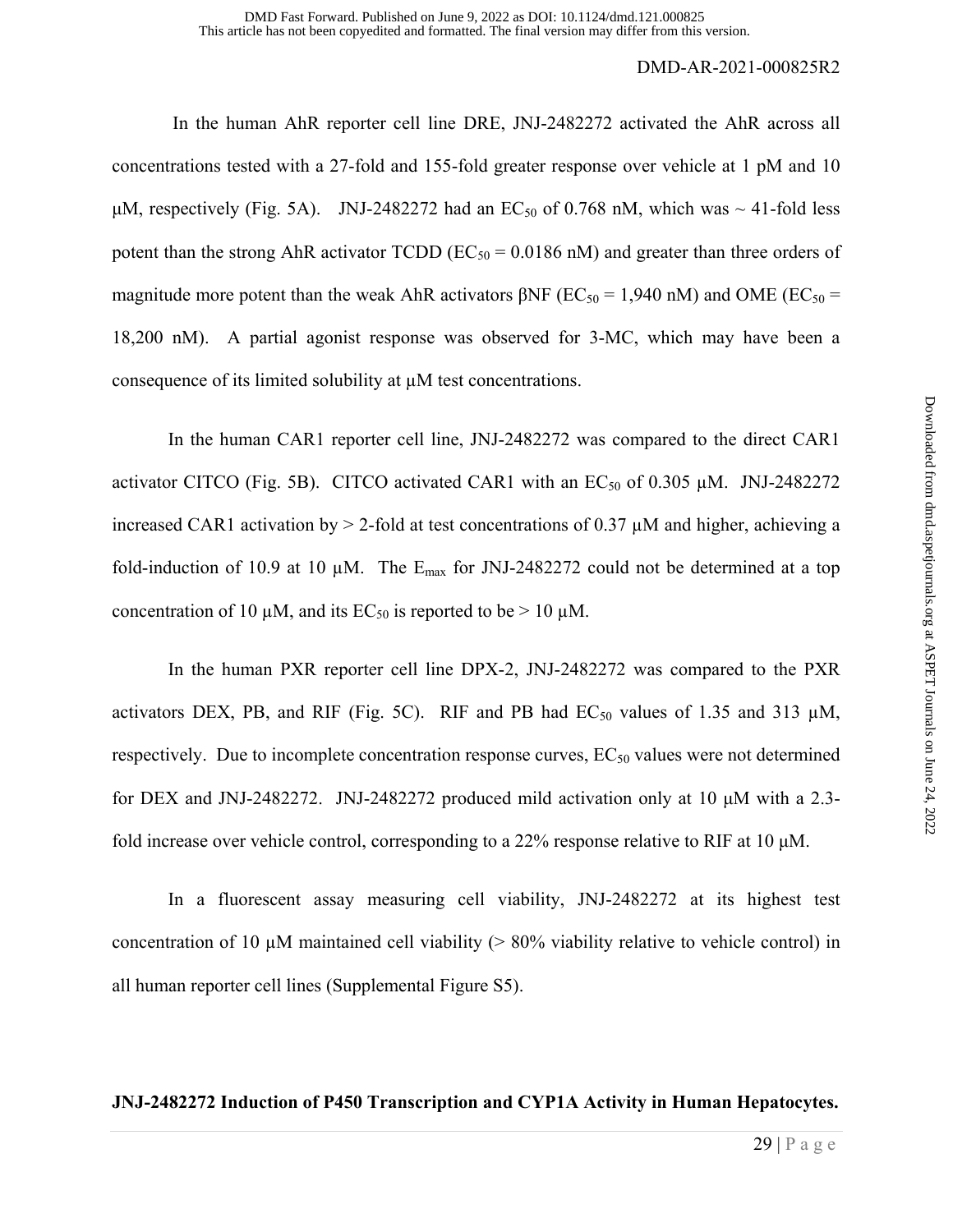After a 48 h incubation in human hepatocytes from a single donor, JNJ-2482272 exhibited concentration dependent increases in CYP1A1 and CYP1A2 mRNA expression, augmenting their transcription  $> 50$ -fold from the vehicle control, with EC<sub>50</sub> values of 20.4 and 9.93 nM, respectively (Fig. 6). Similar to findings in the AhR reporter cell line DRE, JNJ-2482272 was two orders of magnitude less potent than TCDD (CYP1A1  $EC_{50} = 0.222$  nM) and at least three orders of magnitude more potent than βNF and OME. Each CYP1A inducer afforded a comparable concentration response for both CYP1A1 and CYP1A2, supportive of a common mechanism for their induction. In contrast to CYP1A1 and CYP1A2, JNJ-2482272 had only mild induction of CYP2B6 ( $\sim$  2-fold across a concentration range from 0.1 to 10  $\mu$ M) and no induction of CYP3A4 up to 10  $\mu$ M.

 Increases in CYP1A1 and CYP1A2 transcription were also shown to result in higher CYP1A activity in human hepatocytes using the same donor. Both TCDD and JNJ-2482272 induced CYP1A activity by  $\sim$  50-fold over vehicle control at 10 nM and 100 nM, respectively (Fig. 7). In contrast, the less potent CYP1A inducers 3-MC, βNF, and OME did not achieve comparable fold increases even at higher test concentrations. Of note, all CYP1A inducers outside of βNF exhibited declines in CYP1A activity at their highest test concentration, which was not attributable to cytotoxicity (Supplemental Table S1).

Similar gene and activity responses were also achieved when using a pool of human hepatocytes from three individual donors. Notably, JNJ-2482272 at concentrations as low as 10 nM induced the gene expression of CYP1A1, CYP1A2, and CYP1B1 at comparable magnitudes to the more potent TCDD and multiple folds above the weaker AhR inducers βNF and OME (Supplemental Figure S6). Both JNJ-2482272 and TCDD exhibited a similar pattern for CYP1A activity with increases in activity >50-fold followed by a decline at their highest test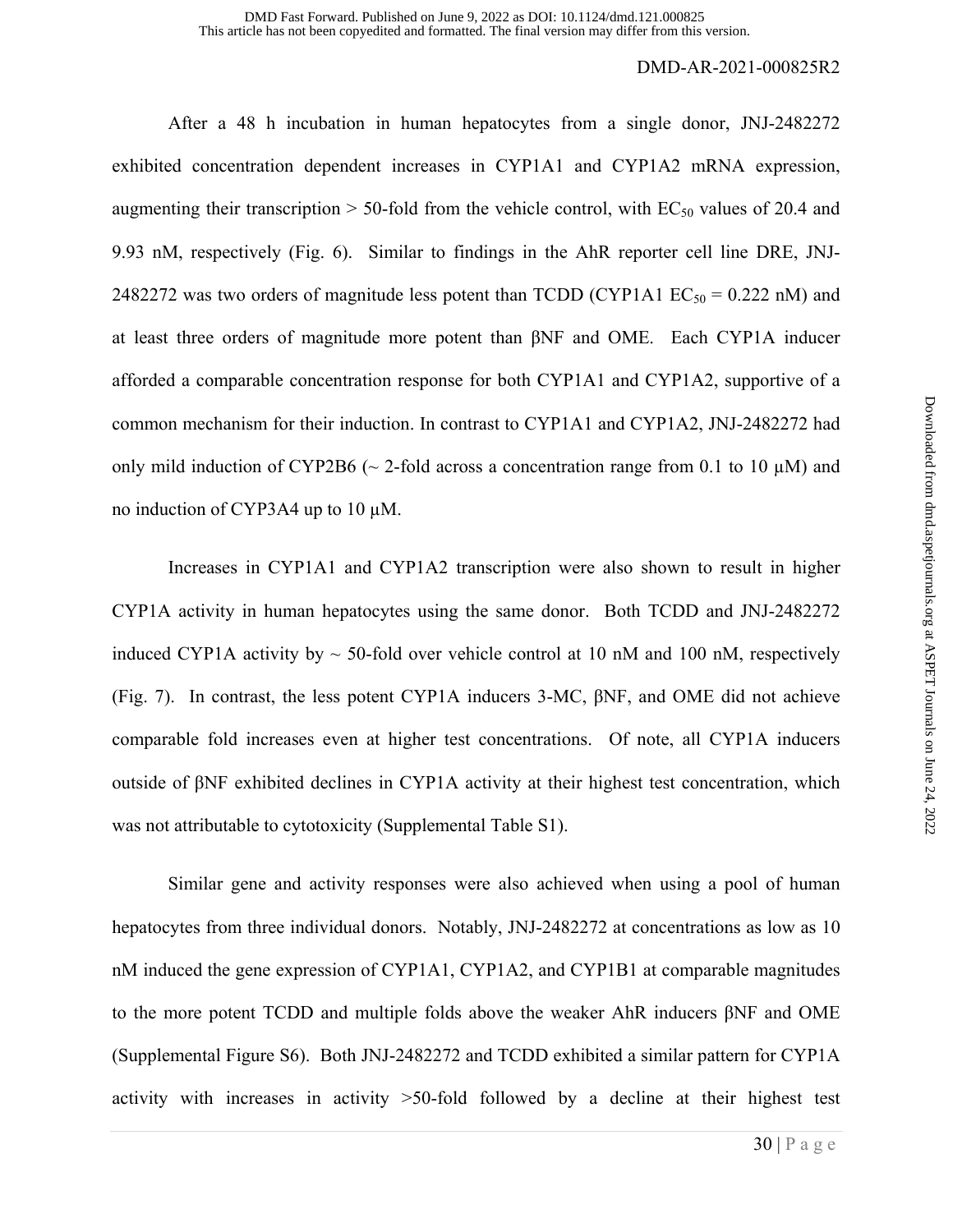concentration (Supplemental Figure S7). In addition, JNJ-2482272 at 10 µM did not induce by >2-fold CYP2B6 or CYP3A4. Thus, the general conclusions made from the single hepatocyte donor data for JNJ-2482272 were consistent with those from a pool of hepatocyte donors.

## **Metabolism of JNJ-2482272 in Human Liver Microsomes and Recombinant P450s**

 To understand the role CYP1A plays in human JNJ-2482272 metabolism, JNJ-2482272 was incubated in human liver microsomes (HLMs) and across a panel of human recombinant P450s (rCYPs). In HLMs, JNJ-2482272 exhibited metabolism only in the presence of NADPH, supportive of P450 metabolic involvement. Across the panel of human rCYPs, only CYP1A1 and CYP1A2 were capable of metabolizing JNJ-2482272 by  $> 20\%$  with CYP1A1 exhibiting the most rapid turnover, resulting in >99% depletion of JNJ-2482272 after a 15 min incubation (Table 5). M4 was confirmed to be the major metabolite produced from the CYP1A1 incubation (data not shown). Overall, this supports a strong role for CYP1A involvement in JNJ-2482272 metabolism.

## **Physicochemical and Conformational Assessment of JNJ-2482272 Compared to "Classical" and "Non-Classical" AhR Activators.**

The physicochemical properties of JNJ-2482272 were compared to known AhR activators categorized either as "classical" AhR activators (βNF, 3-MC, and TCDD) or as "nonclassical" AhR activators developed as medicinal agents (A-998679, VU0418506, and OME) in Table 6. The molecular weight for the test set ranges from  $248 - 345$  g/mol with no discerning differences between the categories. The "classical" AhR activators bear higher CLogP values than the "non-classical" AhR activators particularly when considering 3-MC and TCDD, which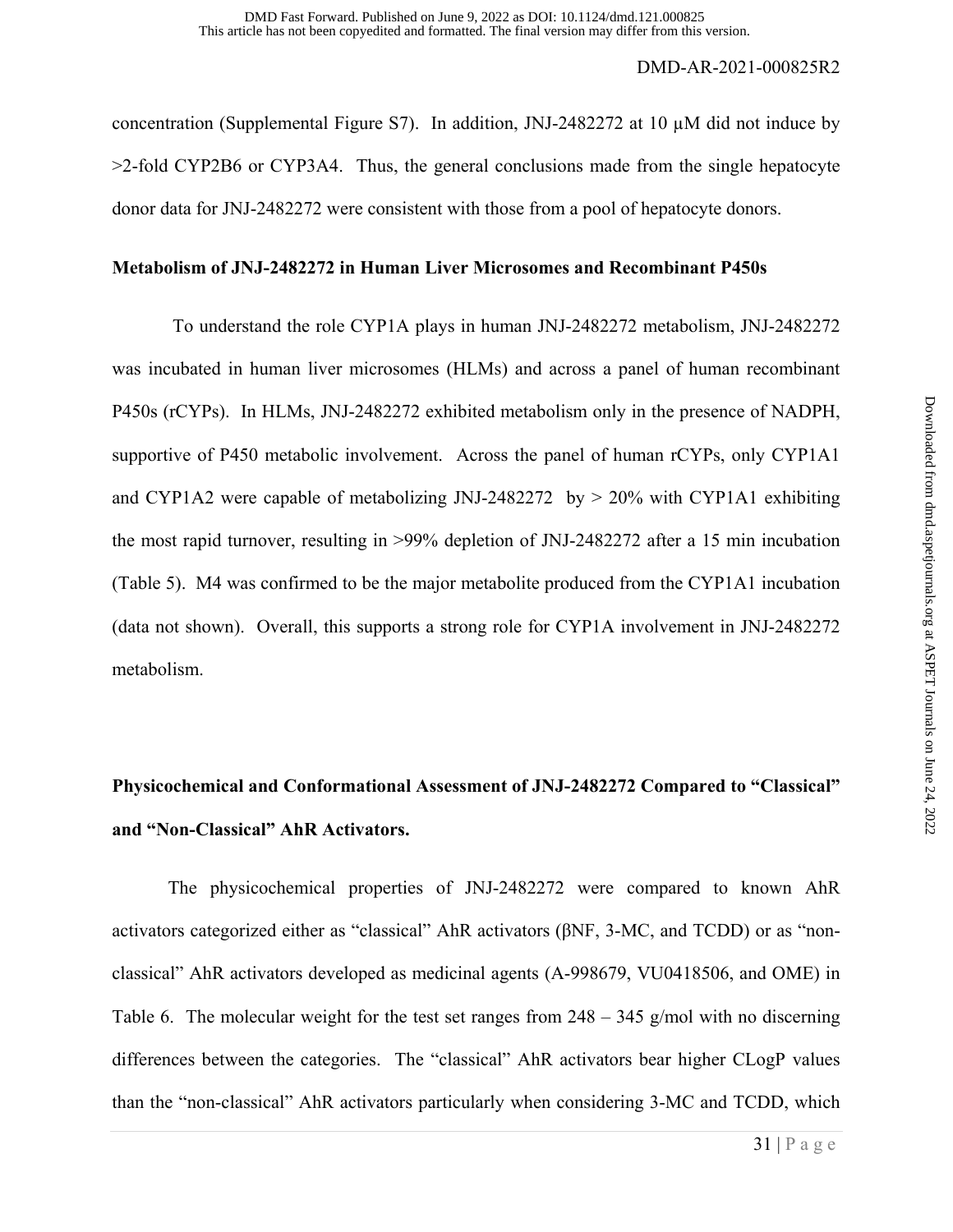are two log units higher in CLogP than other AhR activators. In addition, the "classical" AhR activators have lower polar surface areas  $( $30$ ) than those exhibited for "non-classical" AhR$ activators. JNJ-2482272 possesses physicochemical properties more in line with the "nonclassical" AhR activators with a moderate CLogP (3.76) and a high polar surface area (92.9) relative to the test set.

 A computational approach was taken to examine the possible three-dimensional conformations for JNJ-2482272 relative to the AhR activator test set (Figure 8). A limited number of conformers were possible for the "classical" AhR activators (two each for βNF and TCDD and only one for 3-MC) attesting to their rigid structure with most conformers either completely flat or just slightly out of plane. Greater flexibility was observed for the "nonclassical" AhR activators where 105 and 17 conformers were possible for OME and VU0418506, respectively, with A-998679 having the least conformers possible with four. The conformers for VU0418506 were all flat, whereas none of the conformers for OME were completely flat attributable to the kink introduced by its sulfoxide group. For JNJ-2482272, 15 conformers were possible with some out of plane or some at or close to planarity.

To better determine the most probable conformation of JNJ-2482272, a quantummechanical dihedral scan was performed along the S-C8-C2-N1 atoms (dashed box for JNJ-2482272 in Figure 8) by rotating the dihedral angle from -180° to 180° in five degree increments. The lowest energy state for JNJ-2482272 was at a dihedral angle of  $0^\circ$ . Rotation of the dihedral angle away from the 0° point steadily resulted in an energy climb to above 5 kcal/mol at 90° while moving away from the 90° point gradually lowers the energy to its lowest point at planarity (Supplemental Figure 8). These observations indicated that the lowest energy state (and therefore the most likely state) for JNJ-2482272 is at a conformation at or close to planarity, a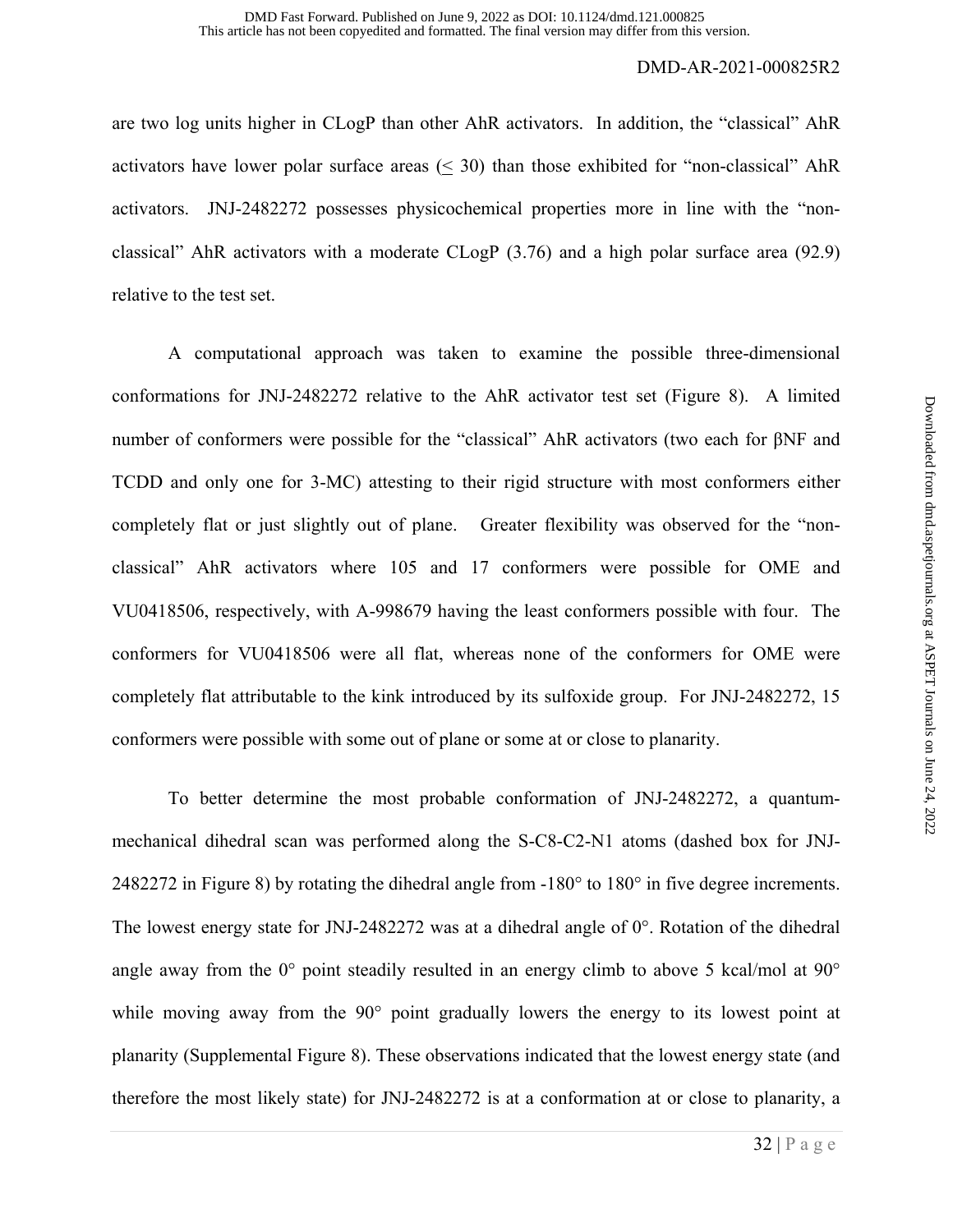property more commonly associated with the "classical" AhR activators. Interestingly, the hydroxylation at the amino substituted pyrimidine to product M4 (the major product of CYP1A metabolism) cannot adopt a planar confirmation (data not shown).

## **DISCUSSION**

JNJ-2482272 was hypothesized to be an autoinducer after a complete loss of its exposure in rats after six daily oral administrations. In vitro observations herein substantiate this hypothesis. First, in rat hepatocytes, JNJ-2482272 was a potent inducer of CYP1A1, CYP1A2, CYP1B1, and UGT1A6. Second, it enhanced its own metabolism in rat hepatocytes, notably to the hydroxylation metabolite M4 and its sequential *O*-glucuronide M1. Third, it had a substantially shorter half-life ( $\leq 4$  min) in RLMs from rats treated with  $\beta$ NF than from vehicletreated animals (91 min). Therefore, JNJ-2482272 fulfills the criteria of an autoinducer: it induces enzymes responsible for its metabolism.

In rats, JNJ-2482272 metabolism was primarily through P450s. The pyrimidine hydroxylation M4 and its sequential *O*-glucuronide M1 were increased after pre-treatment of hepatocytes at low concentrations of JNJ-2482272 alongside gains in CYP1A and CYP1B expression. M4 was the major metabolite in RLMs prepared from βNF induced rats suggesting CYP1 metabolism. The methyl hydroxylation M5 increased only at 10 µM JNJ-2482272 alongside a gene induction of CYP2B1 and CYP3A1/3A23. The formation of M5 was highest in RLMs prepared from PB induced rats. We speculate M5 formation is augmented by these inducible P450s, but M5 was not inhibited by ABT in the absence of CYP2B/3A induction.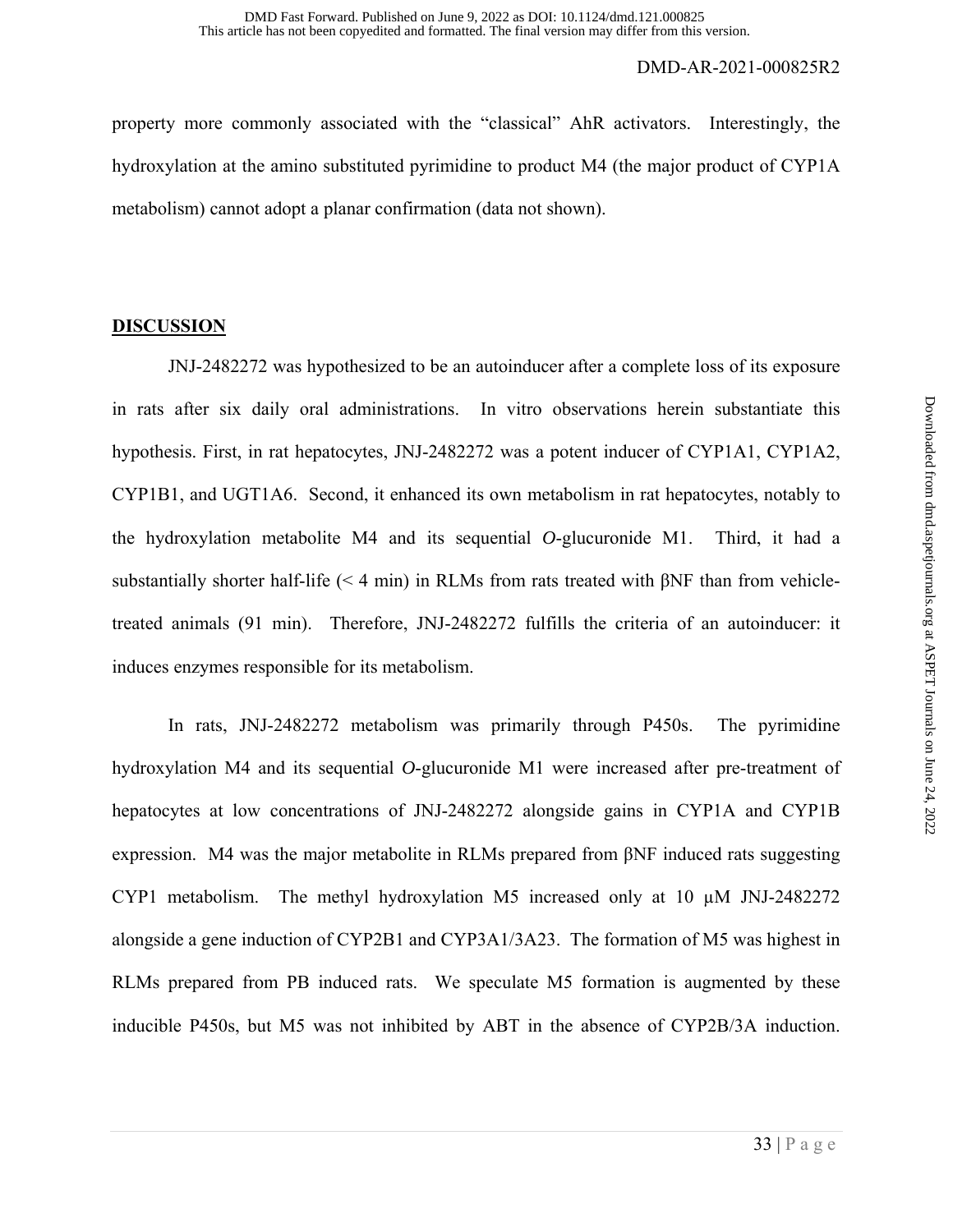Phenotyping studies using recombinant enzymes and selective chemical inhibitors are needed to appreciate its etiology in full.

 JNJ-2482272 was a strong AhR activator in rat and human hepatocytes. JNJ-2482272 induced rat CYP1A1, CYP1A2, and CYP1B1 mRNA at sub-micromolar and non-cytotoxic concentrations (100 nM) and human CYP1A1 mRNA with an  $EC_{50}$  of 20.4 nM. In addition, JNJ-2482272 at µM concentrations was capable of inducing CYP2B and CYP3A enzymes in rat hepatocytes and activating human CAR1 and PXR in reporter cell lines. In this respect, JNJ-2482272 is similar to the AhR activators OME and flutamide, which are pleiotropic inducers at higher concentrations (Coe et al., 2006; Curi-Pedrosa et al., 1994; Masubuchi and Okazaki, 1997). Nonetheless, the induction of CYP2B and CYP3A at 10 µM is not believed relevant to JNJ-2482272 autoinduction when considering its free drug levels. JNJ-2482272 is highly plasma protein bound at  $1 \mu M$  ( $> 99\%$ ) with 0.36 and 0.24% free in rat and human plasma, respectively. Despite its high C<sub>max</sub> of  $\sim$  7 µM in rat after a single oral administration of 60 mg/kg, its circulating free drug concentrations are only  $0.025 \mu M$  (7  $\mu$ M  $*$  0.0036) and its hepatic concentrations are unlikely to exceed  $1 \mu$ M even if rat hepatic concentrations are 10-fold higher than plasma. This supports only a role for AhR activation to cause rodent autoinduction.

With respect to human relevance, JNJ-2482272 has an  $EC_{50}$  of 0.768 nM in a human AhR reporter assay and 20.4 nM in plated human hepatocytes for CYP1A1 mRNA. These  $EC_{50}$ values are uncorrected for protein binding and may underestimate JNJ-2482272 potency considering its high protein binding and the presence of protein in dosing media used for reporter and human hepatocyte studies. Although its efficacious concentrations remain unknown (due to its termination), JNJ-2482272 is anticipated to be a human auto-inducer given both its nM potency to induce CYP1A1 and its high affinity for CYP1A1 metabolism.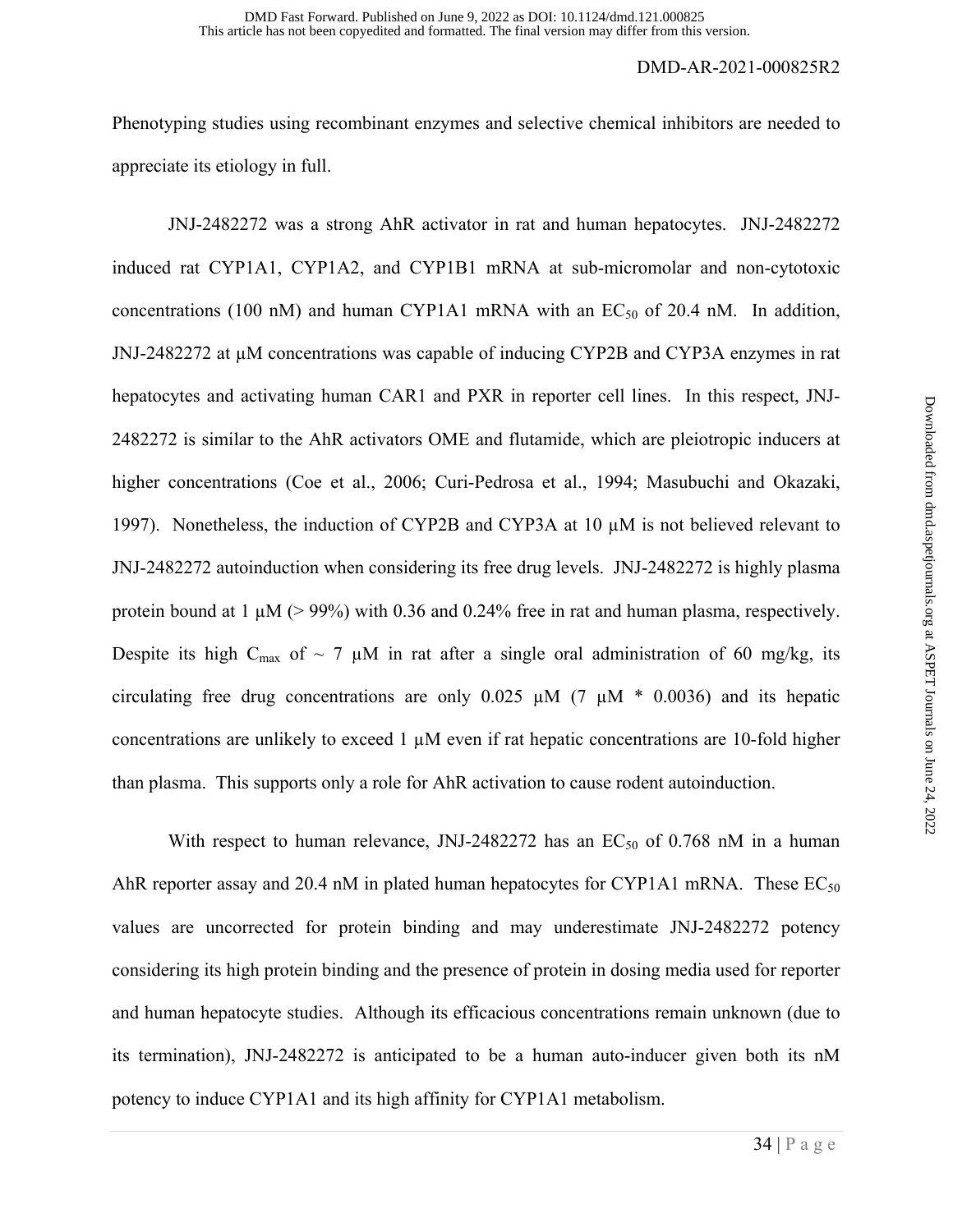Compared to known AhR activators, the  $EC_{50}$  values for JNJ-2482272 are  $\sim$  two orders of magnitude less potent than TCDD, the most potent known AhR activator, and at least three orders of magnitude more potent than βNF and OME. This clearly demarcates JNJ-2482272 as one of the most potent AhR activators. The potential of JNJ-2482272 to displace  $[{}^{3}H]$ -TCDD from the AhR (and thereby bind to AhR) was not explored in this work and merits investigation given evidence for ligand-independent pathways for AhR activation in rodent through a putative tyrosine kinase pathway by proton pump inhibitors (Lemaire et al., 2004). In addition, the AhR activation potential for its hydroxylated metabolites M4 and M5 is of interest.

Interestingly, in human hepatocytes, treatment with most CYP1A inducers (all but βNF) resulted in a reduction in CYP1A activity at their highest concentration tested. The decline in CYP1A activity did not correspond with a reduction in CYP1A1 gene expression nor in cell viability. CYP1A inhibition by these inducers at higher test concentrations may serve as one explanation. JNJ-2482272 inhibits CYP1A2 with an  $IC_{50}$  of 6.4  $\mu$ M (Supplemental Table 2). OME is reported to be a CYP1A time dependent inhibitor with an  $IC_{50}$  of 20.6  $\mu$ M (Zvyaga et al., 2012), and 3-MC is reported to be a CYP1A2 inhibitor ranging in  $IC_{50}$  potency from 0.150 – 4.79 µM (Shimada and Guengerich, 2006; Westerink et al., 2008). Nonetheless, TCDD is not considered a CYP1A inhibitor at test concentrations >300 nM (Westerink et al., 2008). Feedback inhibition in protein expression after sustained induction may serve as an alternative explanation.

 Over the past few decades, the once rigid structural motif of "classical" AhR activators has evolved with the discovery of new chemotypes that activate the AhR. AhR activators have often been associated with halogenated aromatic hydrocarbons, such as TCDD; polychlorinated biphenyls; or polycyclic aromatic hydrocarbons, such as 3-MC and benzo[a]pyrene, that are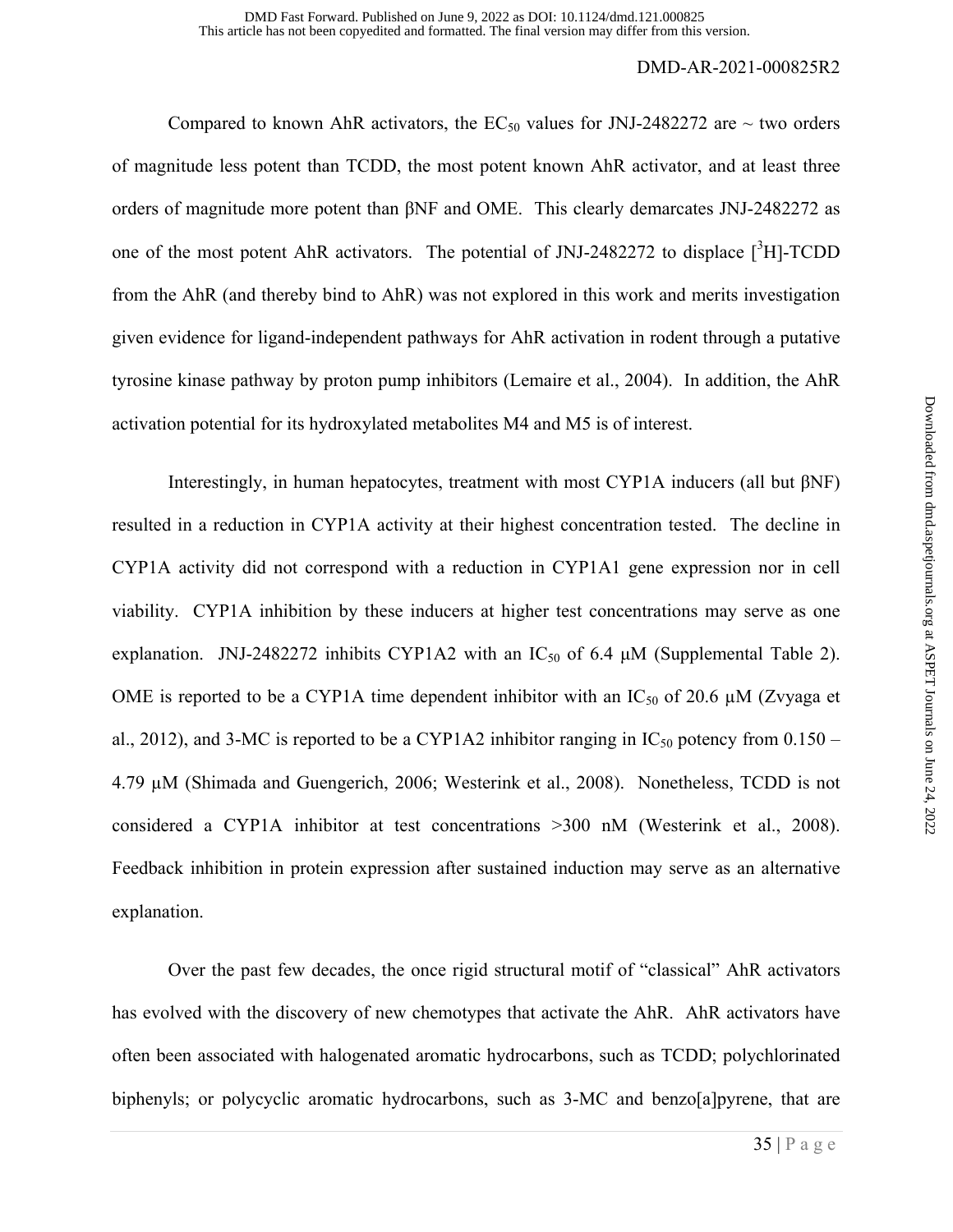hydrophobic, often bulky, and bear (or can adopt) a planar confirmation (Denison and Nagy, 2003; Lewis et al., 2002; Mekenyan et al., 1996). The advent of cell-based screening platforms and transcriptomic analysis have identified a number of novel chemotypes that activate the AhR and/or induce CYP1A1 (Coe et al., 2006; Hu et al., 2007; Nagy et al., 2002; Waring et al., 2002) and do not bear the "classical" AhR binding motif.

This untoward property can be found in medicinal agents, whose structures often diverge from the "classical" AhR activators. Marketed drugs such as OME, nimodipine, leflunomide, flutamide, mexiletine, and atorvastatin have been reported to induce CYP1A1 both in vitro and in vivo (Hu et al., 2007). More recent examples of medicinal agents exhibiting untoward CYP1A1 induction as well as autoinduction include VU0418506 and A-998679 (structures presented in Figure 8), both explored for CNS indications pre-clinically. VU0418506, containing an azaindazole with an amino linker to a halogenated phenyl ring, had a 6-fold reduction in its exposure after four days of dosing in rat (Engers et al., 2016). A-998679, harboring a 1,2,4 oxadiazole core substituted at the 3 and 5 position to a cyano-substituted phenyl and pyridine, respectively, exhibited up to a 95% loss of drug after 5 days of dosing at 30 mg in rat (Liguori et al., 2012).

A structural and physicochemical analysis was taken to compare "classical" AhR activators such as βNF, 3-MC, and TCDD to "non-classical" AhR activators such as OME, VU0418506, and A-998679 to better categorize JNJ-2482272. "Classical" AhR activators have a limited number of conformers orientated at or close to planarity, whereas "non-classical" AhR activators exhibited greater flexibility most pronounced for OME with > 100 conformers. Although OME cannot adopt a planar confirmation, all four of the conformers for VU0418506 were planar, indicating that planarity alone is not a distinguishing feature between "classical"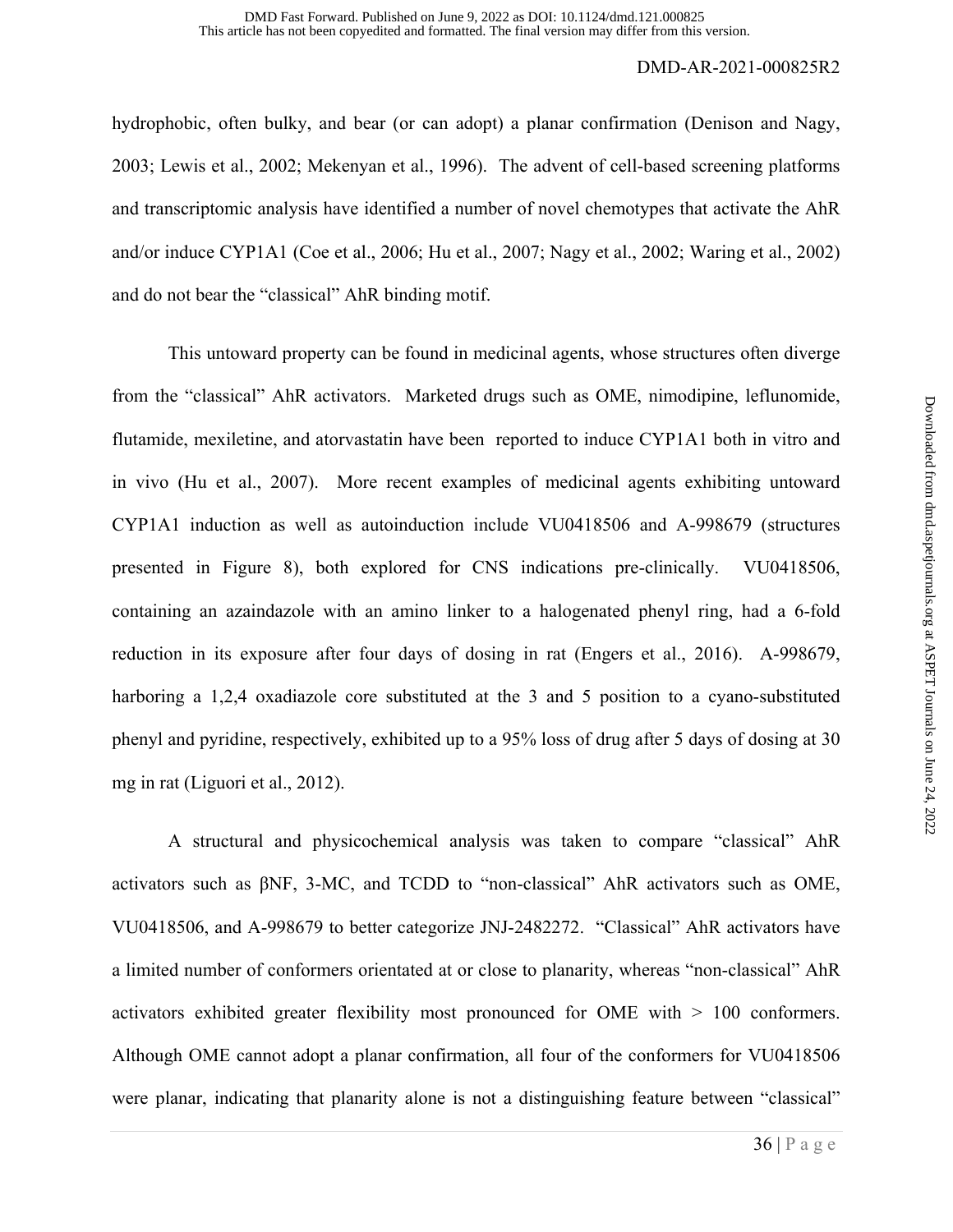and "non-classical". Despite multiple possible conformers, the planar conformer for JNJ-2482272 was the most thermodynamically stable. Greater distinctions between categories were observed when considering physicochemical properties, where "classical" activators bear higher lipophilicity and lower polar surface areas than "non-classical" activators. TCDD has a CLogP  $\sim$ 5 log units higher than A-998679 with one fourth of its polar surface area. In this respect, JNJ-2482272 is more consistent with a "non-classical" AhR activator. Its CLogP is in the range of other "non-classical" activators and  $\sim$  one to three log units lower than βNF and TCDD, respectively. In addition, its polar surface area is close to OME while three to five-fold higher than βNF and TCDD, respectively.

However, JNJ-2482272 diverges from the "non-classical" activators when considering its potency. The majority of "non-classical" activators have cell-based AhR reporter  $EC_{50}$  values often in the μM range (Denison and Nagy, 2003; Hu et al., 2007). VU0418506 and A-998679 have  $EC_{50}$  values of 9.8 and 16  $\mu$ M, respectively, in AhR activation assays (Engers et al., 2016; Liguori et al., 2012). In contrast, JNJ-2482272 has sub-nM potency in such assays commensurate to "classical" AhR activators despite its structural similarities to the "non-classicals". In this respect, JNJ-2482272 is unique – it bears a "non-classical" AhR activator structure but a "classical" AhR activator potency.

 Although historically AhR activation has been associated with carcinogenicity and teratogenicity (Gonzalez and Fernandez-Salguero, 1998; Shimizu et al., 2000; Vorderstrasse et al., 2001), AhR activators can be safe and may have therapeutic potential as anti-inflammatories and anti-neoplastics if their metabolic stability and tissue activation profile can be tuned (Dolciami et al., 2020; Safe et al., 2018; Wang et al., 2020). Nonetheless, the nM potency of JNJ-2482272 raises the relevant question as to when an AhR activator shifts from functioning as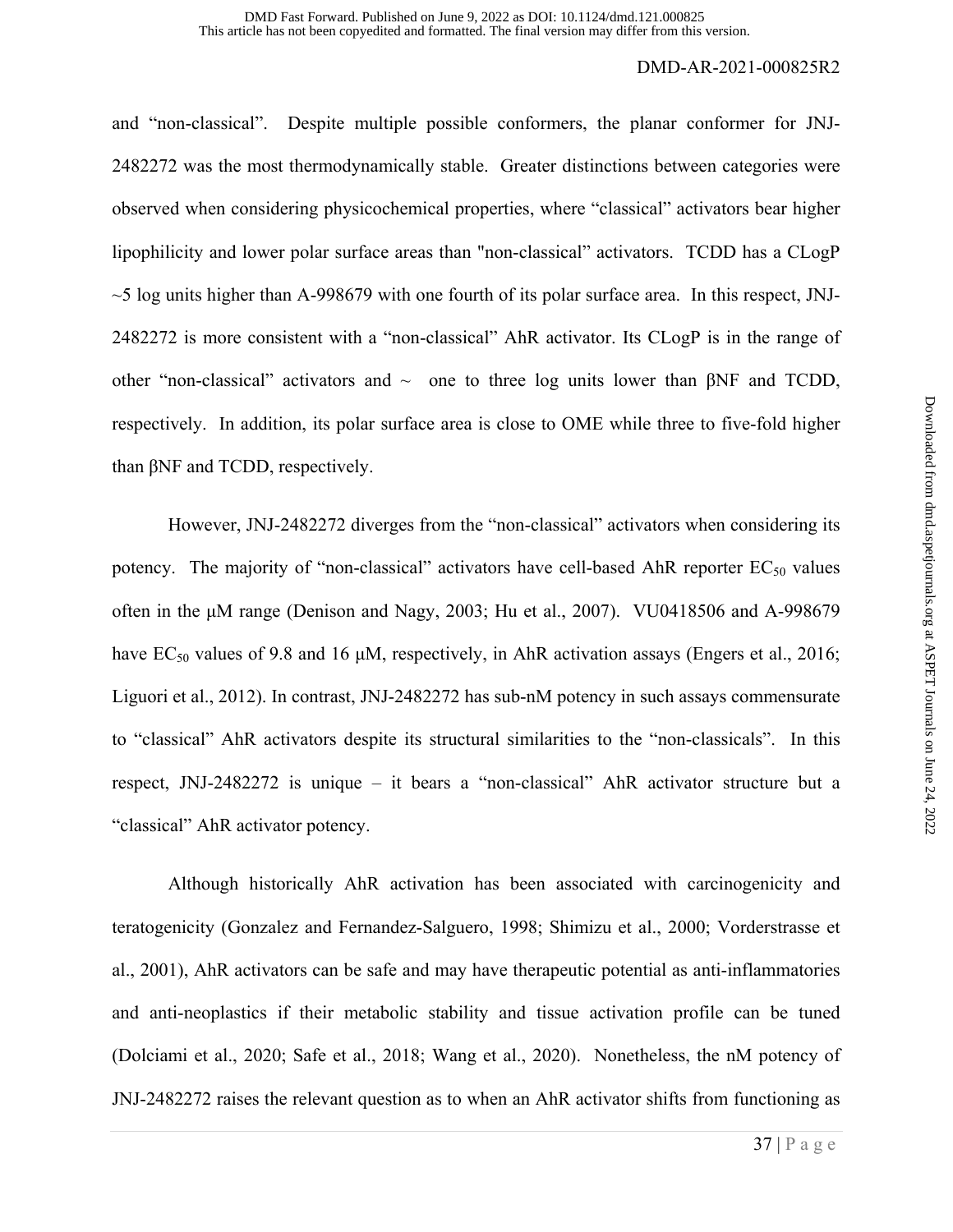a therapeutic to a toxicant. Due to its strong potential for autoinduction through the AhR, JNJ-2482272 was discontinued as a therapeutic; however, the potency of this "non-classical" AhR activator continues to stoke interest that a potent drug-like AhR activator is achievable albeit with familiar concerns regarding druggability and safety.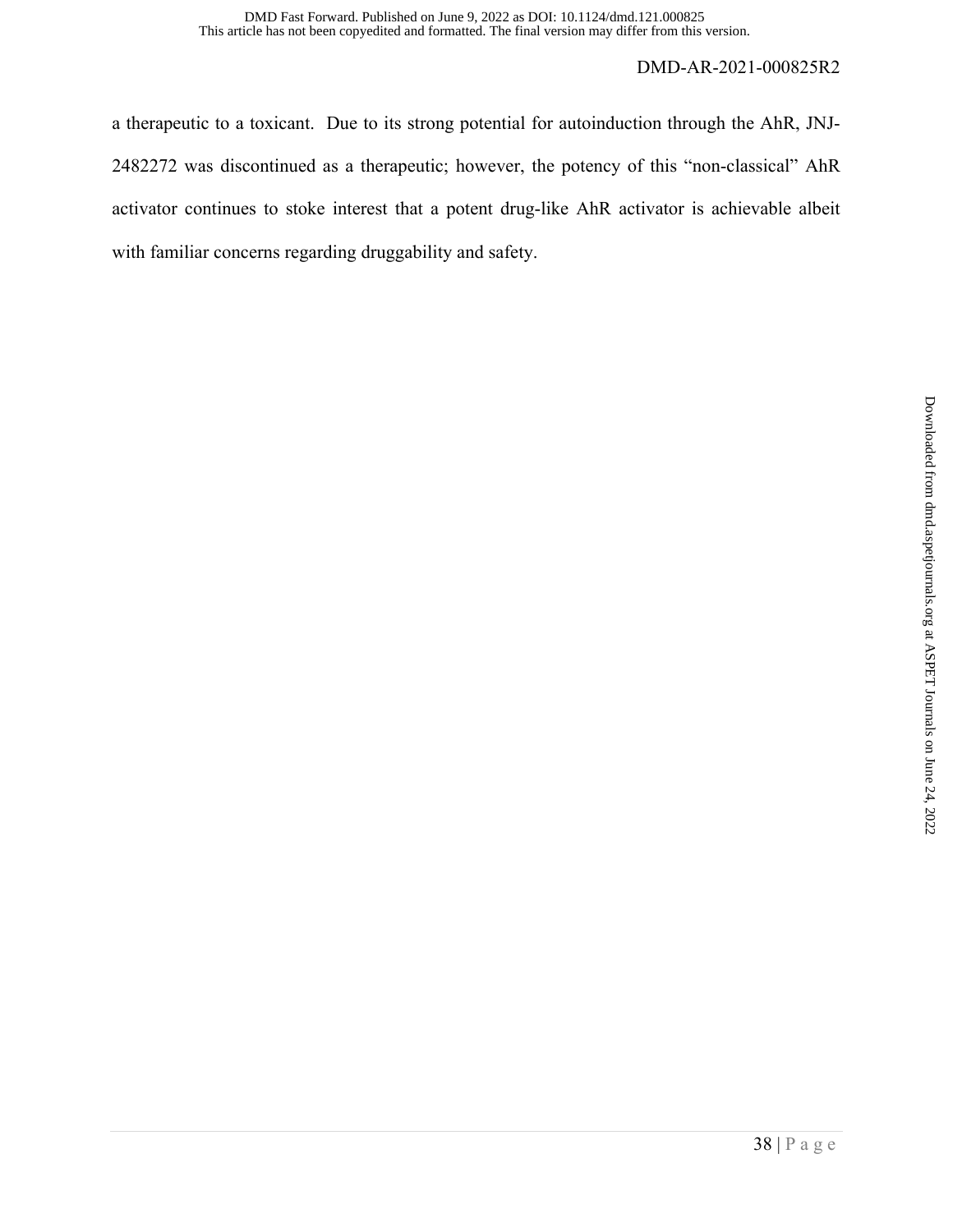## **ACKNOWLEDGEMENTS**

The authors would like to acknowledge Jeffery Cowden and Anita Everson from Janssen Research and Development (La Jolla) and Chris Love and Jean Van Wauwe from Janssen Research and Development (Beerse) for their contribution to this work. The authors would also like to acknowledge Heng Keang (HK) Lim from Janssen Research and Development (Spring House) for his detailed review and insightful suggestions to this manuscript.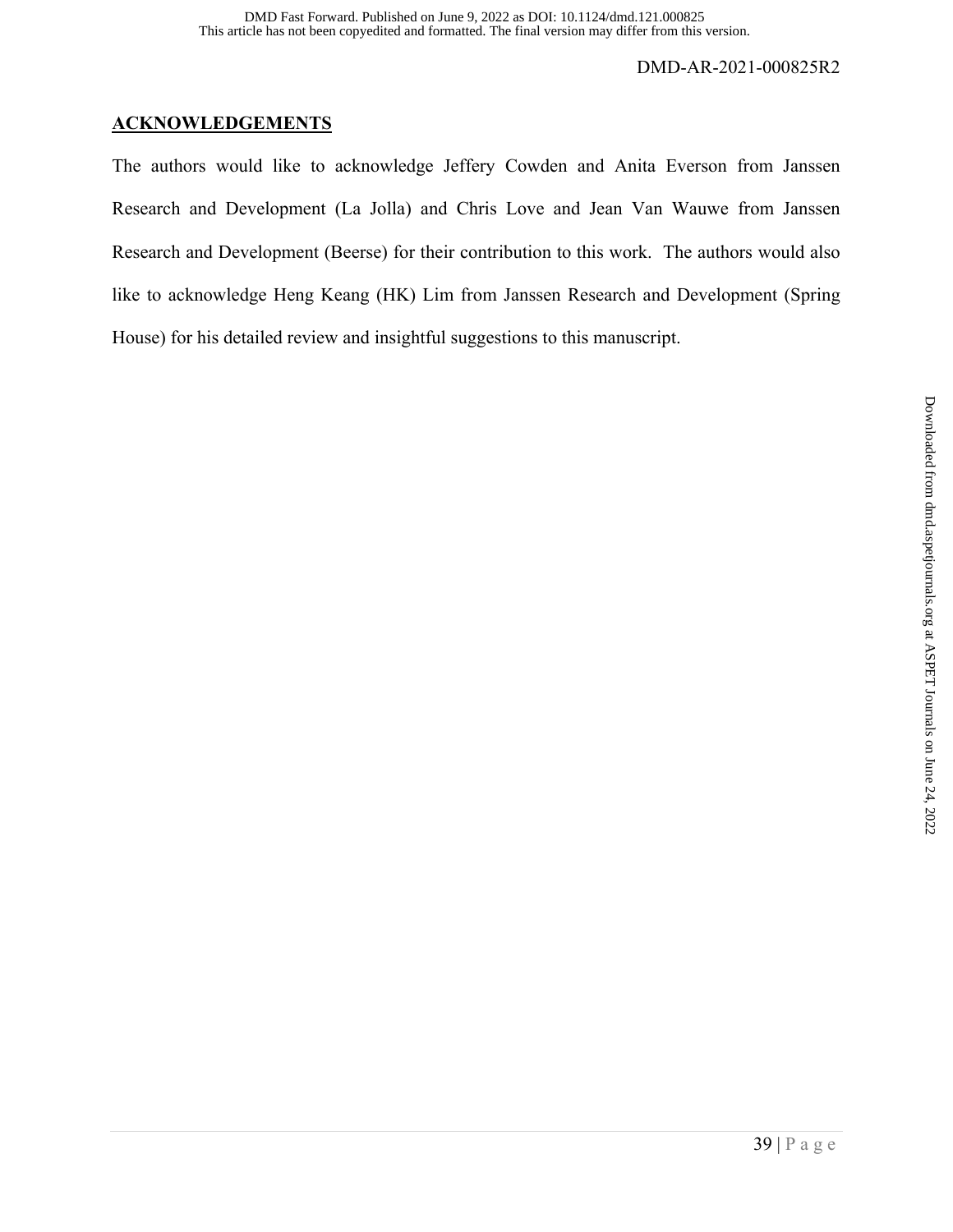## **AUTHORSHIP CONTRIBUTIONS**

*Participated in research design*: Coe, Volak, and Koudriakova

*Conducted experiments*: Coe, Feinstein, Higgins, Leung, Skaptason, Tam, Kinong, McAllister,

and Lim

*Performed data analysis:* Coe, Feinstein, Higgins, Scott, Skaptason, Tam, Volak, Kinong, McAllister, and Lim

*Wrote or contributed to the writing of the manuscript*: Coe, Feinstein, Skaptason, Tam, Volak,

McAllister, Bittner, Lim, Hack, and Koudriakova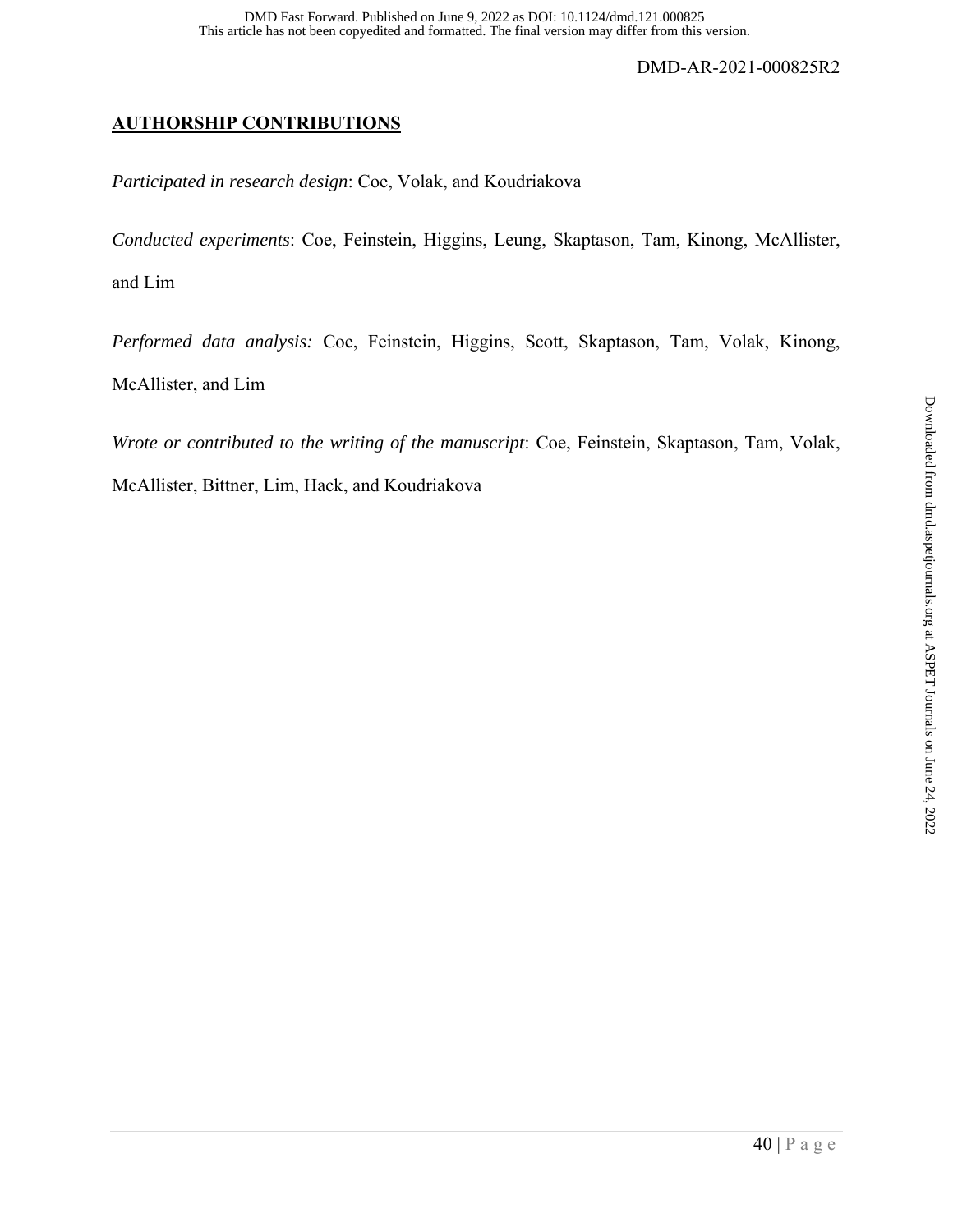## **REFERENCES**

- Amacher DE (2010) The effects of cytochrome P450 induction by xenobiotics on endobiotic metabolism in pre-clinical safety studies. *Toxicol Mech Methods* **20**:159-166.
- Bochevarov AD, Harder E, Hughes TF, Greenwood JR, Braden DA, Philipp DM, Rinaldo D, Halls MD, Zhang J and Friesner RA (2013) Jaguar: A high-performance quantum chemistry software program with strengths in life and materials sciences. *International Journal of Quantum Chemistry* **113**:2110-2142.
- Coe KJ, Nelson SD, Ulrich RG, He Y, Dai X, Cheng O, Caguyong M, Roberts CJ and Slatter JG (2006) Profiling the hepatic effects of flutamide in rats: a microarray comparison with classical aryl hydrocarbon receptor ligands and atypical CYP1A inducers. *Drug Metab Dispos* **34**:1266-1275.
- Cohen K and Meintjes G (2010) Management of individuals requiring antiretroviral therapy and TB treatment. *Curr Opin HIV AIDS* **5**:61-69.
- Curi-Pedrosa R, Daujat M, Pichard L, Ourlin JC, Clair P, Gervot L, Lesca P, Domergue J, Joyeux H, Fourtanier G and et al. (1994) Omeprazole and lansoprazole are mixed inducers of CYP1A and CYP3A in human hepatocytes in primary culture. *J Pharmacol Exp Ther* **269**:384-392.
- Denison MS and Nagy SR (2003) Activation of the aryl hydrocarbon receptor by structurally diverse exogenous and endogenous chemicals. *Annu Rev Pharmacol Toxicol* **43**:309-334.
- di Masi A, De Marinis E, Ascenzi P and Marino M (2009) Nuclear receptors CAR and PXR: Molecular, functional, and biomedical aspects. *Mol Aspects Med* **30**:297-343.
- Diaz D, Fabre I, Daujat M, Saint Aubert B, Bories P, Michel H and Maurel P (1990) Omeprazole is an aryl hydrocarbon-like inducer of human hepatic cytochrome P450. *Gastroenterology* **99**:737-747.
- Dolciami D, Ballarotto M, Gargaro M, Lopez-Cara LC, Fallarino F and Macchiarulo A (2020) Targeting Aryl hydrocarbon receptor for next-generation immunotherapies: Selective modulators (SAhRMs) versus rapidly metabolized ligands (RMAhRLs). *Eur J Med Chem* **185**:111842.
- Engers DW, Blobaum AL, Gogliotti RD, Cheung YY, Salovich JM, Garcia-Barrantes PM, Daniels JS, Morrison R, Jones CK, Soars MG, Zhuo X, Hurley J, Macor JE, Bronson JJ, Conn PJ, Lindsley CW, Niswender CM and Hopkins CR (2016) Discovery, Synthesis, and Preclinical Characterization of N-(3-Chloro-4-fluorophenyl)-1H-pyrazolo[4,3-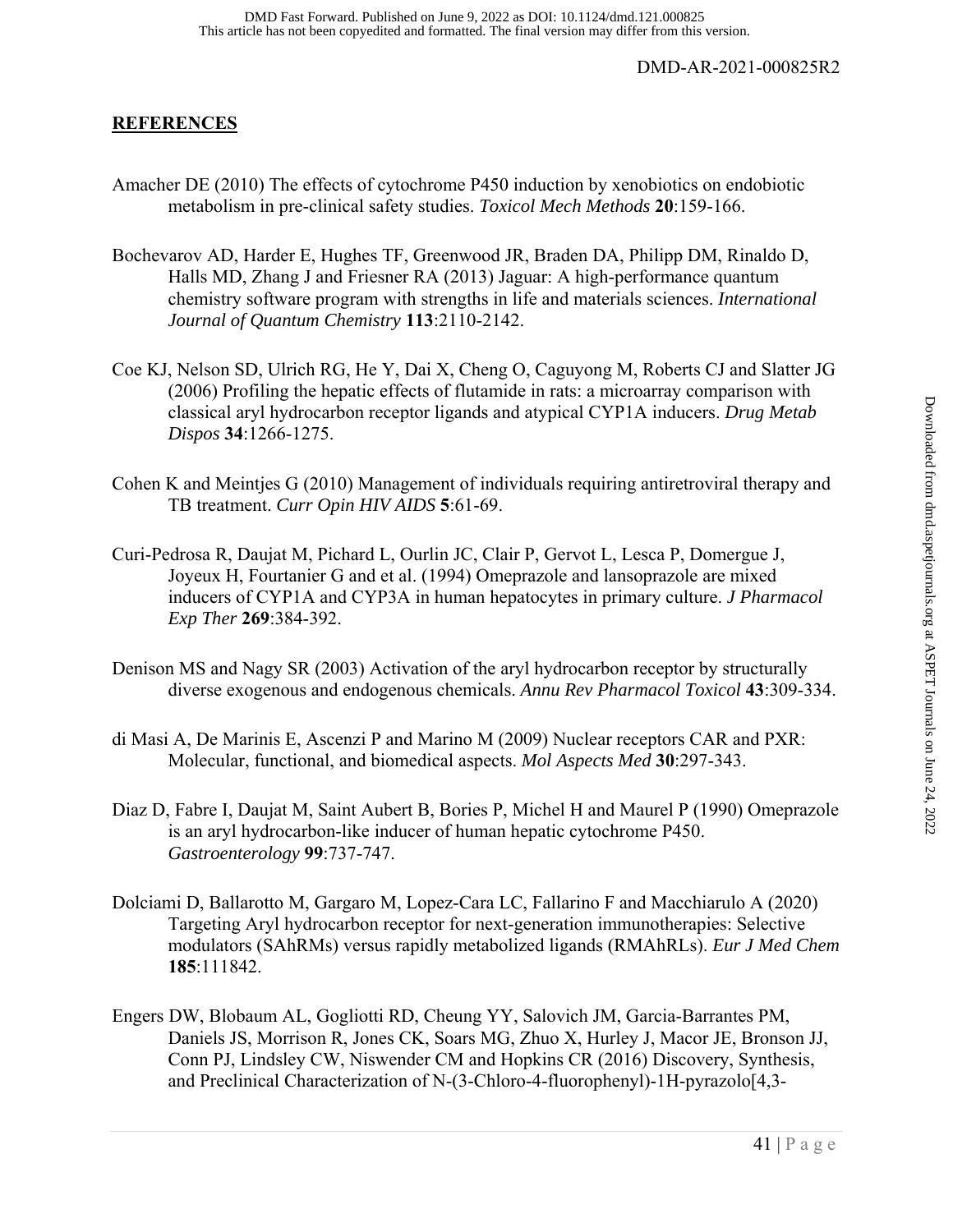b]pyridin-3-amine (VU0418506), a Novel Positive Allosteric Modulator of the Metabotropic Glutamate Receptor 4 (mGlu4). *ACS Chem Neurosci* **7**:1192-1200.

- Fuhr U (2000) Induction of drug metabolising enzymes: pharmacokinetic and toxicological consequences in humans. *Clin Pharmacokinet* **38**:493-504.
- Gonzalez FJ and Fernandez-Salguero P (1998) The aryl hydrocarbon receptor: studies using the AHR-null mice. *Drug Metab Dispos* **26**:1194-1198.
- Guengerich FP, Shimada T, Iwasaki M, Butler MA and Kadlubar FF (1990) Activation of carcinogens by human liver cytochromes P-450. *Basic Life Sci* **53**:381-396.
- Hebert MF, Roberts JP, Prueksaritanont T and Benet LZ (1992) Bioavailability of cyclosporine with concomitant rifampin administration is markedly less than predicted by hepatic enzyme induction. *Clin Pharmacol Ther* **52**:453-457.
- Herman RJ, Nakamura K, Wilkinson GR and Wood AJ (1983) Induction of propranolol metabolism by rifampicin. *Br J Clin Pharmacol* **16**:565-569.
- Hewitt NJ, Lecluyse EL and Ferguson SS (2007) Induction of hepatic cytochrome P450 enzymes: methods, mechanisms, recommendations, and in vitro-in vivo correlations. *Xenobiotica* **37**:1196-1224.
- Hill AW and Mortishire-Smith RJ (2005) Automated assignment of high-resolution collisionally activated dissociation mass spectra using a systematic bond disconnection approach. *Rapid Commun Mass Spectrom* **19**:3111-3118.
- Hu W, Sorrentino C, Denison MS, Kolaja K and Fielden MR (2007) Induction of cyp1a1 is a nonspecific biomarker of aryl hydrocarbon receptor activation: results of large scale screening of pharmaceuticals and toxicants in vivo and in vitro. *Mol Pharmacol* **71**:1475- 1486.
- Kliewer SA, Moore JT, Wade L, Staudinger JL, Watson MA, Jones SA, McKee DD, Oliver BB, Willson TM, Zetterstrom RH, Perlmann T and Lehmann JM (1998) An orphan nuclear receptor activated by pregnanes defines a novel steroid signaling pathway. *Cell* **92**:73-82.
- Kringle RO (1994) An assessment of the 4-6-20 rule for acceptance of analytical runs in bioavailability, bioequivalence, and pharmacokinetic studies. *Pharm Res* **11**:556-560.
- LeBel M, Masson E, Guilbert E, Colborn D, Paquet F, Allard S, Vallee F and Narang PK (1998) Effects of rifabutin and rifampicin on the pharmacokinetics of ethinylestradiol and norethindrone. *J Clin Pharmacol* **38**:1042-1050.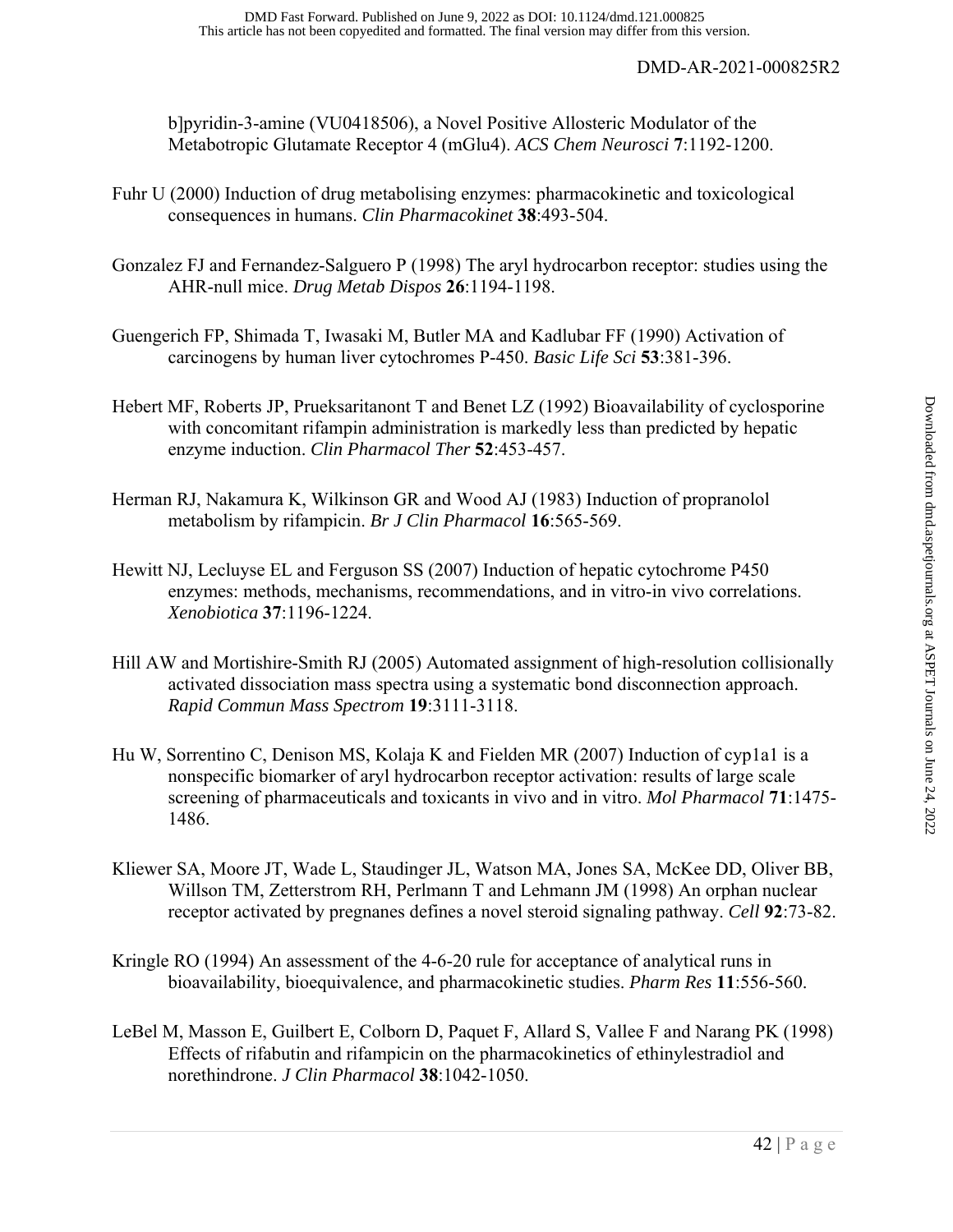- Lehmann JM, McKee DD, Watson MA, Willson TM, Moore JT and Kliewer SA (1998) The human orphan nuclear receptor PXR is activated by compounds that regulate CYP3A4 gene expression and cause drug interactions. *J Clin Invest* **102**:1016-1023.
- Lemaire G, Delescluse C, Pralavorio M, Ledirac N, Lesca P and Rahmani R (2004) The role of protein tyrosine kinases in CYP1A1 induction by omeprazole and thiabendazole in rat hepatocytes. *Life Sci* **74**:2265-2278.
- Lewis DF, Jacobs MN, Dickins M and Lake BG (2002) Quantitative structure--activity relationships for inducers of cytochromes P450 and nuclear receptor ligands involved in P450 regulation within the CYP1, CYP2, CYP3 and CYP4 families. *Toxicology* **176**:51- 57.
- Liguori MJ, Lee CH, Liu H, Ciurlionis R, Ditewig AC, Doktor S, Andracki ME, Gagne GD, Waring JF, Marsh KC, Gopalakrishnan M, Blomme EA and Yang Y (2012) AhR activation underlies the CYP1A autoinduction by A-998679 in rats. *Frontiers in genetics* **3**:213.
- Love CJVW, Jean Pierre Frans; De Brabander, Marc J.; Moses, Roger Clive; Goncharenko, Mykhalyo; Cooymans, Ludwig Paul; Vandermaesen, Nele; Diels, Gaston Stanislas Marcella; Sibley, Anthony William; Noula, Caterina. (2003) 2,4,5-Trisubstituted Thiazolyl Derivatives and Their Antiinflammatory Activity.
- Ma Q and Lu AY (2007) CYP1A induction and human risk assessment: an evolving tale of in vitro and in vivo studies. *Drug Metab Dispos* **35**:1009-1016.
- Maezawa S, Ohira S, Sakuma M, Matsuoka S, Wakui A and Saito T (1981) Effects of inducer of liver drug-metabolizing enzyme on blood level of active metabolites of cyclophosphamide in rats and in cancer patients. *Tohoku J Exp Med* **134**:45-53.
- Masubuchi N and Okazaki O (1997) An evaluation of the CYP1A induction potential of pantoprazole in primary rat hepatocytes: a comparison with other proton pump inhibitors. *Chem Biol Interact* **107**:63-74.
- Mekenyan OG, Veith GD, Call DJ and Ankley GT (1996) A QSAR evaluation of Ah receptor binding of halogenated aromatic xenobiotics. *Environ Health Perspect* **104**:1302-1310.
- Nagy SR, Liu G, Lam KS and Denison MS (2002) Identification of novel Ah receptor agonists using a high-throughput green fluorescent protein-based recombinant cell bioassay. *Biochemistry* **41**:861-868.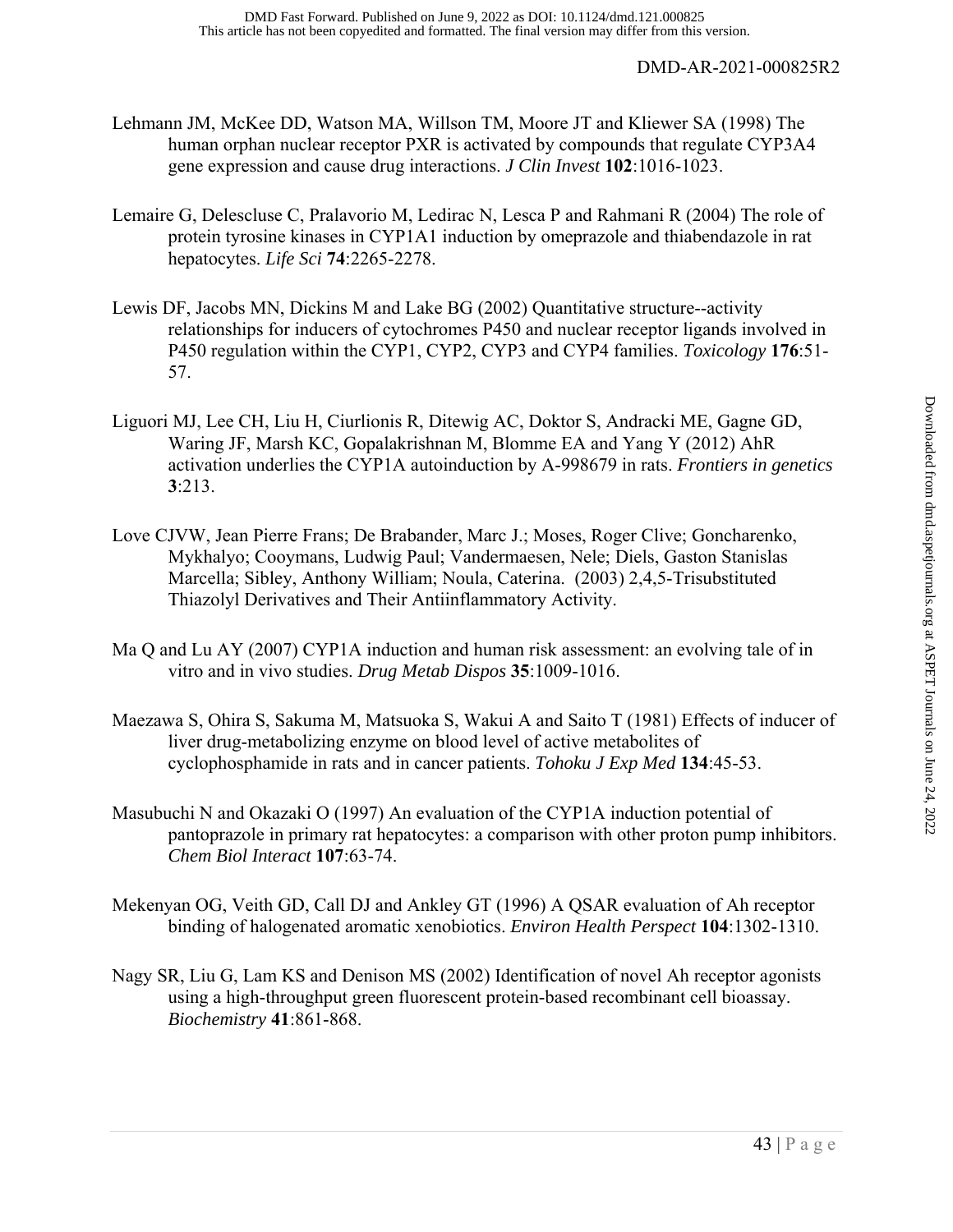- Pascussi JM, Gerbal-Chaloin S, Duret C, Daujat-Chavanieu M, Vilarem MJ and Maurel P (2008) The tangle of nuclear receptors that controls xenobiotic metabolism and transport: crosstalk and consequences. *Annu Rev Pharmacol Toxicol* **48**:1-32.
- Ramadoss P, Marcus C and Perdew GH (2005) Role of the aryl hydrocarbon receptor in drug metabolism. *Expert Opin Drug Metab Toxicol* **1**:9-21.
- Rendic S and Di Carlo FJ (1997) Human cytochrome P450 enzymes: a status report summarizing their reactions, substrates, inducers, and inhibitors. *Drug Metab Rev* **29**:413-580.
- Roos K, Wu C, Damm W, Reboul M, Stevenson JM, Lu C, Dahlgren MK, Mondal S, Chen W, Wang L, Abel R, Friesner RA and Harder ED (2019) OPLS3e: Extending Force Field Coverage for Drug-Like Small Molecules. *J Chem Theory Comput* **15**:1863-1874.
- Safe S, Han H, Goldsby J, Mohankumar K and Chapkin RS (2018) Aryl Hydrocarbon Receptor (AhR) Ligands as Selective AhR Modulators: Genomic Studies. *Curr Opin Toxicol* **11- 12**:10-20.
- Shimada T and Guengerich FP (2006) Inhibition of human cytochrome P450 1A1-, 1A2-, and 1B1-mediated activation of procarcinogens to genotoxic metabolites by polycyclic aromatic hydrocarbons. *Chem Res Toxicol* **19**:288-294.
- Shimizu T, Akimoto K, Yoshimura T, Niwa T, Kobayashi K, Tsunoo M and Chiba K (2006) Autoinduction of MKC-963 [(R)-1-(1-cyclohexylethylamino)-4-phenylphthalazine] metabolism in healthy volunteers and its retrospective evaluation using primary human hepatocytes and cDNA-expressed enzymes. *Drug Metab Dispos* **34**:950-954.
- Shimizu Y, Nakatsuru Y, Ichinose M, Takahashi Y, Kume H, Mimura J, Fujii-Kuriyama Y and Ishikawa T (2000) Benzo[a]pyrene carcinogenicity is lost in mice lacking the aryl hydrocarbon receptor. *Proc Natl Acad Sci U S A* **97**:779-782.
- Sueyoshi T, Kawamoto T, Zelko I, Honkakoski P and Negishi M (1999) The repressed nuclear receptor CAR responds to phenobarbital in activating the human CYP2B6 gene. *J Biol Chem* **274**:6043-6046.
- Trubetskoy O, Marks B, Zielinski T, Yueh MF and Raucy J (2005) A simultaneous assessment of CYP3A4 metabolism and induction in the DPX-2 cell line. *AAPS J* **7**:E6-13.
- Vorderstrasse BA, Steppan LB, Silverstone AE and Kerkvliet NI (2001) Aryl hydrocarbon receptor-deficient mice generate normal immune responses to model antigens and are resistant to TCDD-induced immune suppression. *Toxicol Appl Pharmacol* **171**:157-164.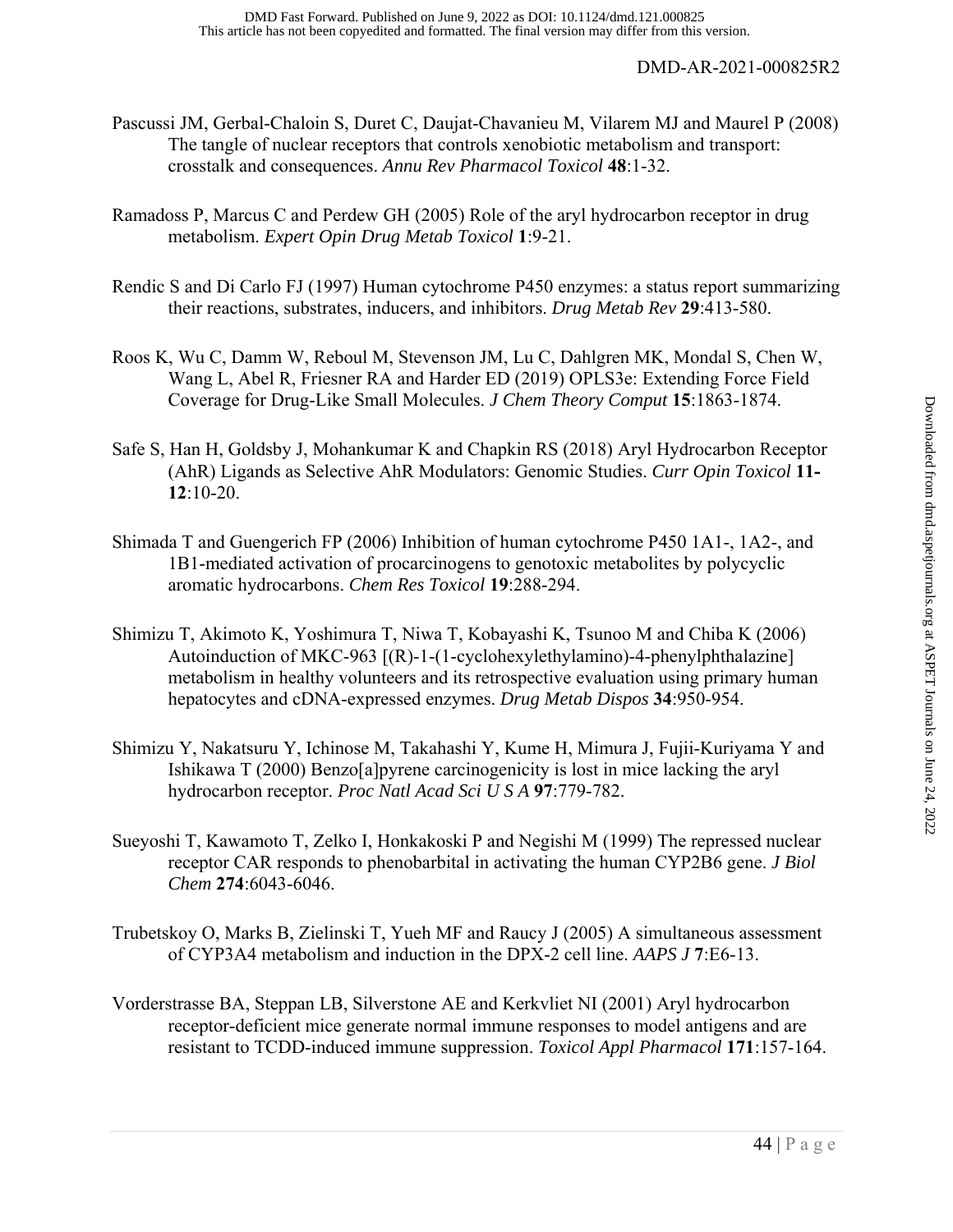- Wang XS, Cao F, Zhang Y and Pan HF (2020) Therapeutic potential of aryl hydrocarbon receptor in autoimmunity. *Inflammopharmacology* **28**:63-81.
- Waring JF, Gum R, Morfitt D, Jolly RA, Ciurlionis R, Heindel M, Gallenberg L, Buratto B and Ulrich RG (2002) Identifying toxic mechanisms using DNA microarrays: evidence that an experimental inhibitor of cell adhesion molecule expression signals through the aryl hydrocarbon nuclear receptor. *Toxicology* **181-182**:537-550.
- Westerink WM, Stevenson JC and Schoonen WG (2008) Pharmacologic profiling of human and rat cytochrome P450 1A1 and 1A2 induction and competition. *Arch Toxicol* **82**:909-921.
- Whitlock JP, Jr. (1999) Induction of cytochrome P4501A1. *Annu Rev Pharmacol Toxicol* **39**:103-125.
- Yueh MF, Kawahara M and Raucy J (2005a) Cell-based high-throughput bioassays to assess induction and inhibition of CYP1A enzymes. *Toxicol In Vitro* **19**:275-287.
- Yueh MF, Kawahara M and Raucy J (2005b) High volume bioassays to assess CYP3A4 mediated drug interactions: induction and inhibition in a single cell line. *Drug Metab Dispos* **33**:38-48.
- Zvyaga T, Chang SY, Chen C, Yang Z, Vuppugalla R, Hurley J, Thorndike D, Wagner A, Chimalakonda A and Rodrigues AD (2012) Evaluation of six proton pump inhibitors as inhibitors of various human cytochromes P450: focus on cytochrome P450 2C19. *Drug Metab Dispos* **40**:1698-1711.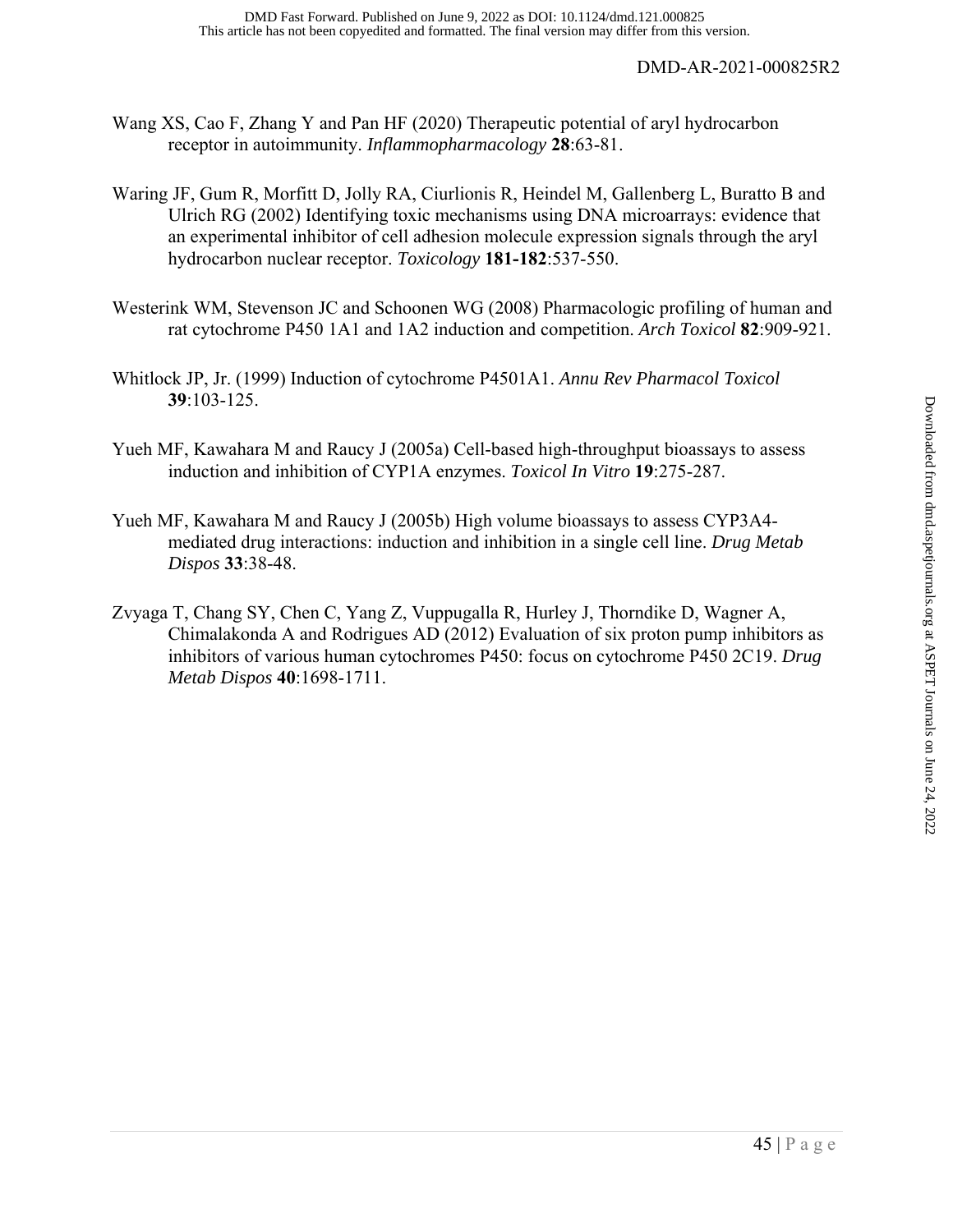## **FOOTNOTES**

**Financial Disclosure:** No author has an actual or perceived conflict of interest with the contents

of this article. This work received no external funding.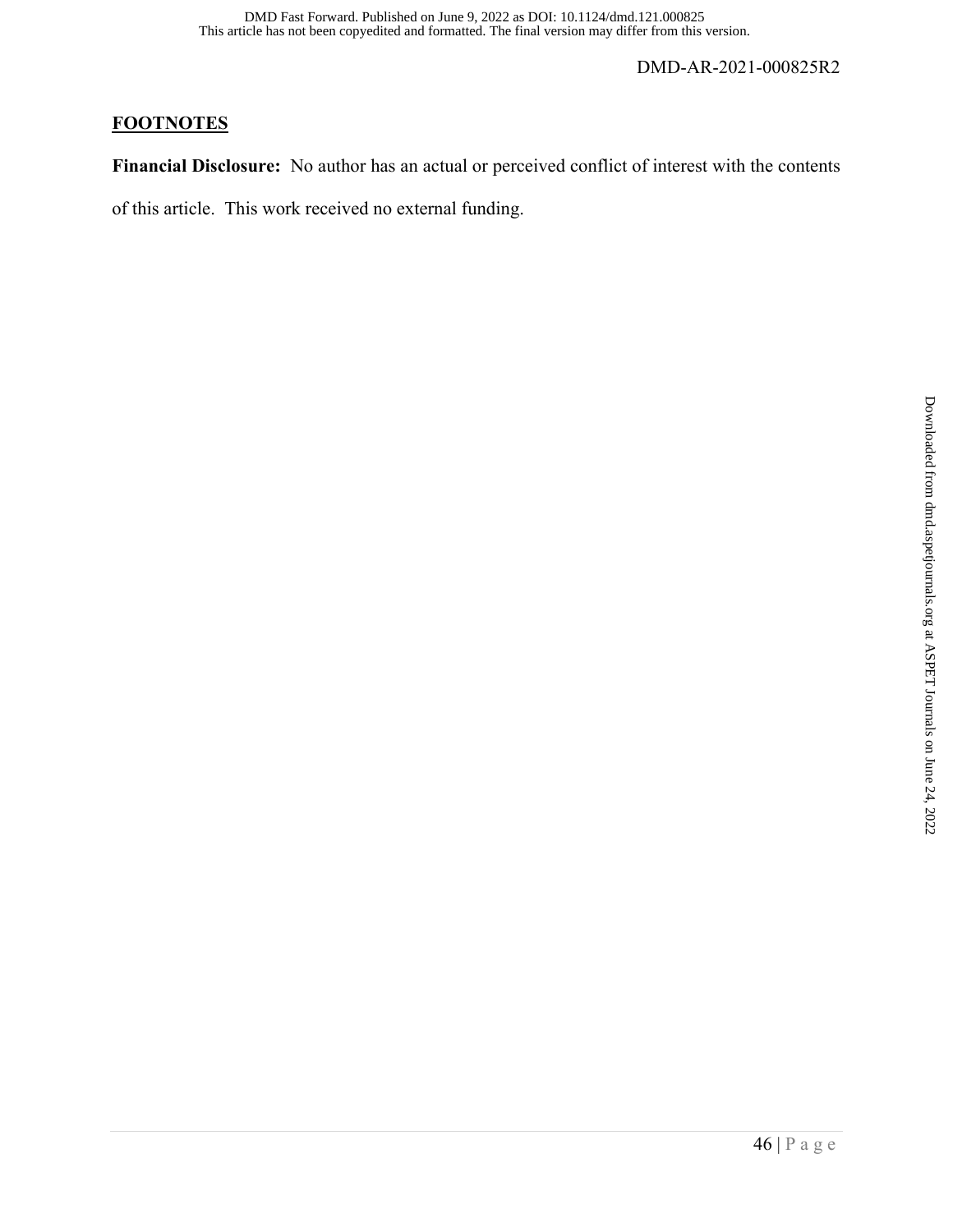## **LEGEND FOR FIGURES**

**Figure 1. Structure of JNJ-2482272 [4-(4-methyl-2-(4-(trifluoromethyl)phenyl)thiazole-5 yl)pyrimidine-2-amine].** 

## **Figure 2. Rat Plasma Concentration of JNJ-2482272 on Day 1.**

Male Sprague-Dawley rats ( $n = 3$ ) were dosed orally with 60 mg/kg of JNJ-2482272 once daily as a solution for six consecutive days, and compound exposure in plasma was measured after the first and last day of compound dosing. Detectable levels ( $>$  3 ng/mL) of JNJ-2482272 were only observed in plasma samples after Day 1 of dosing. All data is reported as a mean with standard deviations.

**Figure 3. The Product Ion Mass Spectrum of JNJ-2482272 and its Proposed Fragmentation.** 

## **Scheme 1. Biotransformation of JNJ-2482272 in Rat Hepatocytes.**

## **Figure 4. Rat Microsomal Stability of JNJ-2482272.**

JNJ-2482272 (1 μM) was incubated in 0.5 mg/mL liver microsomes isolated from rats dosed with either corn oil (Naïve RLM) or βNF. The percent of JNJ-2482272 remaining over a 1 h time course was determined through LC-MS/MS by comparing the peak area ratios relative to the peak area ratio observed at  $t = 0$  min. All data is reported as a mean with standard deviations.

## **Figure 5. Human AhR, CAR1, and PXR Reporter Studies.**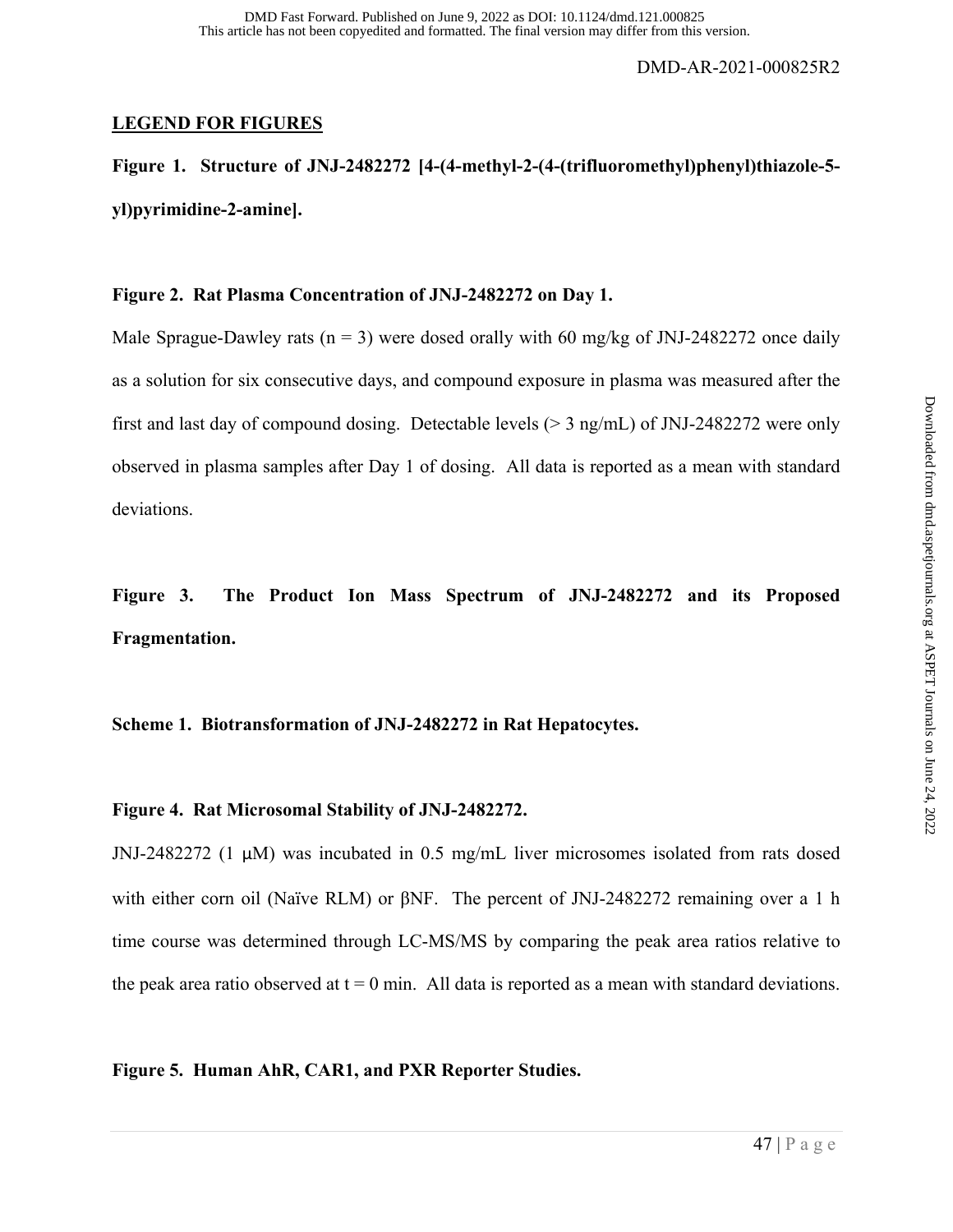JNJ-2482272 was compared to known P450 inducers in the human AhR reporter cell line DRE (A), the human CAR1 reporter cell line (B), and the human PXR reporter cell line DPX2 (C). For the AhR and PXR reporter assays, luciferase reporter activity was measured following incubation with compound for 24 h, and the response with compound treatments are reported as the fold response over vehicle controls cells treated with 0.1 % DMSO. For the CAR1 reporter assay, the luciferase activity after 24 h compound treatment was normalized to cell viability and reported as the fold response to 0.1% DMSO-treated cells. All data is reported as a mean with standard deviations.

## **Figure 6. Induction of P450 Gene Expression in Human Hepatocytes.**

Plated human hepatocytes were treated with JNJ-2482272 and known P450 inducers for 48 h followed by isolation of mRNA for RT-PCR. Fold induction of CYP1A1, CYP1A2, CYP2B6, and CYP3A4  $(A - D)$  is relative to levels expressed in hepatocytes treated with the vehicle control 0.1 % DMSO. All data is reported as a mean with standard deviations.

## **Figure 7. Induction of CYP1A Activity in Human Hepatocytes.**

Plated human hepatocytes were treated with JNJ-2482272 and known P450 inducers for 48 h followed by a 30 min reaction using the CYP1A probe substrate phenacetin. Acetaminophen, the metabolite of phenacetin, was quantified by LC-MS/MS to determine the CYP1A activity. Fold induction is relative to activity in hepatocytes treated with the vehicle control 0.1 % DMSO. All data is reported as a mean with standard deviations.

## **Figure 8. Conformational Assessment of JNJ-2482272 to Known AhR Activators.**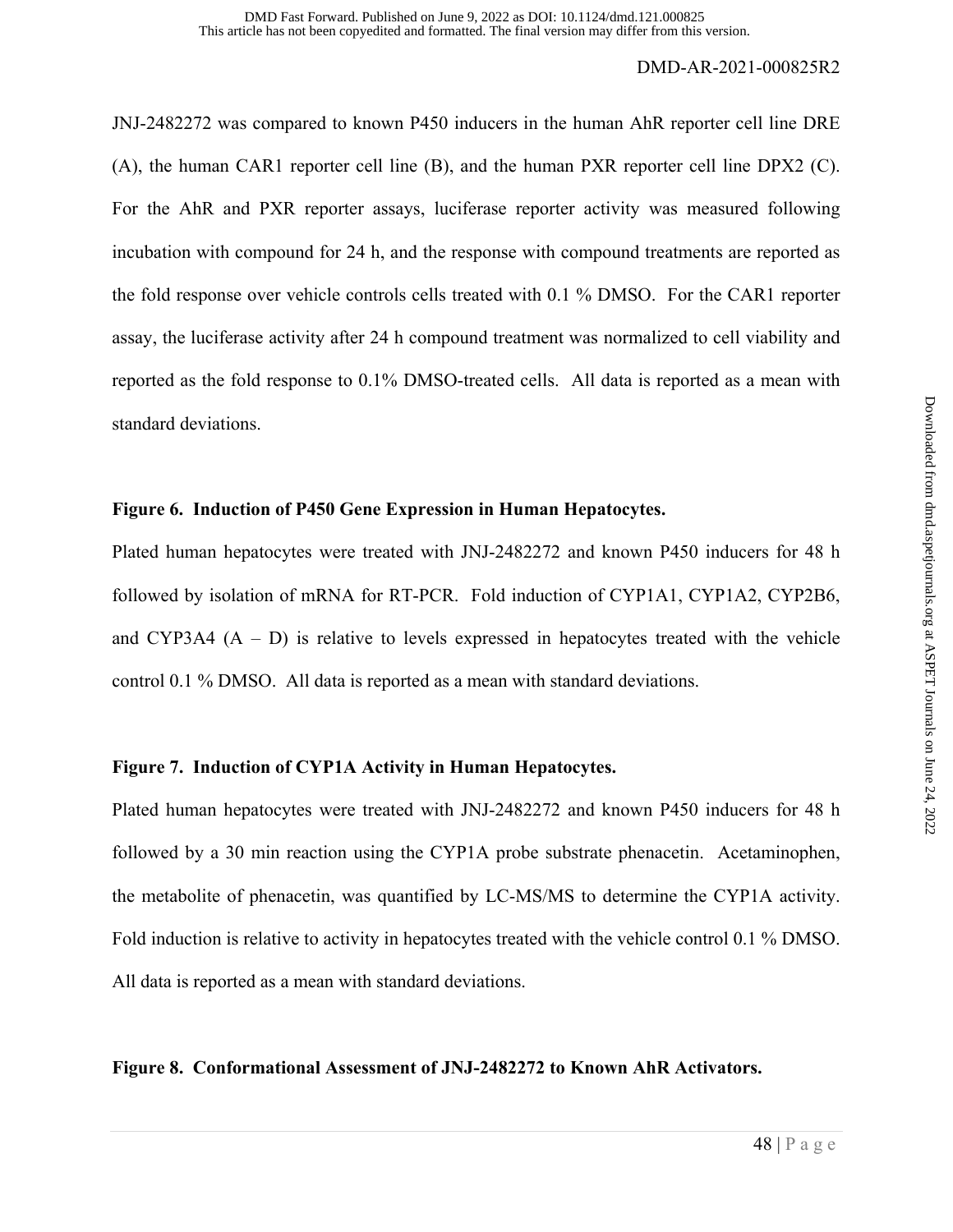The structures and the three-dimensional conformers are presented for JNJ-2482272 relative to known AhR activators categorized either as "Classical" AhR Activators (βNF, 3-MC, and TCDD) or as "Non-Classical" AhR Activators (A-998679, OME, and VU0418506). The conformers for each AhR activator were superposed as follows: JNJ-2482272, on the 4-methyl-2-(4-(trifluoromethyl)phenyl)thiazole) core; βNF, on the 4H-pyran-4-one core; TCDD, on the dioxin core; A998679, on the oxadiazole core; OME, on the 2-hydrosulfinyl-6-methoxy-1Hbenzo[d]imidazole core; and VU0418506, on the azaindazole ring system.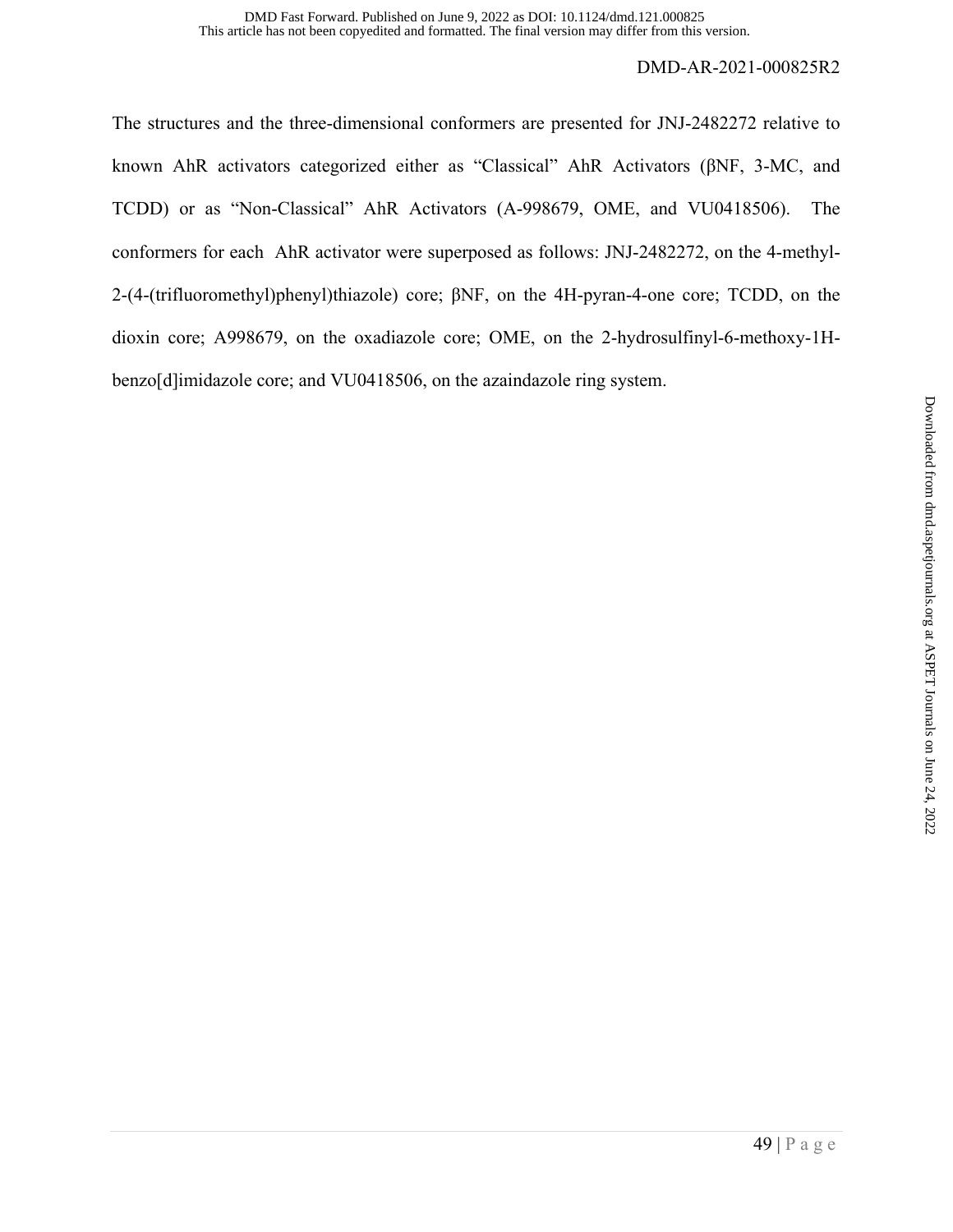## **TABLES**

## **Table 1: JNJ-2482272 Fold Induction of P450s and UGT1A6 mRNA in Rat Hepatocytes.**

Plated rat hepatocytes were treated with JNJ-2482272 or vehicle (0.1 % DMSO) in triplicate for 48 h followed by lysis and RNA isolation for RT-PCR analyses. Fold induction is relative to vehicle control expression levels.

|                              | <b>Fold Induction over Vehicle Control</b> |                |                       |               |                                  |               |  |
|------------------------------|--------------------------------------------|----------------|-----------------------|---------------|----------------------------------|---------------|--|
| JNJ-<br>2482272<br>$(\mu M)$ | <b>CYP1A1</b>                              | <b>CYP1A2</b>  | <b>CYP1B1</b>         | <b>CYP2B1</b> | <b>CYP3A1/</b><br><b>CYP3A23</b> | UGT1A6        |  |
| 0.1                          | $7.7 \pm 0.5$                              | $6.8 \pm 1.3$  | $181.7 \pm 16.4$      | $1.5 \pm 0.7$ | $1.6 \pm 0.3$                    | $2.4 \pm 0.1$ |  |
| 1                            | $8.5 \pm 1.1$                              | $6.0 \pm 1.4$  | $570.2 \pm 60.9$      | $0.9 \pm 0.1$ | $1.1 \pm 0.2$                    | $2.2 \pm 0.2$ |  |
| 10                           | $16.1 \pm 1.6$                             | $16.9 \pm 6.0$ | $1438.1 \pm$<br>290.9 | $7.8 \pm 4.7$ | $9.3 \pm 5.9$                    | $3.2 \pm 0.4$ |  |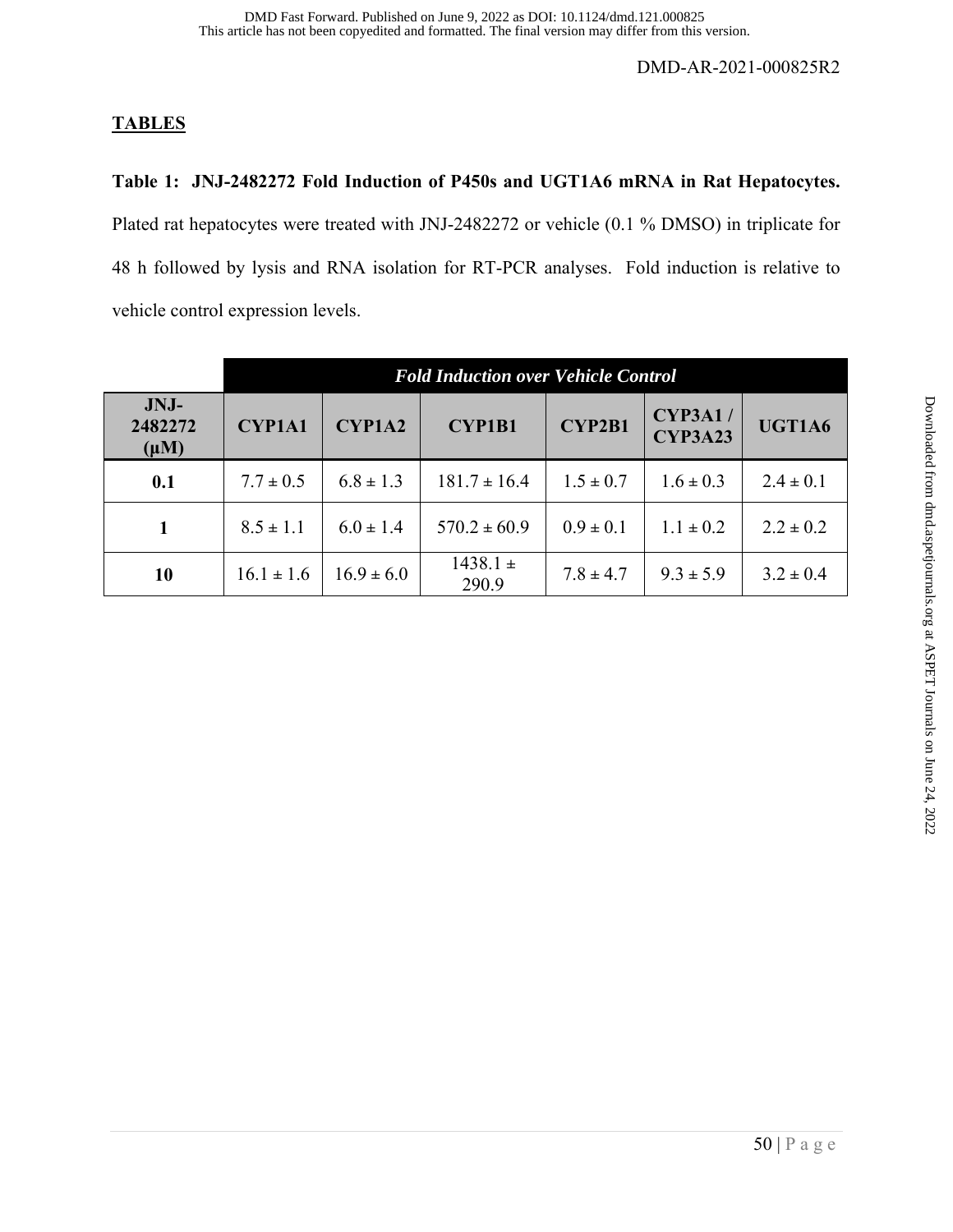| Analyte        | $[M+H]$ <sup>+</sup><br>(m/z) | <b>RT</b><br>(min) | <b>LC-MS<sup>n</sup></b> Product Ions<br>(m/z) |  |
|----------------|-------------------------------|--------------------|------------------------------------------------|--|
| JNJ-2482272    | 337.0727                      | 37.5               | 122, 133, 139, 166, 189, 269, 279, 295, 303    |  |
| M1             | 529.0995                      | 27.5               | 149, 182, 242, 269, 319, 353                   |  |
| M <sub>2</sub> | 433.0244                      | 29.6               | 149, 182, 353                                  |  |
| M <sub>3</sub> | 369.0625                      | 30.1               | 180, 266, 281, 309, 334, 351                   |  |
| M <sub>4</sub> | 353.0675                      | 32.7               | 149, 155, 182, 242, 269, 311, 319, 325         |  |
| M <sub>5</sub> | 353.0676                      | 33.0               | 137, 149, 164, 182, 189, 258, 308, 311, 335    |  |

**Table 2: Product Ions Formed by Collision-Induced Dissociation (CID) of JNJ-2482272 and its Metabolites.**

RT, retention time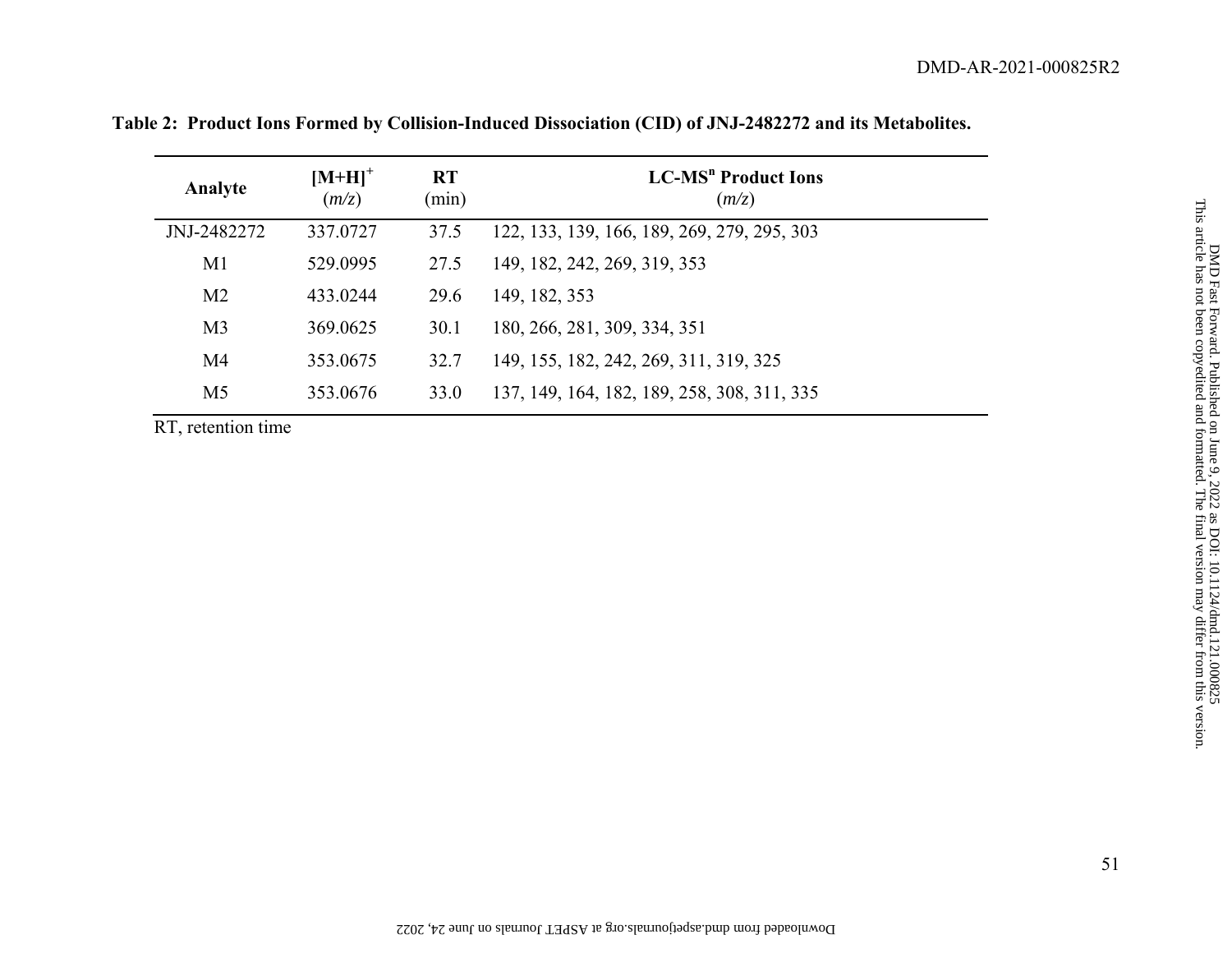**Table 3: Chemical Shifts for JNJ-2482272 and its Metabolites M4 and M5.** M4 and M5 were biochemically synthesized from incubations of JNJ-2482272 in RLM enriched with CYP1A or CYP2B/CYP3A isoforms. Spectra of HPLC-purified metabolites were compared to the spectrum of JNJ-2482272

|             | <b>JNJ2482272</b> |             |                  |       | M <sub>4</sub> |                  | <b>M5</b> |             |                  |  |
|-------------|-------------------|-------------|------------------|-------|----------------|------------------|-----------|-------------|------------------|--|
|             | Shift             | Integration | <i>Splitting</i> | Shift | Integration    | <i>Splitting</i> | Shift     | Integration | <i>Splitting</i> |  |
| A           | 8.37              | 0.84        | Doublet          | 8.15  | 1.08           | Singlet          | 8.38      | 0.95        | Doublet          |  |
| B           | 8.09              | 2.00        | Doublet          | 8.10  | 2.00           | Doublet          | 8.10      | 2.00        | Doublet          |  |
| $\mathbf C$ | 7.71              | 2.09        | Doublet          | 7.71  | 2.22           | Doublet          | 7.73      | 2.10        | Doublet          |  |
| D           | 6.94              | 1.15        | Doublet          |       |                |                  | 6.87      | 1.06        | Doublet          |  |
| E           | 2.79              | 2.92        | Singlet          | 2.71  | 2.89           | Singlet          | 5.00      | 2.58        | Singlet          |  |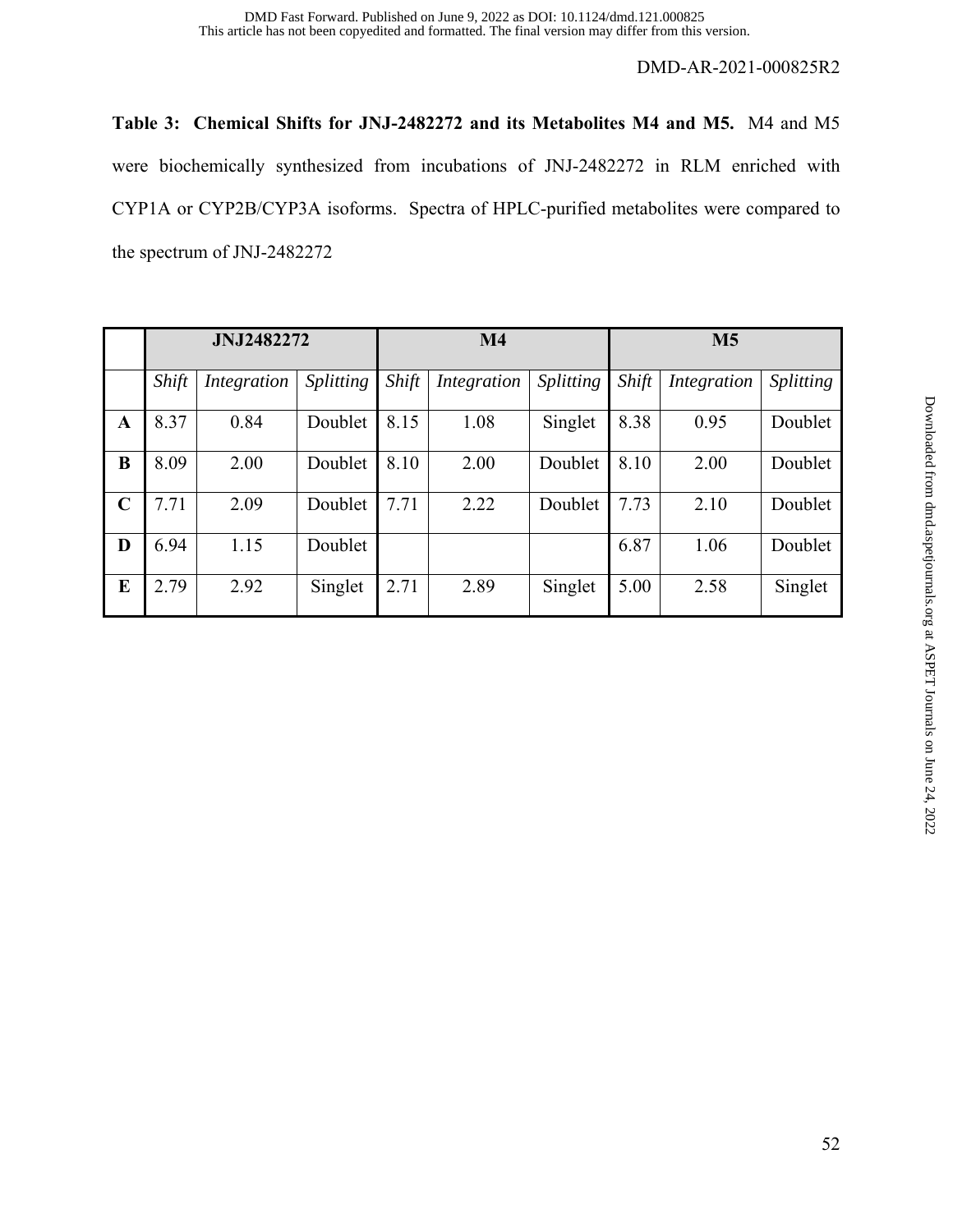**Table 4: Fold Change in JNJ-2482272 Metabolite Formation in Rat Hepatocytes Pretreated with JNJ-2482272.** Following a 48 h pre-incubation in the vehicle control (0.1 % DMSO) or JNJ-2482272 (0.1, 1, and 10 μM), plated rat hepatocytes were incubated with JNJ-2482272 (1 μM) for 1 h. All conditions were performed in triplicate, including a co-incubation of JNJ-2482272 (1 μM) with the P450 inhibitor ABT (1 mM). JNJ-2482272 metabolites were compared using mass spectral counts of metabolites normalized to the internal standard nefazodone, where the fold change in metabolite level is relative to vehicle control levels. Metabolites detected only in rat hepatocytes induced with JNJ-2482272 are denoted by a plus  $(+)$ .  $n/d = not detected$ .

|               |                                   | <b>Fold Change in Metabolite Levels over Vehicle</b><br><b>Pre-treatment</b> |                |                |                 |  |  |
|---------------|-----------------------------------|------------------------------------------------------------------------------|----------------|----------------|-----------------|--|--|
|               | <b>Biotransformation</b>          | $0.1 \mu M$                                                                  | $1 \mu M$      | $10 \mu M$     | $1 \mu M + ABT$ |  |  |
| M1            | $Hydroxylation + Glucuronidation$ | $6.6 \pm 0.2$                                                                | $7.2 \pm 0.2$  | $9.2 \pm 0.7$  | $1.2 \pm 0.1$   |  |  |
| $\mathbf{M2}$ | $Hydroxylation + Sulfation$       | $\ddot{}$                                                                    | $\,^+$         | $\,^+$         | n/d             |  |  |
| $\mathbf{M}3$ | <b>Dihydroxylation</b>            | n/d                                                                          | n/d            | $^{+}$         | n/d             |  |  |
| $\mathbf{M}4$ | Hydroxylation                     | $8.6 \pm 0.9$                                                                | $10.2 \pm 0.5$ | $25.5 \pm 1.5$ | $1.2 \pm 0.2$   |  |  |
| <b>M5</b>     | <b>Hydroxylation</b>              | $0.1 \pm 0.1$                                                                | $0.2 \pm 0.1$  | $13.0 \pm 3.2$ | $0.2 \pm 0.0$   |  |  |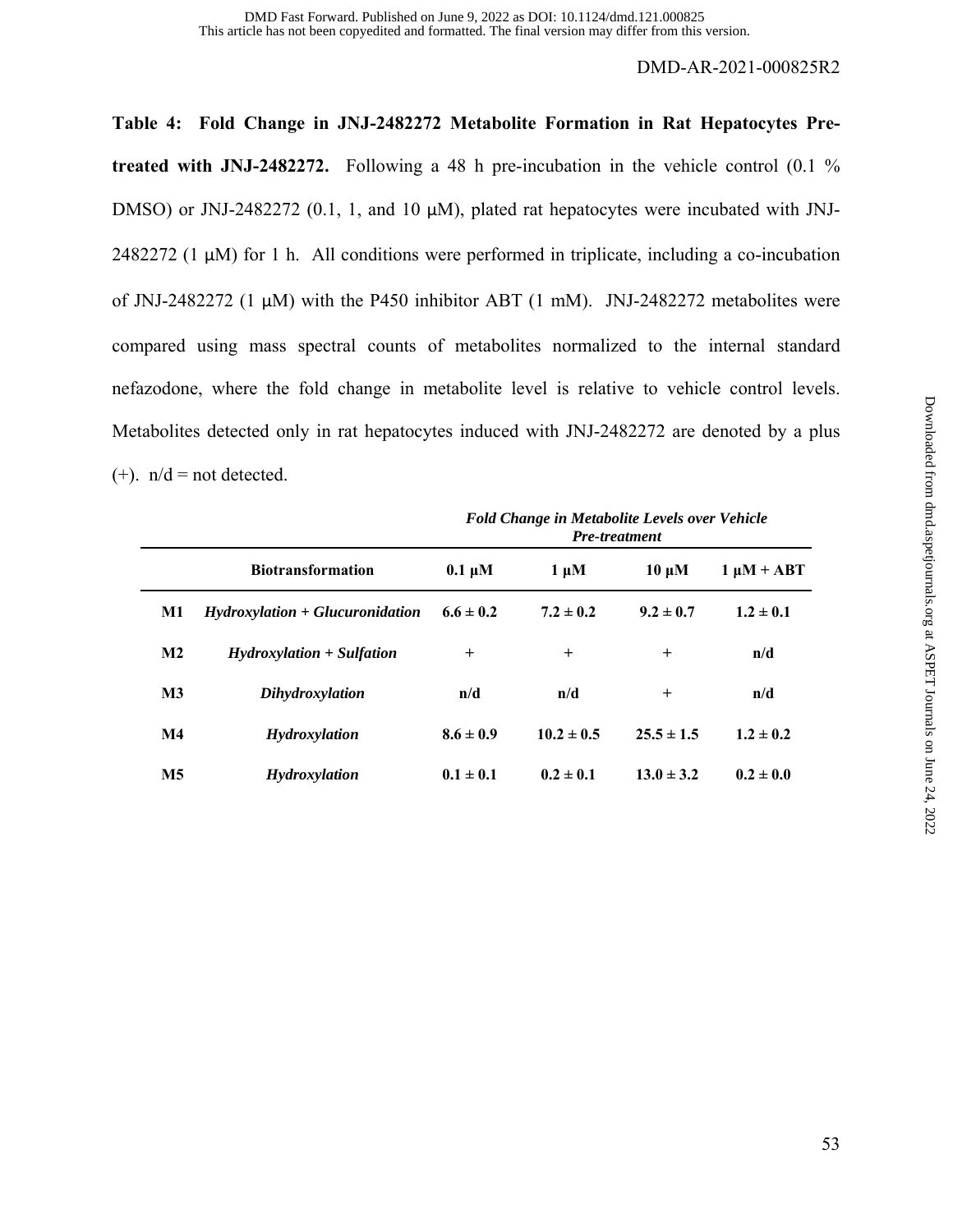**Table 5: Recombinant Human P450 Phenotyping.** JNJ-2482272 (1 μM) was incubated in either human liver microsomes (HLM) in the presence (+) and absence (-) of the co-factor NADPH or in various recombinant human P450 isoforms with NADPH for 15 and 60 min. The percent of JNJ-2482272 remaining over the time course (relative to compound levels observed at  $t = 0$  min) was determined through LC-MS/MS.

|               |                            | Percent of JNJ-2482272 Remaining |      |      |             |      |      |     |     |             |      |      |
|---------------|----------------------------|----------------------------------|------|------|-------------|------|------|-----|-----|-------------|------|------|
| Time<br>(min) | <b>HLM</b><br><b>NADPH</b> | <b>HLM</b><br><b>NADPH</b>       | 1A1  | 1A2  | 1 <b>B1</b> | 2A6  | 2B6  | 2C8 | 2C9 | <b>2C19</b> | 2D6  | 3A4  |
| 15            | 100                        | 109                              | 0.58 | 28.5 | 88.7        | 100  | 96.3 | 103 | 104 | 97.5        | 99.6 | 96.1 |
| 60            | 88.0                       | 103                              | 0.0  | 12.6 | 87.4        | 97.0 | 92.9 | 102 | 103 | 97.3        | 101  | 98.3 |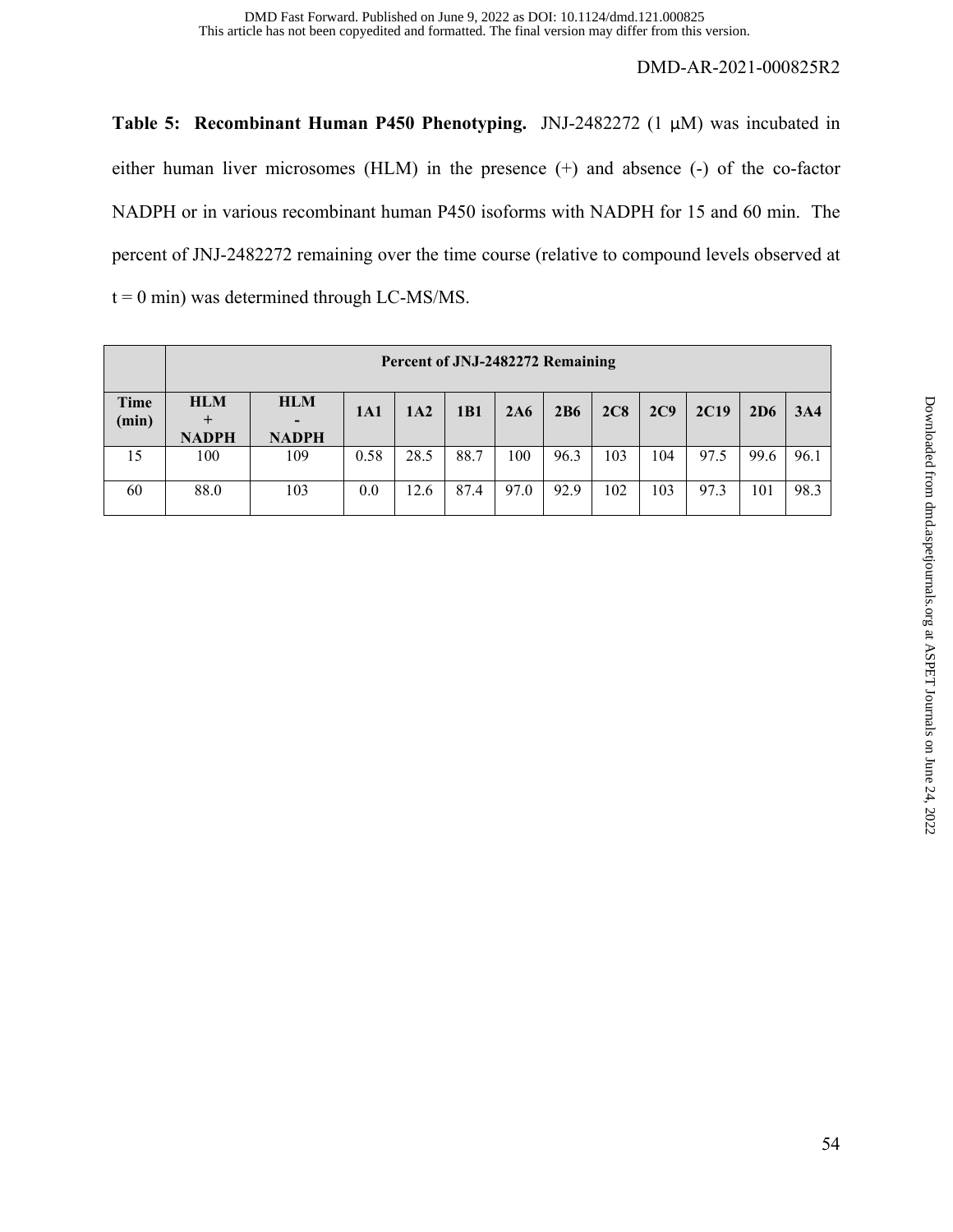## **Table 6: Physicochemical Properties of JNJ-2482272 and Known AhR Activators.**

| AhR<br><b>Activator</b> | <b>Molecular Weight</b><br>(g/mol) | CLogP | <b>Polar Surface</b><br>Area $(\AA)$ |
|-------------------------|------------------------------------|-------|--------------------------------------|
| JNJ-2482272             | 336                                | 3.76  | 92.9                                 |
| <b>TCDD</b>             | 322                                | 6.45  | 18.5                                 |
| $\beta$ NF              | 272                                | 4.65  | 30.2                                 |
| $3-MC$                  | 268                                | 6.62  | $\left( \right)$                     |
| <b>OME</b>              | 345                                | 2.57  | 96.3                                 |
| VU0418506               | 263                                | 4.34  | 53.6                                 |
| A-998679                | 248                                | 1.72  | 75.6                                 |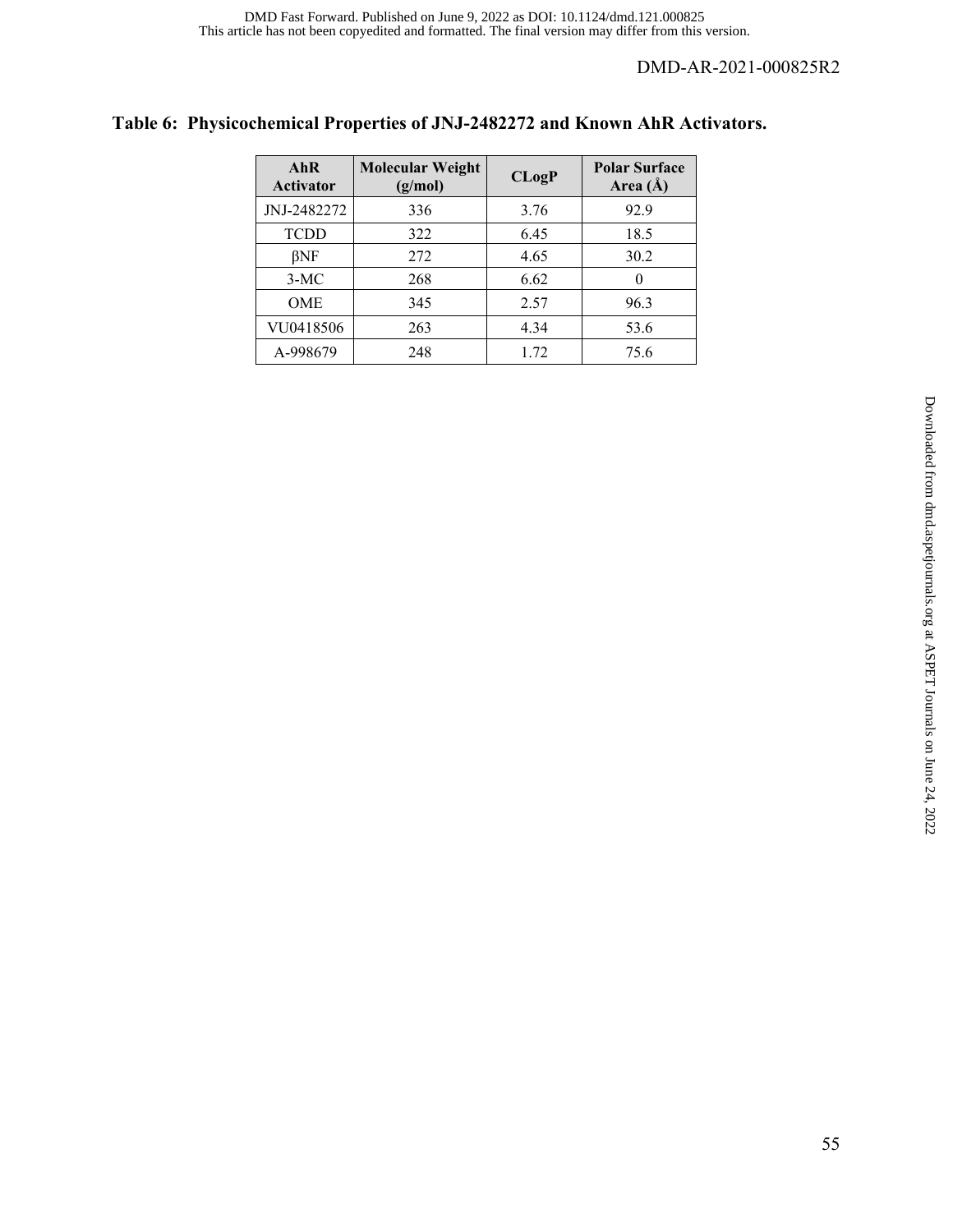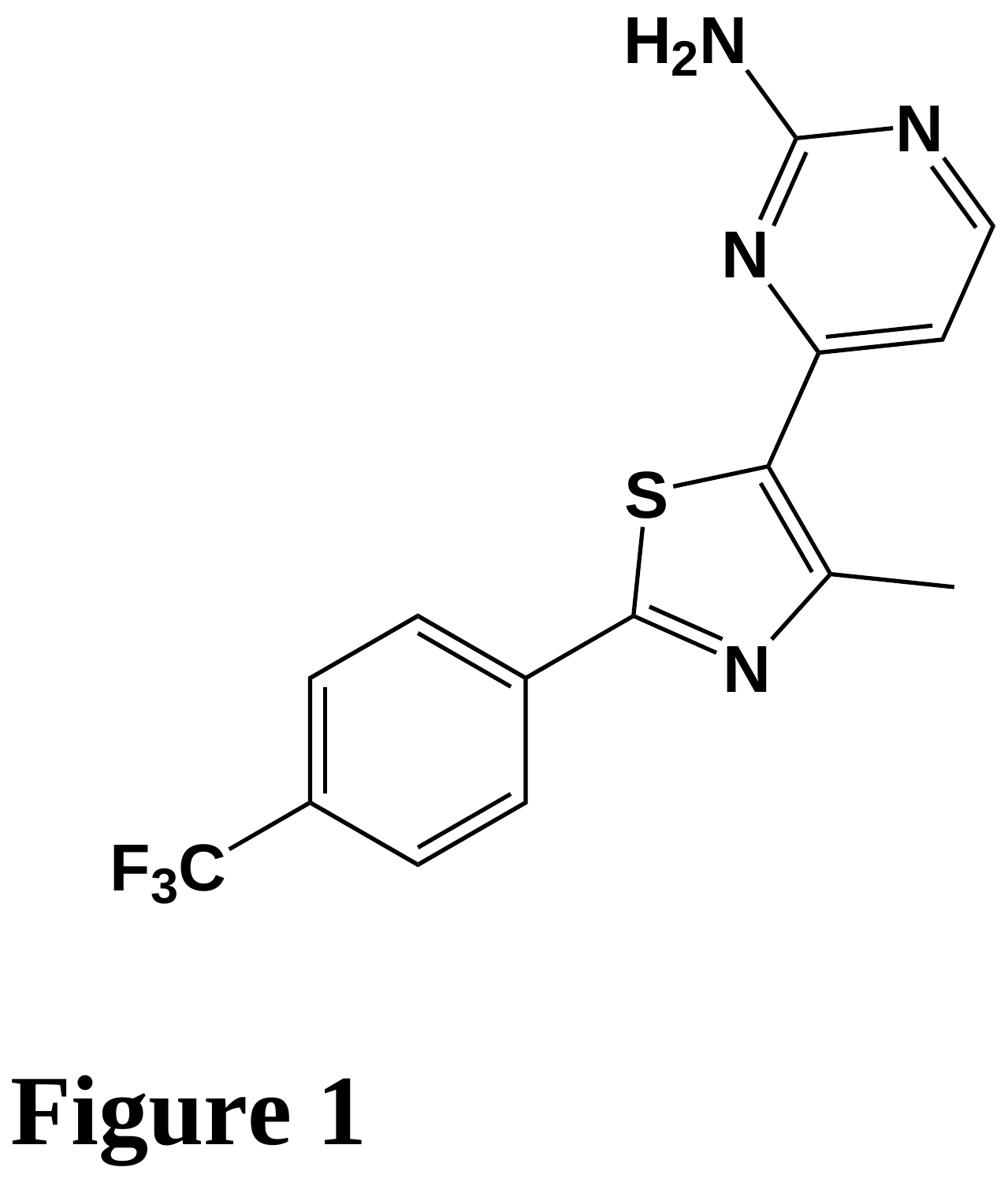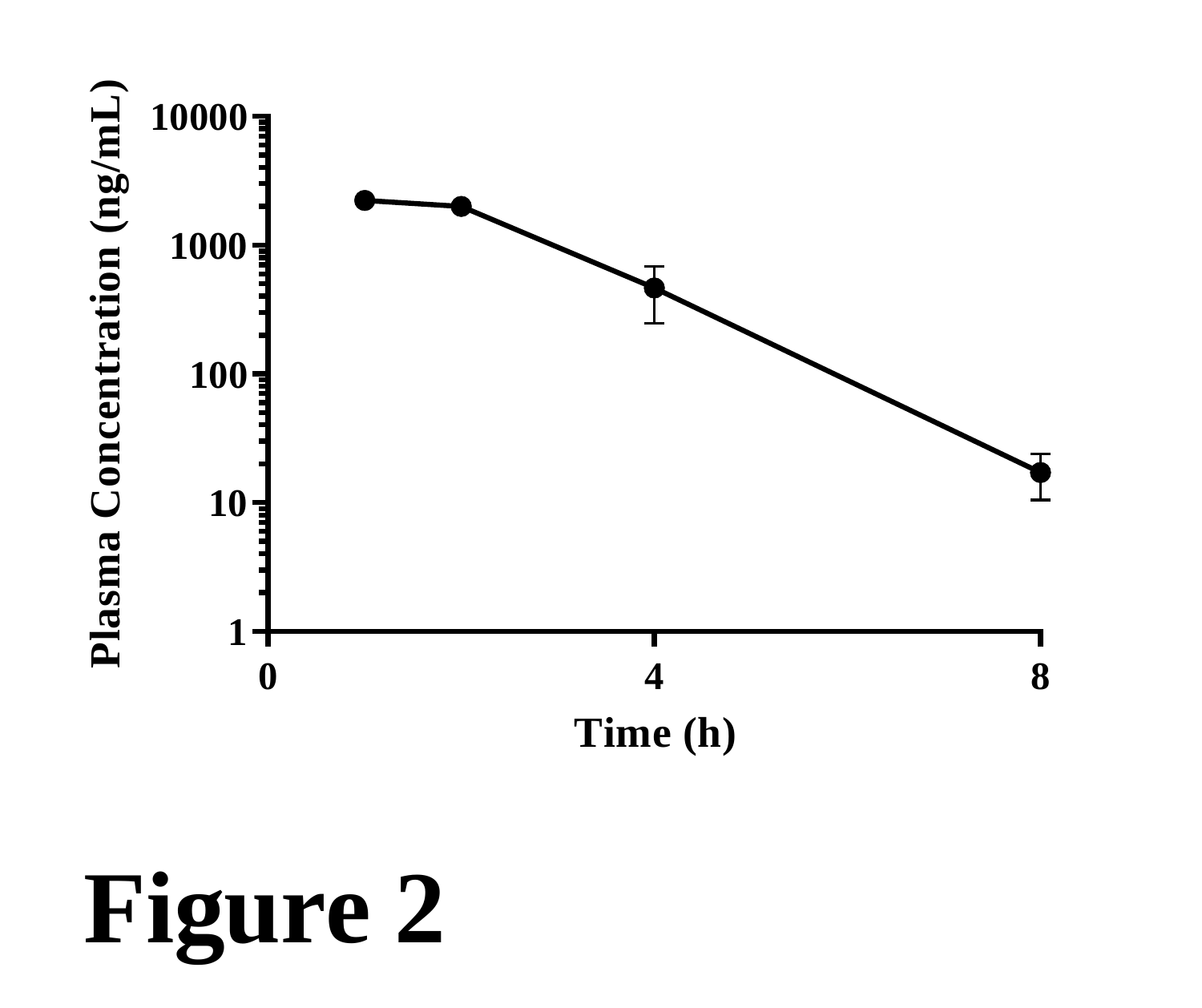

**Figure 3**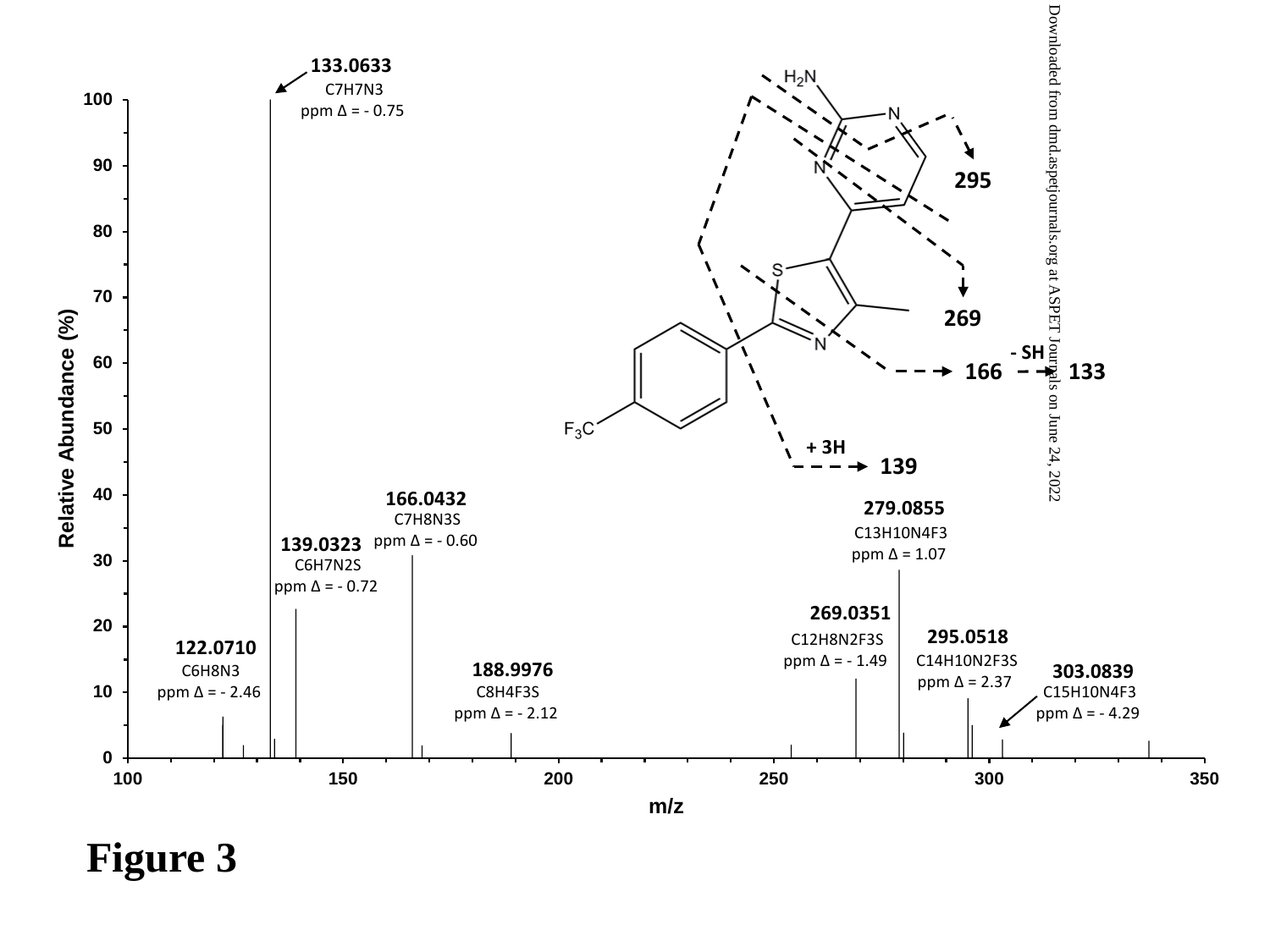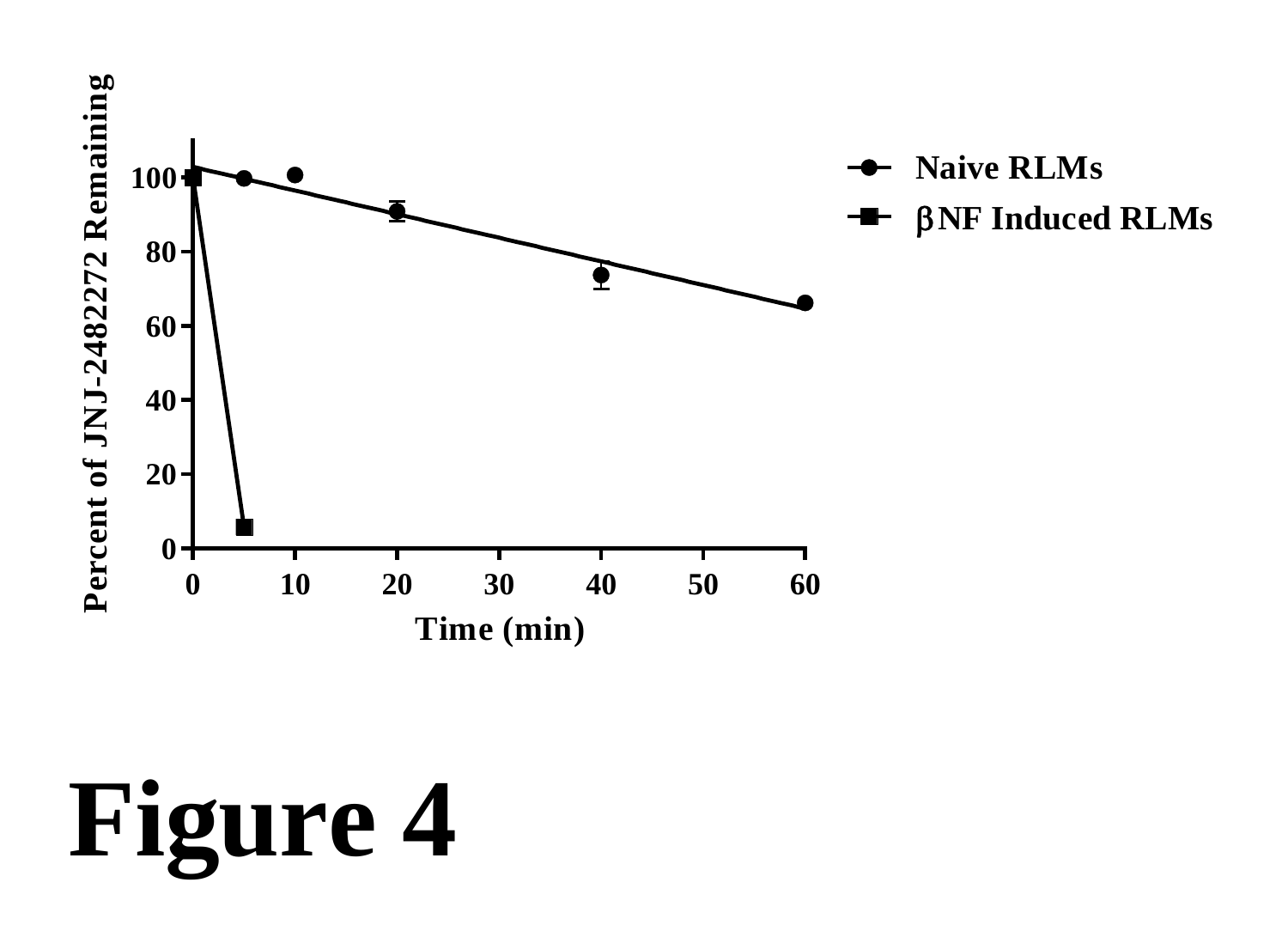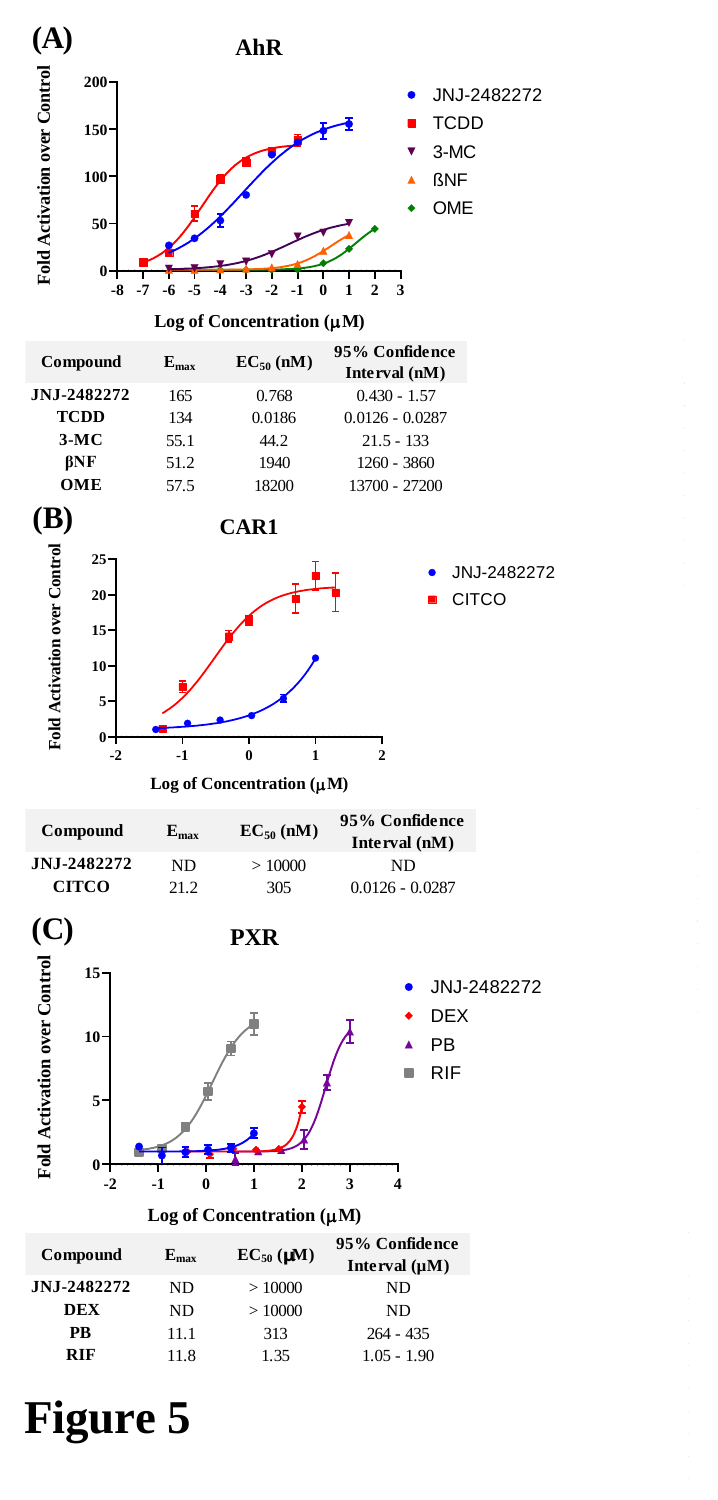



| Compound                                                                                                                               | $E_{max}$                                                        | $EC_{50}$ (nM) | 95% Confidence<br>Interval (nM) | Compound                                                                                                                              | $E_{max}$                                                   | $EC_{50}$ (nM)                             | 95% Confidence<br>Interval (nM)             |
|----------------------------------------------------------------------------------------------------------------------------------------|------------------------------------------------------------------|----------------|---------------------------------|---------------------------------------------------------------------------------------------------------------------------------------|-------------------------------------------------------------|--------------------------------------------|---------------------------------------------|
| JNJ-2482272                                                                                                                            | 64.4                                                             | 20.4           | $5.29 - 344$                    | JNJ-2482272                                                                                                                           | 56.8                                                        | 9.93                                       | $4.38 - 30.4$                               |
| <b>TCDD</b>                                                                                                                            | 44.4                                                             | 0.222          | $0.110 - 0.633$                 | <b>TCDD</b>                                                                                                                           | 41.8                                                        | 0.404                                      | $0.220 - 0.934$                             |
| OME                                                                                                                                    | 50.9                                                             | 17400          | 11000 - 39200                   | OME                                                                                                                                   | 34.9                                                        | 18100                                      | 13100 - 30900                               |
| $\beta$ NF                                                                                                                             | <b>ND</b>                                                        | >10000         | <b>ND</b>                       | $\beta$ NF                                                                                                                            | $\rm ND$                                                    | >10000                                     | $\rm ND$                                    |
| <b>(C)</b><br>$25 -$<br>Fold mRNA Induction<br>(Relative to Vehicle)<br>$20 -$<br>$15 -$<br>$10 -$<br>$5-$<br>$\mathbf{0}$<br>-5<br>-6 | CYP2B6<br>$\cdot$ <sub>2</sub><br>Log of Concentration $(\mu M)$ | $\bullet$<br>п | JNJ-2482272<br>PB               | (D)<br>$25 -$<br>Fold mRNA Induction<br>(Relative to Vehicle)<br>$20 -$<br>$15 -$<br>$10 -$<br>$5-$<br>$\mathbf{0}$<br>-6<br>-5<br>-4 | <b>CYP3A4</b><br>-3<br>-2<br>Log of Concentration $(\mu M)$ | $\overline{2}$<br>$-1$<br>$\boldsymbol{0}$ | JNJ-2482272<br><b>RIF</b><br>$\blacksquare$ |
| Compound                                                                                                                               | $E_{max}$                                                        | $EC_{50}$ (mM) | 95% Confidence<br>Interval (mM) | Compound                                                                                                                              | $\mathbf{E}_{\text{max}}$                                   | $EC_{50}$ (nM)                             | 95% Confidence<br>Interval (nM)             |
| $\mathbf{PB}$                                                                                                                          | 22.8                                                             | 1.10           | ND                              | <b>RIF</b>                                                                                                                            | 19.8                                                        | 670                                        | $360 - 1950$                                |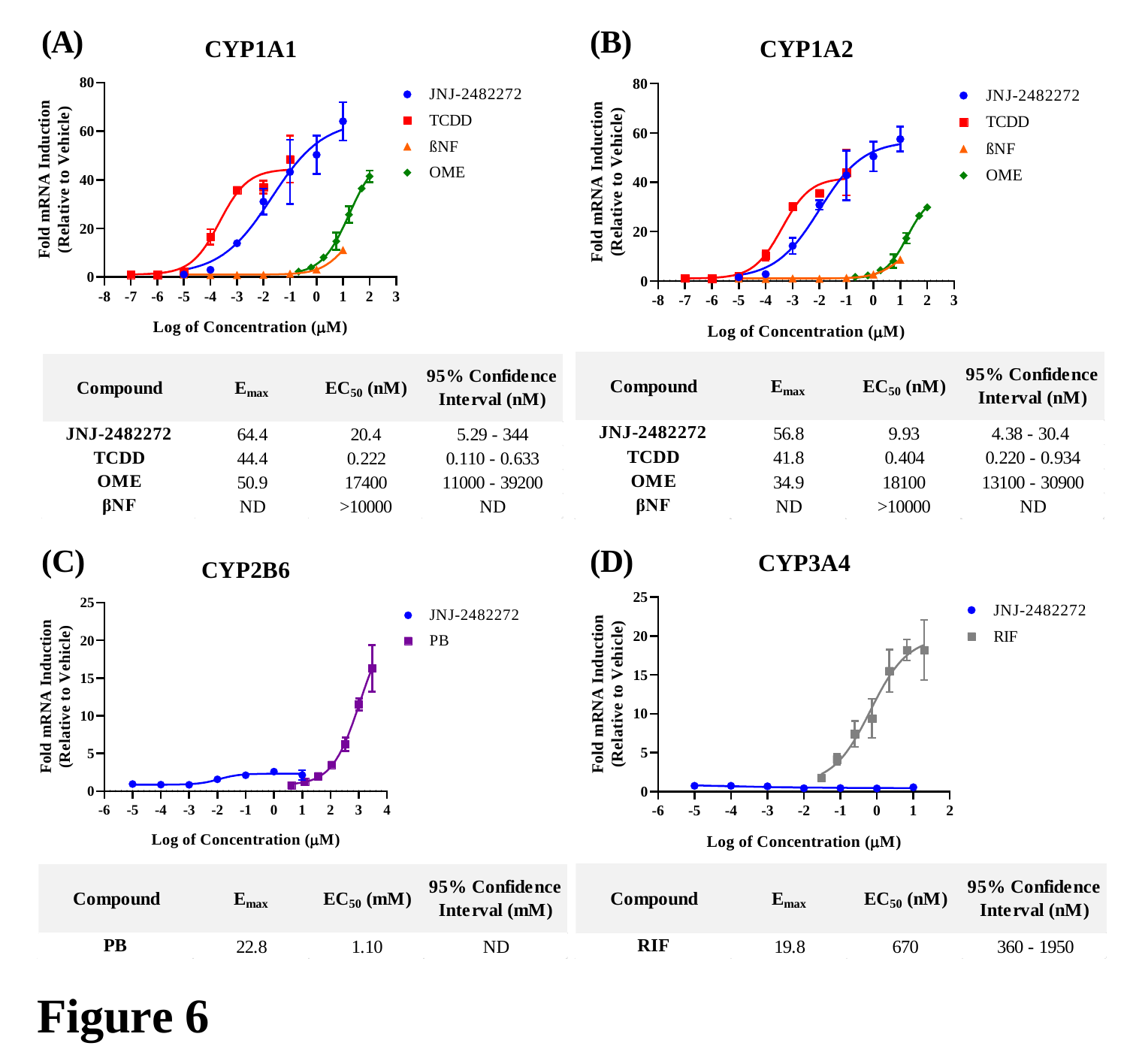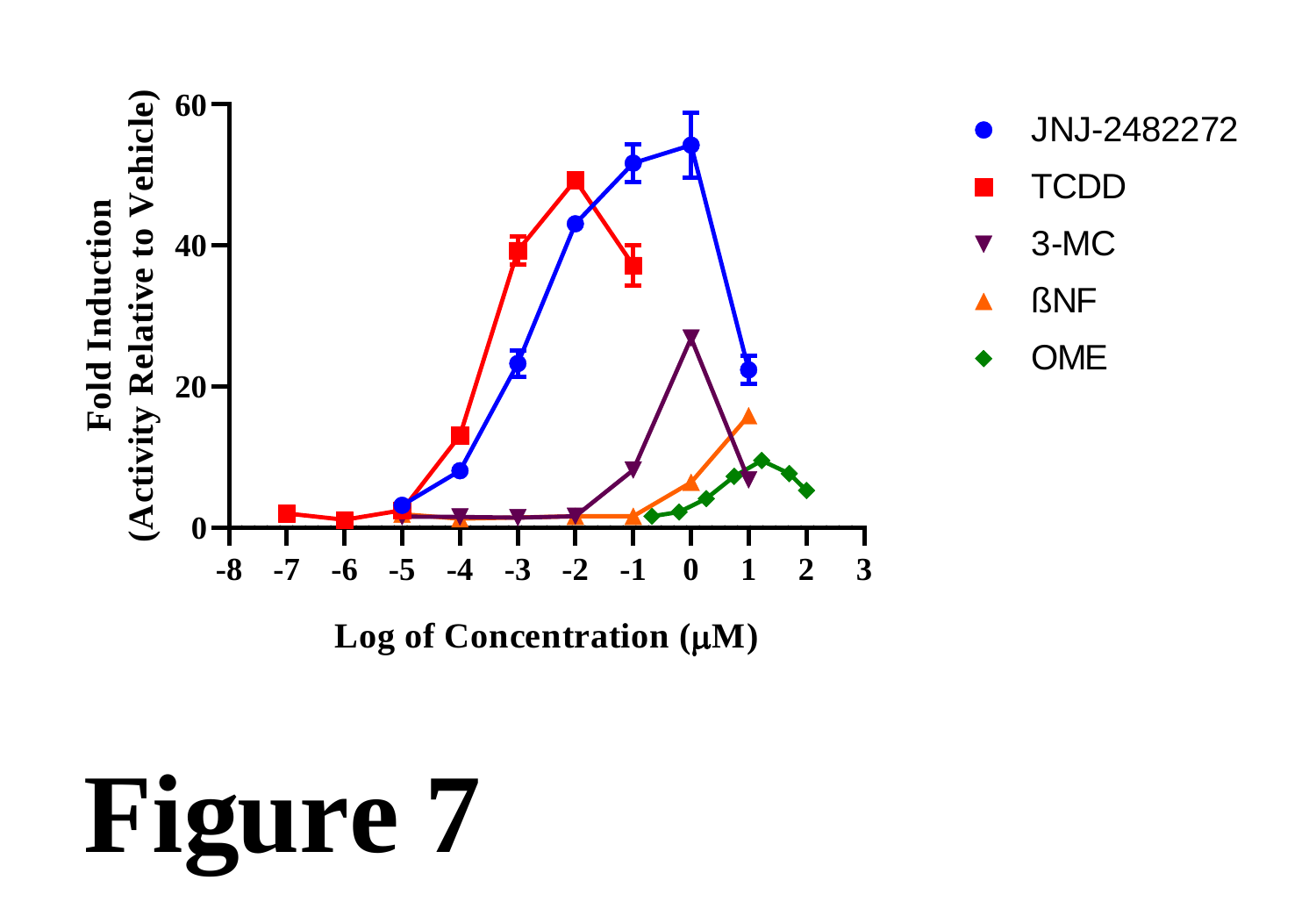